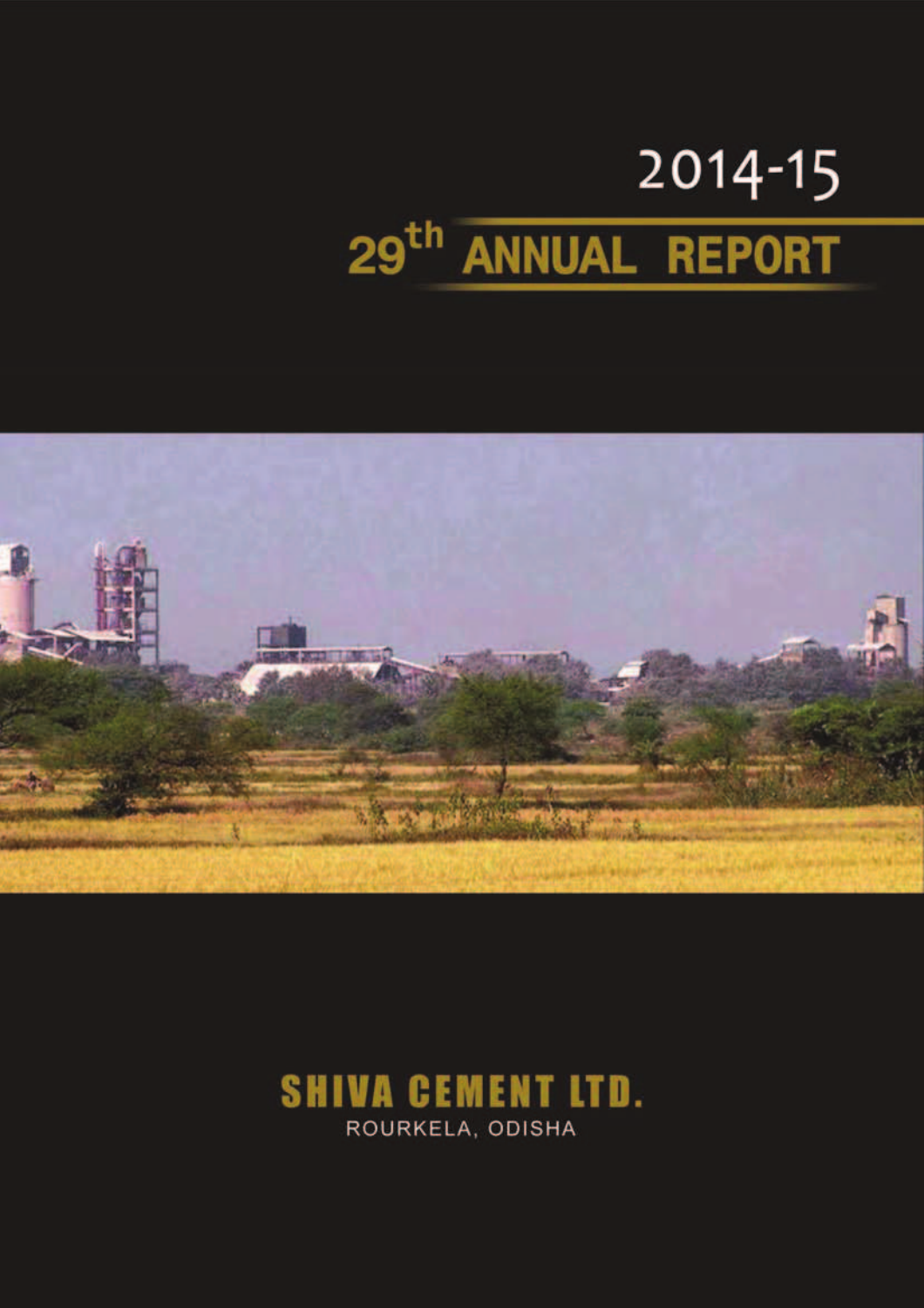# Independence Day Celebration





**4 CEMENT LTD., SUMANGAL NAGAR** 

画

**CSR Activities** 

# Republic Day Celebration

Republic Day Celebration



Independence Day Celebration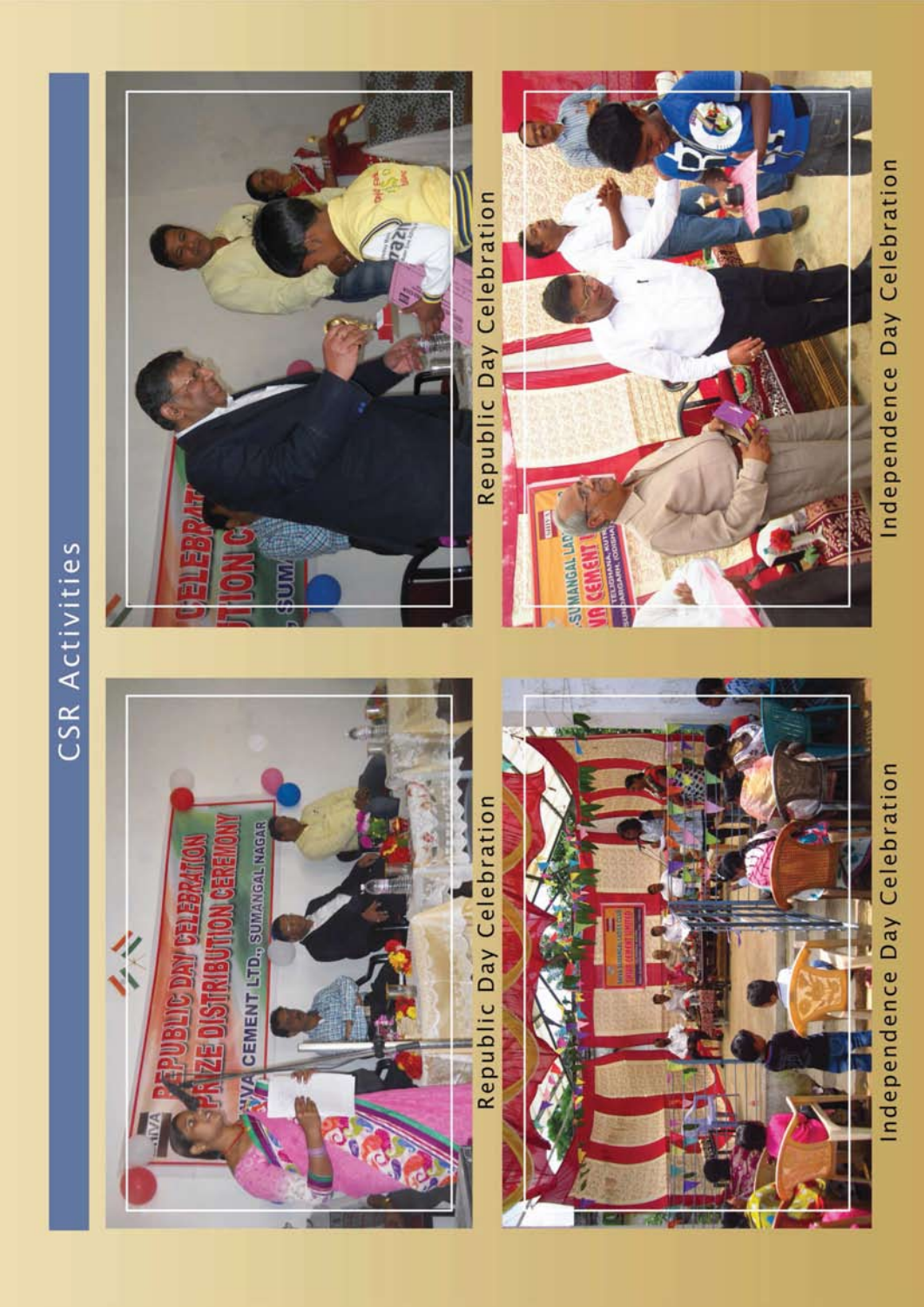# BOARD OF DIRECTORS

Sri R. P. Gupta Managing Director

Sri Akash Gupta Executive Director

Smt. Preeti Gupta Director

Sri B K Mangaraj Director

Sri Mahendra Singh Director

Sri D K Senapati Nominee- IPICOL

Sri K P Jhunjhunwala Director

| Contents                                                                  |          |            |
|---------------------------------------------------------------------------|----------|------------|
|                                                                           |          |            |
| Director's Report & Management<br>Discussion and Analysis                 |          | $\dots$ 02 |
| Corporate Governance                                                      |          | 14         |
| Auditors' Report                                                          |          | 20         |
| <b>Balance Sheet</b>                                                      |          | 24         |
| Profit & Loss Account                                                     | $\cdots$ | 25         |
| Cash flow statement                                                       |          | 26         |
| <b>Significant Accounting Policies</b><br>& Notes on Financial Statements | $\cdots$ | 27         |
| <b>必要要</b>                                                                |          |            |

# **AUDITORS**

Tibrewal Chand & Co. 1st Floor, KK - 5, Civil Township, Rourkela - 4

# REGISTRAR & TRANSFER AGENT

Niche Technologies (P) Ltd. D/511, Bagree Market, 5<sup>th</sup> floor, 71, B.R.B.B. Road, Kolkata - 1.

| <b>REGISTERED OFFICE</b>     | <b>PLANT SITE</b>         | <b>MINES</b>              |
|------------------------------|---------------------------|---------------------------|
| P-25, Civil Township,        | Vill: Telighana           | Vill: Khatkurbahal        |
| Rourkela - 769 004           | PO: Biringatoli, Kutra    | Via : Kutra               |
| Website: www.shivacement.com | Dist. Sundargarh (Odisha) | Dist. Sundargarh (Odisha) |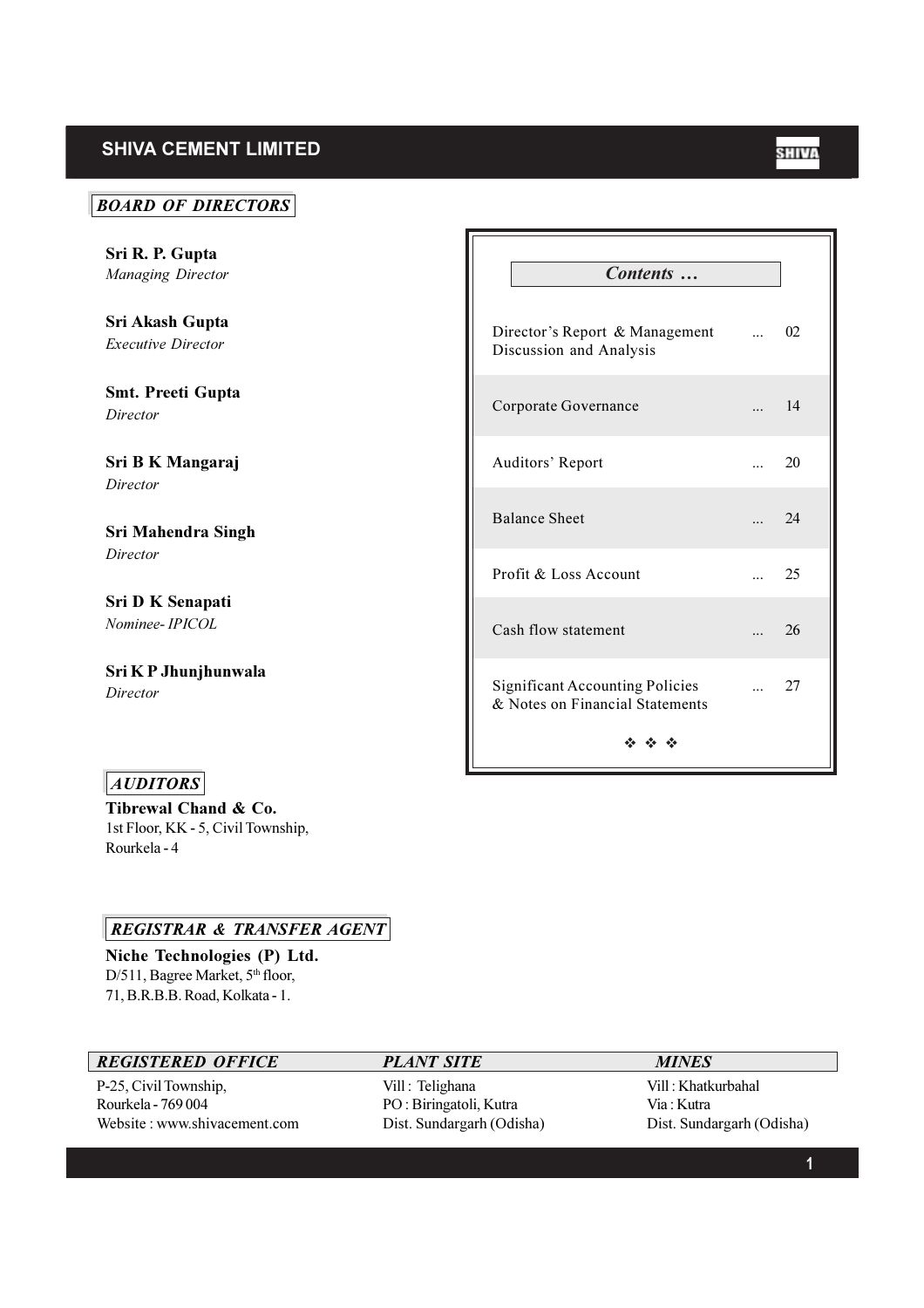### DIRECTORS REPORT (Management Discussion and Analysis)

### Dear Members,

It gives me immense pleasure to present the 29<sup>th</sup> Annual Report. I extend my thanks to all associates, shareholders & employees in particular. Your company could complete successful 29 years with their support and commitment. With this, I am pleased to present annual report along with audited accounts and Auditor's report thereon for the financial year ended 31st March, 2015 as under :-

| <b>Financial/Operational Performance</b> | (Rs. in Lakhs)                    |            |            |
|------------------------------------------|-----------------------------------|------------|------------|
|                                          | Particulars                       | 31/03/2015 | 31/03/2014 |
|                                          | Turnover                          | 7533.08    | 7211.46    |
|                                          | 962.14                            |            |            |
|                                          | Other Income                      | 39.63      | 38.78      |
|                                          | <b>PBIDT</b>                      | 1004.36    | 1000.92    |
|                                          | Less: Interest                    | 337.55     | 339.70     |
|                                          | Cash Profit (PBDT)                | 666.81     | 661.22     |
|                                          | Less: Depreciation & Amortization | 390.61     | 288.04     |
|                                          | Profit before Taxation (PBT)      | 276.20     | 373.18     |

There was marginal rise in the gross turnover, but the operating income and PBIDT was almost stagnant. Profit before tax is reduced mainly due to higher provision of depreciation arising out of transfer of CWIP (capital work in progress) into fixed assets. Coal consumption has increased due to poor quality, but some savings were achieved on power consumption. The average price of coal has also gone up. There was volumetric growth in terms of cement production by 24% and dispatch of cement and clinker also grew by 18% despite sluggish demand. But it was mainly on account of low base in previous year.

### Economic Scenario & Out look

As per new series of GDP, India has registered 7.3% growth in the year 2014-15. But it is not matching with the ground realities in terms of growth in consumption of cement and other core sector items. Probably, such high growth figures is reflected due to change of base year and adoption of new methods for estimating GDP. The revival of economy will depend upon aggressive spending by government on infrastructure. Simultaneously, the cost of logistic, energy and capital must be brought down so as to reduce production cost of all goods & services and to match with purchasing power of public. Incidentally, this will cut import and improve our competitiveness on export front and generate additional demand. At the same time, regulatory easement and ease of operating business must be ensured so that productivity and efficiency improves. It is also essential to infuse liquidity that will increase production of the existing productive assets in the country. Interest cost must slash down, that will give a big phillip to housing, infrastructure and real estates driving demand of cement industry. There are all indications of betterment in the second half of the year 2015-16.

### Cement Industry Outlook & Opportunities

Demand growth is sluggish since last three years mainly due to slow down in economy and poor spending in infrastructure. There are great hopes that infrastructure spending will pick up in the second half of 2015-16. There are several announcements on the road sector and railway; that will directly support demand growth of cement. Rural demand has been quite healthy in past several years. But some slow down is noticed during ensuing year. Growth of housing sector was also somewhat muted. But with rising population and associated demand of houses, the situation is bound to improve. The announcement by government to provide house for all is an indicator to that. There are enough indications that, over all growth will revive from Oct.2015 and likely to gain momentum from Apr.2016 onwards.

### Future Strategies

The expansion plan upto 1.0 Mn.TPA was deferred considering the economic scenario despite incurring part capex. Term loan sanctions from PNB and IDBI Bank were not availed due to such deferment. However, for part utilization of capex already incurred, an interim expansion upto 1.98 lakh TA was taken up during the year. The same is likely to be completed in June 2016. Its benefit will be visible in the second half of the year 2015-16, that may probably match with the revival cycle of cement industry and economy in general.

### Risks and Concerns

Continuous rise in logistic cost is indeed an area of concern. For this all efforts are being taken to change distribution pattern and to focus on nearby areas for nullifying the impact of logistic cost. Poor quality of domestic coal and recent increase in royalty and imposition of contribution to District Mineral Foundation (DMF) is going to add to the cost of limestone and coal. Its impact is likely to come on the cost of power as well. However, the capacity expansion upto 1.98 lakh TPA will improve the cost efficiency and dilute fixed overhead cost to some extent.

### R. P. Gupta, M.D.

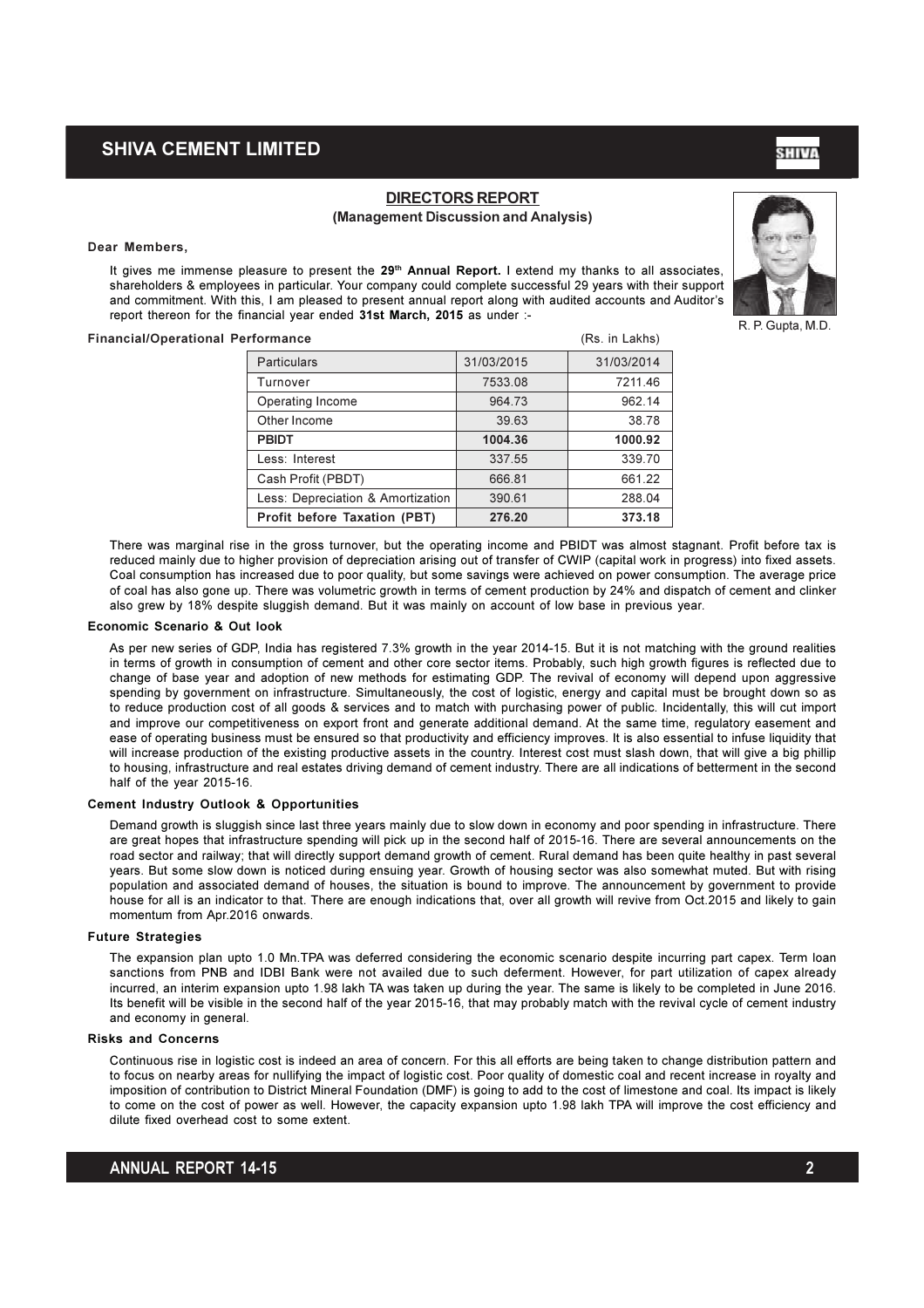### Awards & Recommendations

Your Managing Director has written several articles on Indian economy those were published in magazines and newspapers. Several compliments have been received from VIPs to this effect.

Shiva Cement Limited has been awarded with Second Prize in Management of Sub Grade Minerals for the year 2014-15 from Indian Bureau of Mines, Bhubaneswar during 17<sup>th</sup> Mines Environment & Mineral Conservation Week held between 27.01.2015 to 01.02.2015.

### Human Resource

Company is maintaining cordial and healthy relations with its employees. Employees at all levels are extending their full support. Company has strong faith in potential of human resources. It believes in the creative abilities of the people, who work for company. It believes in participatory management. Considering high inflation, your company has entered into wage settlement of the workers that will be valid till the year 2017.

### Internal Control Systems

Company has an internal management audit team commensurate with the size of company. It carries out desired level of audit of various activities of company. This is with an aim to ensure that the laid down system and procedures are followed. Audit reports are presented to Audit committee of the board, which meets at periodical intervals. ERP system is now fully operative. It has contributed in improving efficiency.

### Business Responsibility Report

As stipulated under the Listing Agreement, the Business Responsibility report describing the initiatives taken by the Company from environmental, social and governance perspective has been described in this Annual Report.

### Environmental & Social Obligation

Environment clearance from Ministry of environment & forest (MoEF) has been already obtained for it's proposed expansion upto 1.05 MTPA capacity. MoEF clearance has been also obtained for expanding the capacity of mines.

Your company has undertaken the CSR activities in nearby villages such as construction of Toilet rooms and Water storage tank in different local schools, specially for girl students at Kandeimunda, Guleipada, Telighana, Mangapada etc. Three no. of bathing Ghats at Goleipada, Bhoktapada. In addition, Jindapada and Kandeimunda connecting roads to SH-10 was repaired.

Hockey, Football and Cricket tournaments were organized with the help of Kandeimunda Panchayat for local youths and providing them sports kits. Programme were held in local areas for awareness of energy and water conservation. We are associated with different health awareness programmes like Pulse Polio etc.

Club House was renovated for social meets, meetings and different cultural functions. Celebration of Independence and Republic Day was done at Kandeimunda, Telighana and local schools. Several other cultural & social programmes were undertaken surrounding plant area. All such activities have created a social harmony.

### Dividend

Keeping in view of ongoing expansion plans and working capital requirements of the Company, your directors have not recommended any dividend for the year under review.

### Listing at Stock Exchange

Equity shares of the company continue to be listed on Bombay stock exchange and Calcutta stock exchange. We sincerely express our thanks to all shareholders for imposing their faith in the company despite delay in implementation of the expansion plan. The annual listing fee for the year 2014-15 had been paid to these stock exchanges.

### Finance

We are thankful to IDBI Bank for sanctioning the term loan of Rs.18 crore for part financing the capacity expansion upto 1.98 lakh TPA and Canara Bank for sanctioning a loan of Rs.5 crore.

CARE rating have also assigned "CARE BBB" for long term bank facilities & "CARE A3" for short term bank facilities amounting to Rs.48.0 crore. This includes existing and proposed loan.

### Board Meeting

During the year under report, the Board of Directors have met 4 (Four) times. The Details of board meetings and the attendance of the Directors are provided in the Corporate Governance Report.

### Fixed Deposits

Company has accepted deposits from public including share holders and employees within the meaning of section 73 of the Companies Act, 2013 and rules made there under and have made compliance with the provisions of the Companies (Acceptance of Deposits) Rules 2014 as per expert opinion obtained by the Company regarding eligibility to accept deposits.

### Directors & Key Managerial Personnel

Pursuant to the provisions of Section 161 of the Company, Smt. Preeti Gupta who has been appointed as (additional director) non executive Woman Director, w.e.f. 31<sup>st</sup> March, 2015 can only hold office upto the date of the ensuing Annual General Meeting. The Company has received a notice under section 160(1) of the Companies Act, 2013, from a member proposing her appointment as non-executive woman director of the Company. The Board of directors recommends her appointment.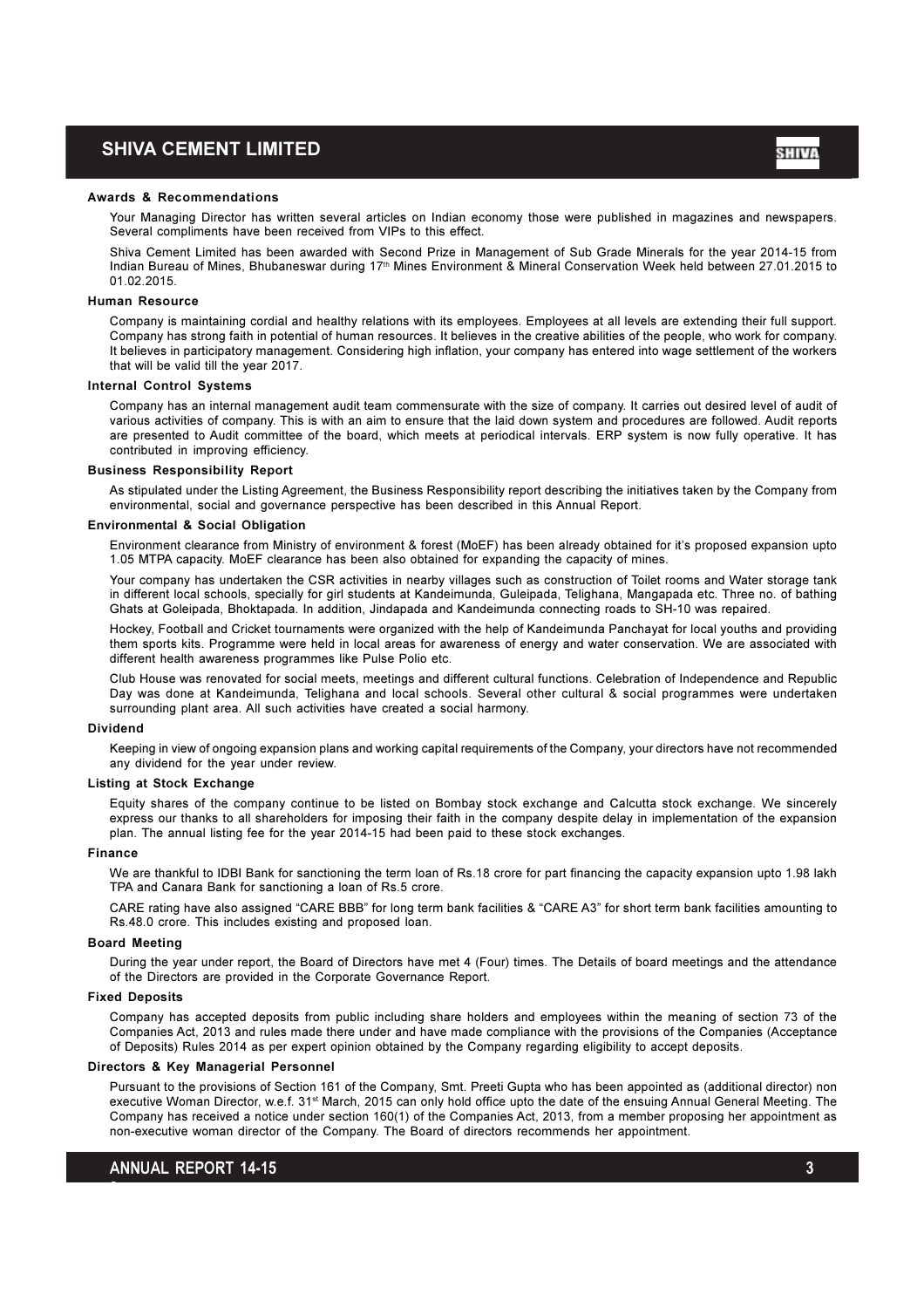Pursuant to the provisions of Section 161 of the Company, Sh. Mahendra Singh who has been appointed as (additional director) non executive Independent Director, w.e.f. 31<sup>st</sup> March, 2015 can only hold office upto the date of the ensuing Annual General Meeting. The Company has received a notice under section 160(1) of the Companies Act, 2013, from a member proposing his appointment as non-executive Independent director of the Company. The Board of directors recommends his her appointment.

During the year under report, Shri Vivek Chawla & Shri O. P. Goyal have resigned from the Directorship of the Company from 09th July, 2014 & 31st March, 2015 respectively.

In accordance with the provisions of Section 152(6) of the Companies Act, 2013 read with the Articles of Association of the Company, Sri R. P. Gupta, Managing Director and Akash Gupta, Executive Director of your company retire from the board by rotation and being eligible for re-appointment.

Further, Sh. Debananda Nayak has been appointed as Company Secretary & Compliance officer of the Company w.e.f 01/05/ 2015.

### Audit Committee

Pursuant to the provisions of Section 177 of the Companies Act, 2013, the Audit Committee was formed by the Board of Directors to look after the internal control system of the Company and to review the financial statements. The said Committee is consisting of the following directors of the Company.

Sri K. P. Jhunjhunwala - Chairman

Sri B.K. Mangaraj - Member

Sri Mahendra Singh - Member

The details of the Audit Committee meeting have been mentioned in the Corporate Governance report.

### Statutory Auditors

M/s. Tibrewal Chand & Co., Chartered Accountants, Rourkela (FRN 311047E) the Statutory Auditors of the Company, will retire at the conclusion of the ensuing Annual General Meeting and are eligible for re-appointment. The Company has received a letter from them to the effect that their appointment, if made, would be within the limit prescribed under Section 139 of the Companies Act, 2013 and that they are not disqualified within the meaning of Section 141 of the Companies Act, 2013 read with Rule 4(1) of the Companies (Audit & Auditors) Rules, 2014.

The Notes to Accounts forming part of financial statements are self-explanatory and need no further explanation.

The explanations/clarifications to the qualified opinion of the statutory Auditors are as under :-

 As mentioned in the Auditors Report regarding eligibility to accept public deposits, your Company has obtained expert opinion and continued to accept, hold & renew the deposits.

As mentioned in the Auditors Report regarding irregularity in deposits of statutory dues amounting to Rs.102.53 Lacs, your directors submit that the said payments could not be made due to mismatch of cash flow during the financial year 2014-15. The said payments shall be made during the financial year 2015-16.

### Secretarial Auditors

Pursuant to the provisions of Section 204 of the Companies Act, 2013 read with the Companies (Appointment and Remuneration of Managerial Personnel) Rules, 2014, the Board of Directors have appointed M/s S P Roy & Associates, Company Secretary, Bhubaneswar to undertake the Secretarial Audit of the Company for the FY 2014-15. The report of Secretarial Audit forms part of this Board's Report in "Annexure –A".

There are no qualifications or adverse remarks in the Secretarial Auditors' Report which require any clarification or explanation.

### Vigil Mechanism

Pursuant to the provisions of Section 177 (9) of the Companies Act, 2013, the Board of Directors has established a committee to provide adequate safeguard against the victimization & to protect the interest of the directors and employees to report their genuine concerns. The Company has uploaded in its website (www.shivacement.com) the code of conduct in relation to the employees & directors. The Policy on vigil mechanism and whistle blower policy may be accessed on the Company's website.

### Foreign Exchange Earnings and Outgo

There have been no foreign Exchange earnings during the year. However, company has purchased imported coal & gypsum from the domestic market.

### Conservation of Energy, Technology Absorption

A statement containing necessary information, as required under the Companies Act, 2013 is annexed hereto in Annexure-"B".

### Corporate Social Responsibility and Governance Committee

During the year under report, your directors have constituted the Corporate Social Responsibility (CSR Committee) comprising Shri R P Gupta as the Chairman and Shri B.K. Mangaraj and Shri Mahendra Singh as other members.

The said Committee has been entrusted with the responsibility of formulating and recommending to the Board, a Corporate Social Responsibility Policy (CSR Policy) indicating the activities to be undertaken by the Company, monitoring the implementation of the framework of the CSR Policy and recommending the amount to be spent on CSR activities.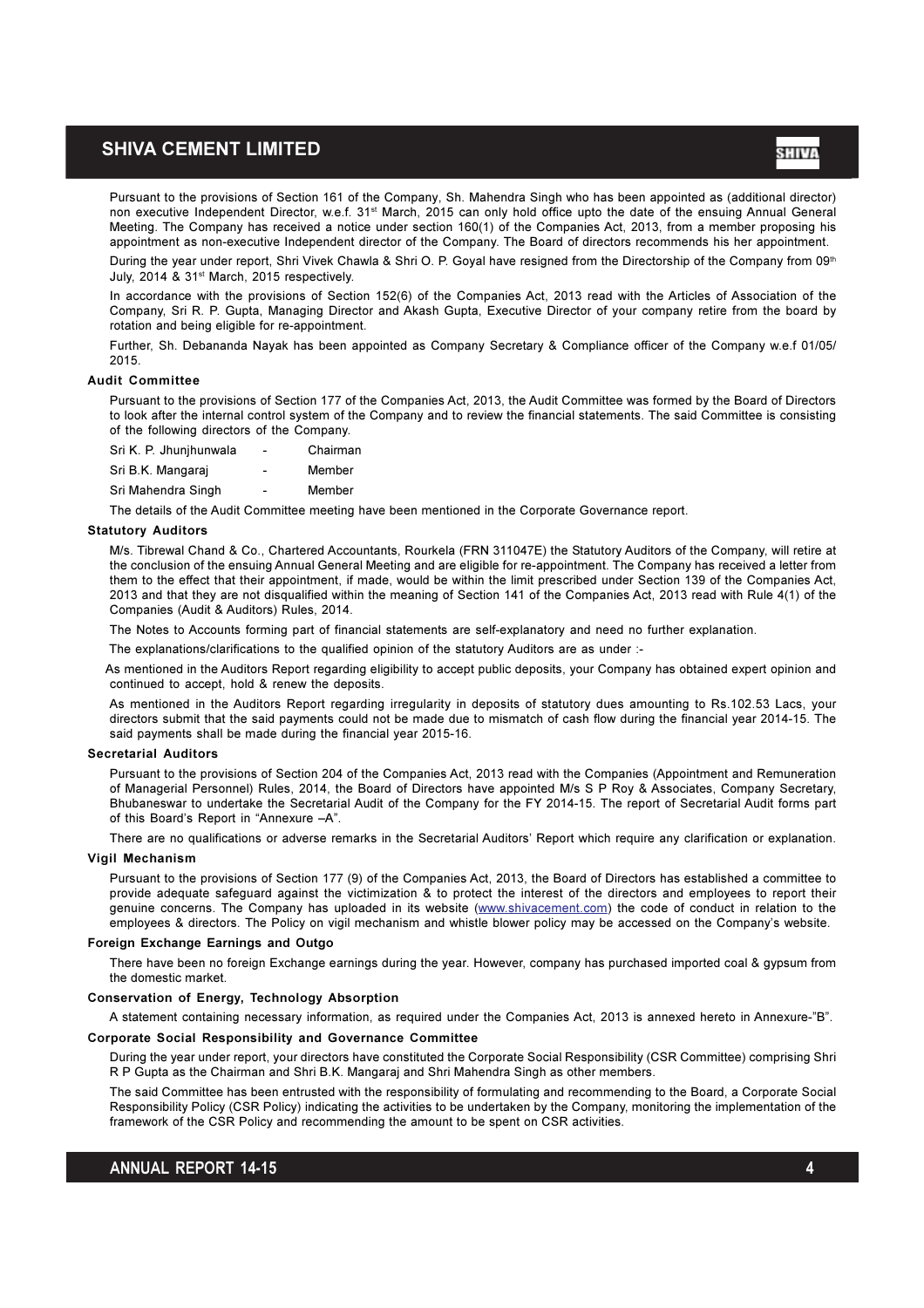### Nomination and Remuneration Committee & Stakeholder Relationship Committee

During the year under report, pursuant to the provisions of Section 178 of Companies Act, 2013, the nomination and Remuneration Committee & Stakeholder Relationship Committee has been functioning in order to protect the interest of the shareholder of the Company.

The Committee has been headed by Shri R. P. Gupta as Chairman, Shri B. K. Mangaraj as Member & Shri Akash Gupta, as other member.

### Risk Management Policy

The Company has a Risk Management Policy in accordance with the provisions of the Act and Clause 49 of the Listing Agreement, which provides a mechanism for risk assessment and mitigation.

At present the Company has not identified any element of risk which may threaten the existence of the Company.

### Disclosures under Sexual Harassment of Women at Workplace (Prevention, Prohibition and Redressal) Act, 2013

Your Directors state that during the year an Internal Complaint Committee has been formed to review the cases filed pursuant to Sexual Harassment of Women at Workplace (Prevention, Prohibition and Redressal) Act, 2013 and further state that, there were no cases reported in respect to above mentioned Act.

### Extracts of Annual Return

Pursuant to the provisions of Section 92(3) of the Companies Act, 2013, an Extract of the Annual Return in Form MGT-9 forms part of this Report as Annexure-C.

### Particulars of Employees

The provisions of Section 197(12) of the Act read with Rules 5(2) and 5(3) of the Companies (Appointment and Remuneration of Managerial Personnel) Rules, 2014 are not applicable as none of the employees were in receipt of remuneration exceeding the limits specified therein.

### Directors' Responsibility Statement

In terms of the provisions of section 134(3)(c) of the Companies Act, 2013, we confirm that:-

- a. in the preparation of the annual accounts, the applicable accounting standards had been followed along with proper explanation relating to material departures;
- b. the directors had selected such accounting policies and applied them consistently and made judgments and estimates that are reasonable and prudent so as to give a true and fair view of the state of affairs of the company at the end of the financial year and of the profit and loss of the company for that period;
- c. the directors had taken proper and sufficient care for the maintenance of adequate accounting records in accordance with the provisions of this Act for safeguarding the assets of the company and for preventing and detecting fraud and other irregularities:
- d. the directors had prepared the annual accounts on a going concern basis; and
- e. the directors had laid down internal financial controls to be followed by the company and that such internal financial controls are adequate and were operating effectively.
- f. the directors had devised proper systems to ensure compliance with the provisions of all applicable laws and that such systems were adequate and operating effectively.

### Corporate Governance

Pursuant to Clause-49 of the listing agreement, report on Corporate Governance and the compliance certificate thereon from the auditors of the company is attached to this report.

### Acknowledgements

Your directors place on record their appreciation of the assistance and support extended by government authorities, Bankers, NBFCs, consultants, shareholders, employees, suppliers & contractors of the company.

### Cautionary Statement

Statements in the directors' report and the management discussion & analysis describing company's objectives, expectations or predictions, may be forward-looking statement within the meaning of applicable laws and regulations. Although we believe our expectation is based on reasonable assumption, actual results may differ materially from those expressed in the statement. Important factors that could influence the company's operations include: global and domestic demand and supply conditions affecting selling prices, new capacity additions, availability of critical materials and their cost, changes in government policies and tax laws, economic development of the country, and such other factors which are material to the business operations of the company.

Rourkela-769 004

 For and on behalf of the Board Sd/-<br>R. P. Gupta Dated : 29/05/2015 Managing Director DIN No.: 01325989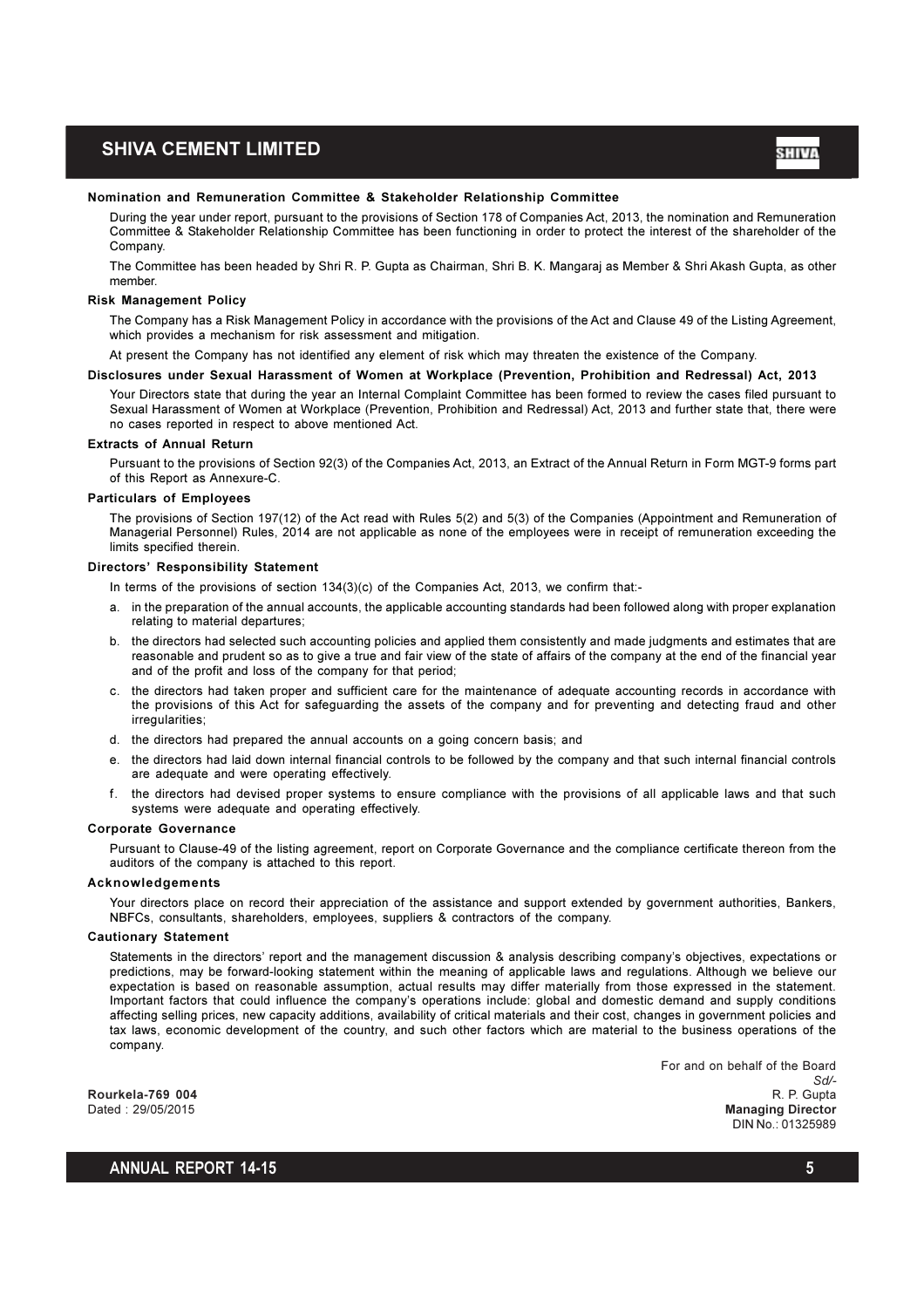

Annexure - A Form No. MR-3

Secreterial Audit Report For the Financial Year Ended 31st March, 2015

(Pursuant to section 204(1) of the Companies Act, 2013 and rule No. 9 of the Companies (Appointment and Remuneration Personnel) Rules, 2014

To, The Members, Shiva Cement Ltd, P-25, Civil Township, Rourkela, Odisha-769004

We have conducted the secretarial audit of the compliance of applicable statutory provisions and the adherence to good corporate practices by SHIVA CEMENT LTD, (hereinafter called the company). Secretarial Audit was conducted in a manner that provided us a reasonable basis for evaluating the corporate conducts/ statutory compliances and expressing our opinion thereon.

Based on our verification of the Shiva Cement Ltd 's books, papers, minute books, forms and returns filed and other records maintained by the company and also the information provided by the Company, its officers, agents and authorized representatives during the conduct of secretarial audit, we hereby report that in my opinion, the company has, during the audit period covering the financial year ended on 31st March, 2015 complied with the statutory provisions listed hereunder and also that the Company has proper Board-process and compliance-mechanism in place to the extent, in the manner and subject to the reporting made hereinafter.

We have examined the books, papers, minute books, forms and returns filed and other records maintained by Shiva Cement Limited ("the Company") for the financial year ended on 31<sup>st</sup> March, 2015 according to the provisions of ;

- (i) The Companies Act, 2013 (the Act) and the rules made there under;
- (ii) The Securities Contracts (Regulation) Act, 1956 ('SCRA") and the rules made thereunder;
- (iii) The Depositories Act, 1996 and the Regulations and Bye-laws framed thereunder;
- (iv) Foreign Exchange Management Act, 1999 and the rules and regulations made thereunder to the extent of foreign Direct Investment, Overseas Direct Investment and External Commercial Borrowings;
- (v) The following Regulations and Guidelines prescribed under the Securities and Exchange Board of India Act, 1992 ('SEBI Act') :-
	- (a) The Securities and Exchange Board of India (Substantial Acquisition of Shares and Takeovers) Regulations, 2011;
	- (b) The Securities and Exchange Board of India (Prohibition of Insider Trading) Regulations, 1992;
	- (c) The Securities and Exchange Board of India (Issue of Capital and Disclosure Requirements) Regulations, 2009; (Not applicable as the company has not issued any security during the financial year under review.)
	- (d) The Securities and Exchange Board of India (Employee Stock Option Scheme and Employee Stock Purchase Scheme) guidelines, 1999; (Not applicable as the company has not granted any options to its employees during the financial year under review.)
	- (e) The Securities and Exchange Board of India (Issue and Listing of Debt Securities) Regulations, 2008; (Not applicable to the company during the financial year ended on 31st March, 2015)
	- (f) The Securities and Exchange board of India (Registrar to an Issue and Share Transfer Agents) Regulations, 1993 regarding the Companies Act and dealing with client;
	- (g) The Securities and Exchange board of India (Delisting of Equity Shares) Regulations, 2009; and (Not applicable as the company has not delisted its equity shares from any stock exchange during the financial year ended on 31<sup>st</sup> March 2015.)
	- (h) The Securities and Exchange Board of India (Buyback of Securities) Regulations, 1998; (Not applicable to the company during the financial year ended on 31<sup>st</sup> March 2015.)

We have also examined compliance with the applicable clauses of the following :

- (i) Secretarial Standards issued by The Institute of Company Secretaries of India. (Not notified hence not applicable to the company during the financial year ended on 31<sup>st</sup> March, 2015)
- The Listing Agreements entered into by the Company with Bombay Stock Exchange(s) and Calcutta Stock Exchange,

During the period under review the Company has complied with the provisions of the Act, Rules, Regulations, Guidelines, Standards, etc. mentioned above subject to the following observations;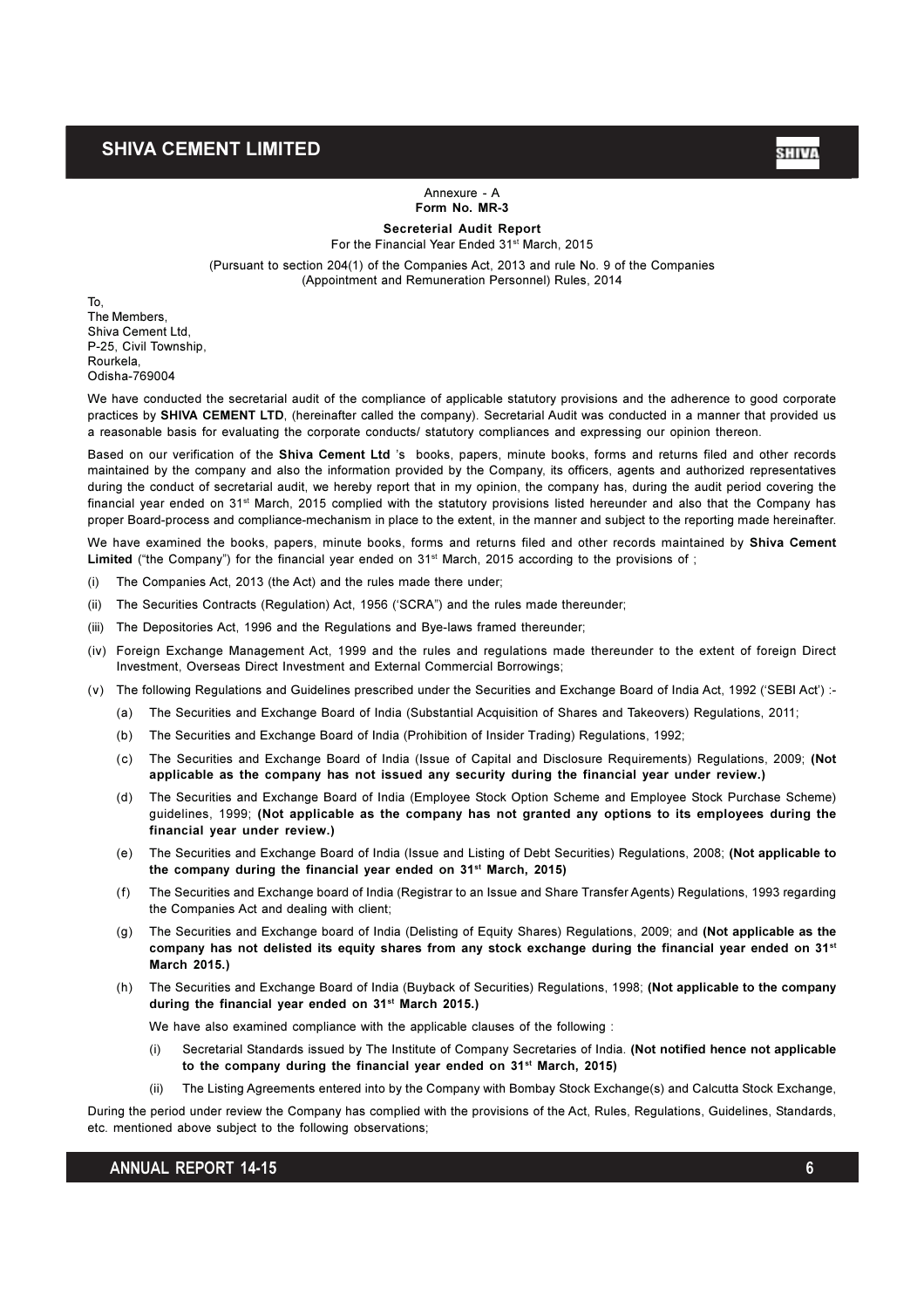### We further report that

The Board of Directors of the Company is duly constituted with proper balance of Executive Directors, Non-Executive Directors and Independent Directors. The changes in the composition of the Board of Directors that took place during the period under review were carried out in compliance with the provisions of the Act,

Adequate notice is given to all directors to schedule the Board Meetings, agenda and detailed notes on agenda were sent at least seven days in advance, and a system exists for seeking and obtaining further information and clarifications on the agenda items before the meeting and for meaningful participation at the Meeting.

All decisions at Board meetings and Committee meetings are carried out unanimously as recorded in the minutes of the meeting of Board of Directors and Committee of board as the case may be.

We further report that there are adequate systems and processes in the company commensurate with the size and operations of the company to monitor and ensure compliance with applicable laws, rules, regulations and guidelines.

We further report that during the audit period, the company has complied with all the respective provisions of the Companies act. 2013 and rules made thereunder as well as listing agreements and other respective laws applicable to the company.

for S P Roy & Associates Company Secretaries Sd/- Place : Bhubaneswar CS Satya Pradeep Roy Date : 25.05.2015 ACS No.: 32714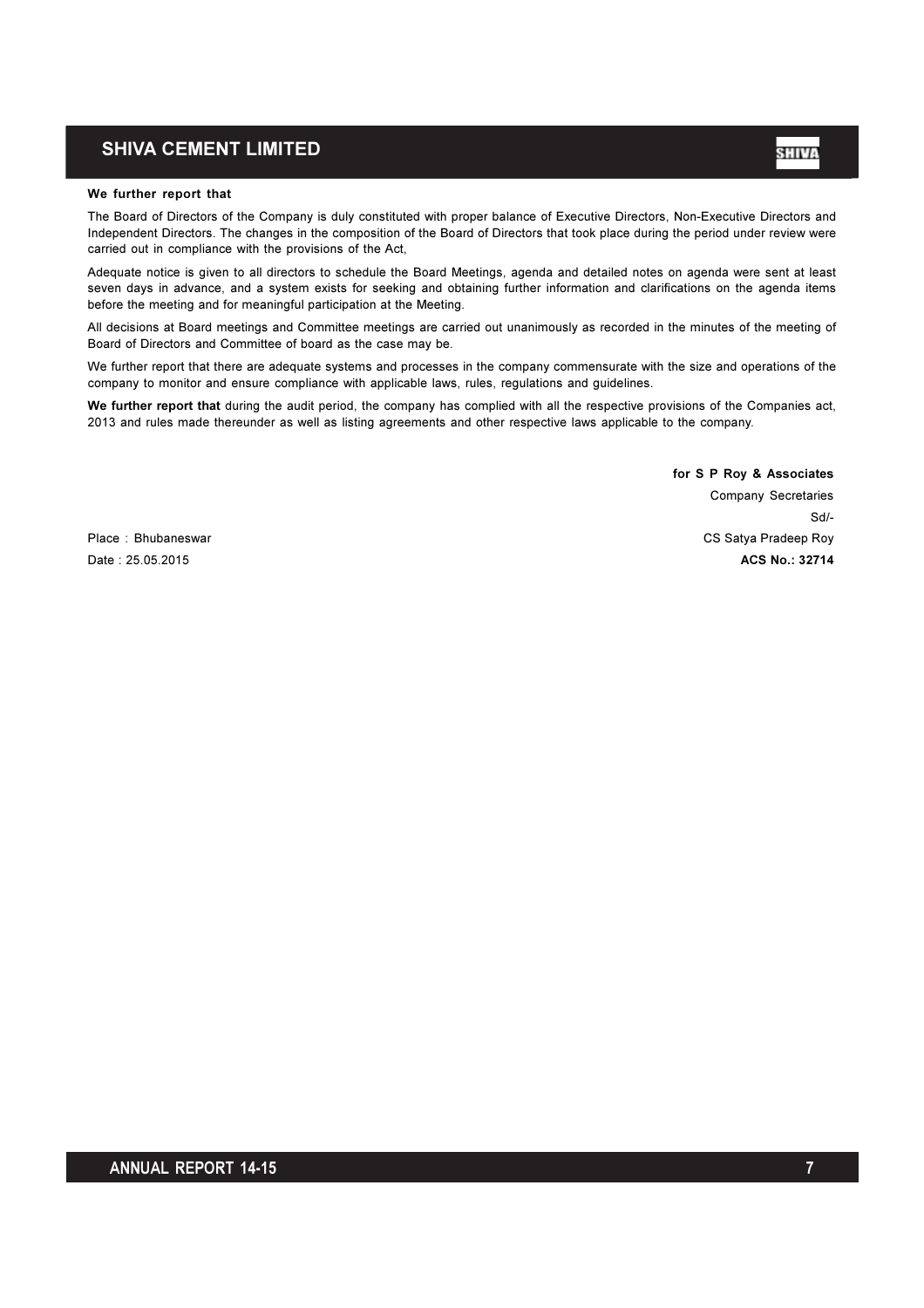# Annexure - B To The Directors' Report

FORM - A [ See Rule - 2 ]

### Form for Disclosure of Particulars with respect to Conservation of Energy

# A. Power and Fuel Consumption

| <b>Particulars</b> |                                                                                                         | 31/03/2015                      | 31/03/2014                      |
|--------------------|---------------------------------------------------------------------------------------------------------|---------------------------------|---------------------------------|
| 1.                 | <b>Electricity</b><br>Purchased<br>a)                                                                   |                                 |                                 |
|                    | Units (in Thousand)<br>Total amount (in Thousand)<br>Rate/Unit (including DPS)                          | 7474.95<br>46783.90<br>6.26     | 6801.03<br>44200.44<br>6.50     |
| b)                 | Own Generation                                                                                          |                                 |                                 |
| i)                 | <b>Through Diesel Generator</b><br>Units (in Thousand)<br>Cost/Unit (Rs.)                               | 24.82<br>39.29                  | 13.62<br>44.75                  |
|                    | Through Steam Turbines Generator<br>ii)<br><b>Units</b><br>Unit per Ltr. for Fuel oil Gas<br>Cost/Unit. | N.A                             | N.A                             |
| 2 <sub>1</sub>     | Coal                                                                                                    |                                 |                                 |
|                    | Quantity (in Mt)<br>Total Cost (Rs. in Thousand)<br>Average Rate (Rs. Per Mt)                           | 15017.06<br>73407.36<br>4888.26 | 10873.13<br>40534.79<br>3727.98 |
| 3.                 | Diesel Oil                                                                                              |                                 |                                 |
|                    | Quantity (in K. Ltr)<br>Total Cost (Rs. in Thousand)<br>Average Rate (Rs. Per Litre)                    | 145.40<br>8054.55<br>55.40      | 122.00<br>6620.53<br>54.27      |
| 4.                 | <b>Other/Internal Generation</b>                                                                        |                                 |                                 |
|                    | Quantity (in Mt)<br>Total Cost (Rs. in Thousand)<br>Average Rate (Rs.)                                  | N.A                             | N.A                             |
|                    | Consumption per unit of production (Cement & Surplus clinker)                                           |                                 |                                 |
| <b>Particulars</b> | <b>Standards if any</b>                                                                                 | <b>Current Year</b>             | <b>Previous Year</b>            |

Power Units Per Tonne 107.0 Coal Cons. (%) 19.16% 17.08%

Reasons for variation in consumption of power & fuel from previous year :<br> $\div$  Power consumption has come down due to improved efficiency & benefit of car

❖ Power consumption has come down due to improved efficiency & benefit of capex.

Coal consumption per MT has gone up by 2.1% as compared to previous year. The cost has also gone up due to increase in cost of imported coal as reflected in value terms.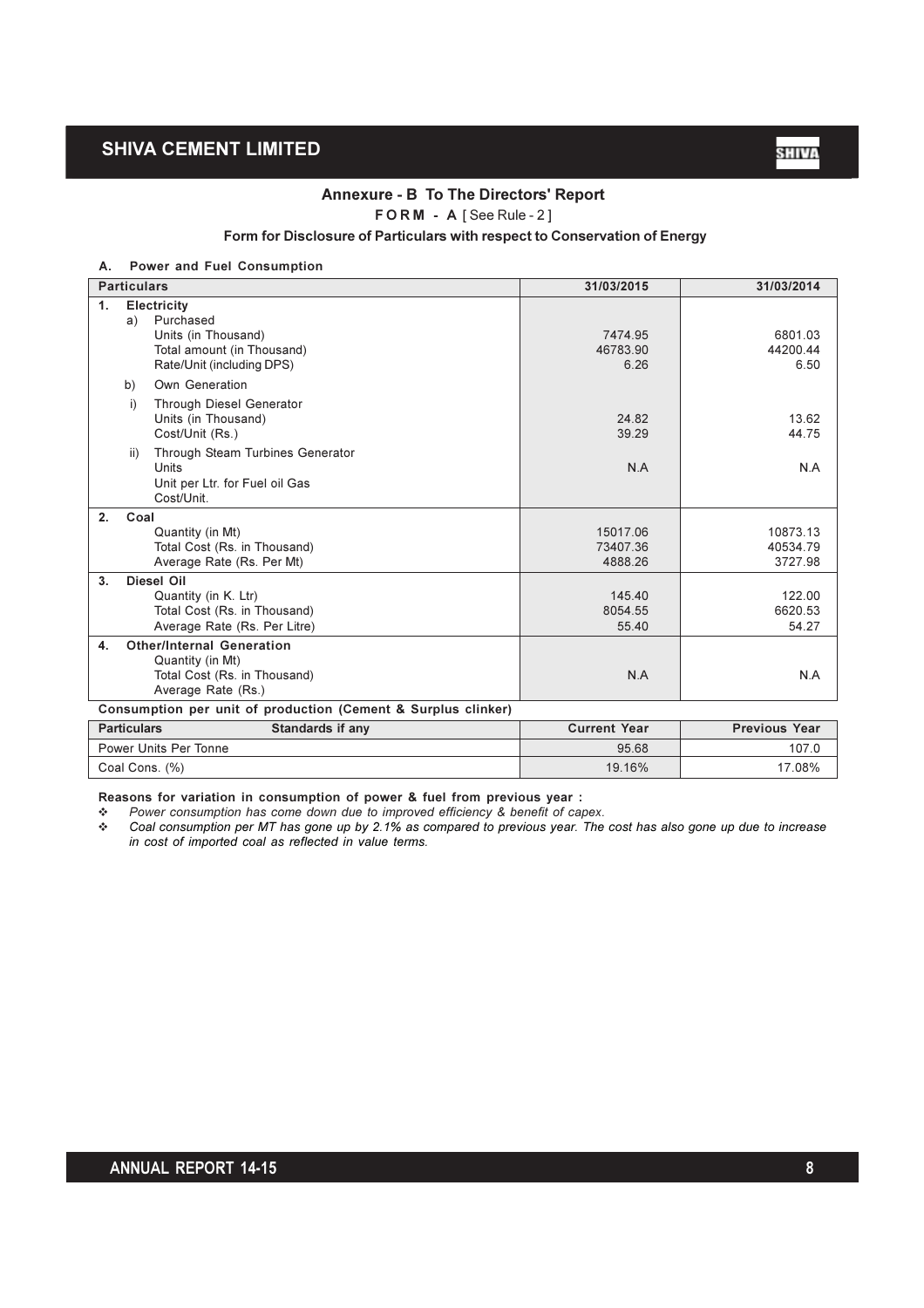### Annexure - B To The Directors' Report (contd..)

FORM - B [See Rule - 2]

Form for Disclosure of Particulars with respect to technology absorption

research and developement (R&D) for the year ended 31/03/2015

| А.             |          | Research & Development (R & D)                                                                                     |                                                                                                                          |
|----------------|----------|--------------------------------------------------------------------------------------------------------------------|--------------------------------------------------------------------------------------------------------------------------|
| ÷              |          | Specific areas in which $R \& D$ carried out by the Company                                                        | No specific work                                                                                                         |
| ÷              |          | Benefits derived as a result of the above $R & D$                                                                  | No specific Benefits                                                                                                     |
| ÷              |          | Future Plan of action                                                                                              | To continue efforts on reducing clinker, power and fuel<br>consumptiom.                                                  |
| ÷              |          | Expenditure on R & D                                                                                               |                                                                                                                          |
|                |          | a) Capital                                                                                                         |                                                                                                                          |
|                |          | b) Recurring                                                                                                       |                                                                                                                          |
|                | c) Total |                                                                                                                    | No specific expenditure incurred on R & D                                                                                |
|                |          | d) Total R & D expenditure as a percentage of total turnover<br>Technology absorption, adaptation and innovation   |                                                                                                                          |
| <b>B.</b>      |          | Foreign Exchange Earnings Outgo                                                                                    | <b>NIL</b>                                                                                                               |
| $\mathbf{C}$ . |          | Technology Absorption, Adoption & Innovation                                                                       |                                                                                                                          |
|                |          | The efforts towards technology absorption/adoption/innovation and corresponding benefits are summarized as under:- |                                                                                                                          |
|                | ÷        | expansion was almost completed.                                                                                    | Balancing equipment were added for converting cement mill-1 to manufacture PPC cement in addition to PSC cement. Interim |
|                | ❖        | Raw mix blending system improvement was completed.                                                                 |                                                                                                                          |
|                | ❖        | New specially designed mouth pieces for our Kiln discharge are fitted for increasing life.                         |                                                                                                                          |
|                | ٠        | Eight nos. of Cooler tubes changed.                                                                                |                                                                                                                          |
|                | ٠        | Cement Mill-2 Bag filter modified for higher capacity.                                                             |                                                                                                                          |
|                | ٠        | Four nos. of Air slides were replaced with better efficiency.                                                      |                                                                                                                          |
|                | ٠        | Part development of Mines was undertaken.                                                                          |                                                                                                                          |
|                | ٠        | Detail exploration work was taken in Khatkurbahal Mines for assessing limestone deposit in un-explored area.       |                                                                                                                          |
|                | ٠        | Several concrete floors were built.                                                                                |                                                                                                                          |
|                |          |                                                                                                                    |                                                                                                                          |
|                | ٠        | Internal roads were constructed in part.                                                                           |                                                                                                                          |

\* Dispensary room has been renovated for First Aid treatment to employees.

\* Water pipe line system and Drainage system is partly improved.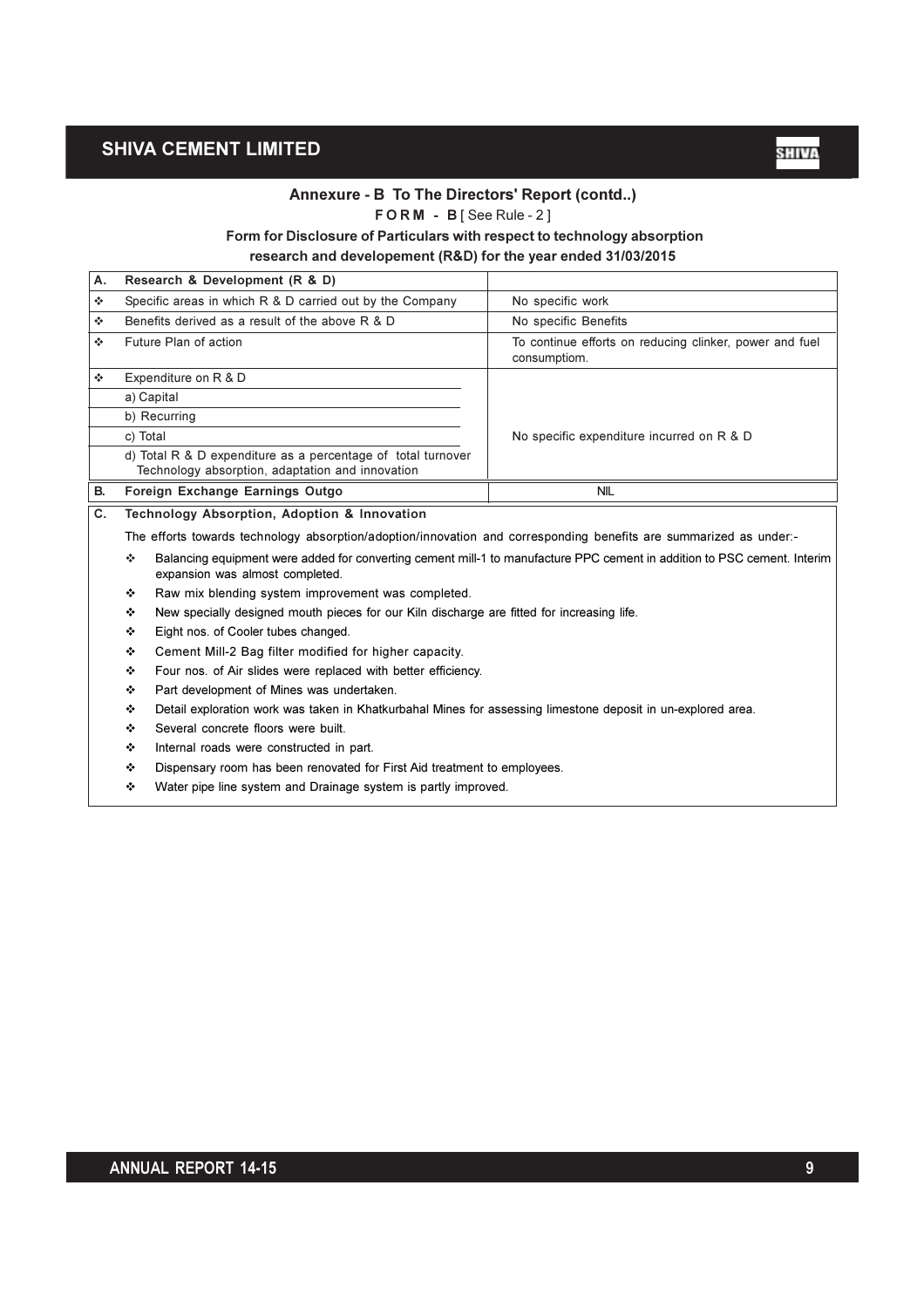# Form No. MGT-9 (Annexure-C) Extract of Annual Return

as on the financial year ended on 2014-15

[Pursuant to section 92(3) of the Companies Act, 2013 and rule 12(1) of the Companies (Management and Administration) Rules, 2014]

### 1. Registration and Other Details:

| <b>CIN</b>                                                                   | L26942OR1985PLC001557                                                                                                                                                                                                                    |
|------------------------------------------------------------------------------|------------------------------------------------------------------------------------------------------------------------------------------------------------------------------------------------------------------------------------------|
| <b>Registration Date</b>                                                     | 12/08/1985                                                                                                                                                                                                                               |
| Name of the Company                                                          | Shiva Cement Limited                                                                                                                                                                                                                     |
| Category / Sub-Category of the Company                                       | Public Company limited by shares                                                                                                                                                                                                         |
| Address of the Registered office and contact details                         | P-25, Civil Township, Roukela-7690004                                                                                                                                                                                                    |
|                                                                              | Tele Phone: 0661-2400828, 2400168                                                                                                                                                                                                        |
| Whether listed Company (YES/NO)                                              | Yes                                                                                                                                                                                                                                      |
| Name, Address and Contact details of Registrar and<br>Transfer Agent, if any | NICHE TECHNOLOGIES PRIVATE LIMITED<br>CIN:U74140WB1994PTC062636<br>D-511, Bagree Market, 5th Floor, B.R.B. Basu Road, Kolkatta-700001<br>Ph. No. 033 2234-3576, 2235-7270/7271<br>Fax: 03322156823.<br>Email: nichetechpl@nichtechpl.com |
|                                                                              | Website: www.nichetechpl.com                                                                                                                                                                                                             |

### 2. Principal Business Activities of the Company:

All the business activities contributing 10% or more of the total turnover of the company shall be stated:-

| SI. No. | Name and Description of main<br>products / services | % to total turnover<br>of the company |
|---------|-----------------------------------------------------|---------------------------------------|
|         | <b>CEMENT</b>                                       | 44.6%                                 |
|         | OTHERS GOODS                                        | 55.4%                                 |
|         |                                                     |                                       |

### 3. Particulars of Holding, Subsidiary and Associate Companies -

| Sr.<br>No. | Name and Address of<br>the Company | CIN/GIN               | Holding/ Subsidiary/<br>Associate of<br>the Company | % of<br>shares<br>held   | Applicable<br>Section |
|------------|------------------------------------|-----------------------|-----------------------------------------------------|--------------------------|-----------------------|
|            | Shivom Minerals Limited            | U26941OR1999PLC005785 | Associate Company                                   | $\overline{\phantom{a}}$ | Section 2(6)          |
| <u>.</u>   | Unicon Merchants Pyt. Ltd.         | U51909WB2003PTC097068 | Associate Company                                   | 11.025                   | Section 2(6)          |

### 4. Share Holding Pattern (Equity Share Capital Breakup as percentage of Total Equity)

i) Category-wise Share Holding:

| Category of<br>Shareholders                     | No. of Shares held at the<br>No. of Shares held at the<br>beginning of the year<br>end of the year |                          |                          |                          | % Change<br>during the<br>year |                          |                          |                          |                          |
|-------------------------------------------------|----------------------------------------------------------------------------------------------------|--------------------------|--------------------------|--------------------------|--------------------------------|--------------------------|--------------------------|--------------------------|--------------------------|
|                                                 | Demat                                                                                              | Physical                 | Total                    | % of Total<br>Share      | Demat                          | Physical                 | Total                    | % of Total<br>Share      |                          |
| A. Promoters                                    |                                                                                                    |                          |                          |                          |                                |                          |                          |                          |                          |
| 1. Indian                                       |                                                                                                    |                          |                          |                          |                                |                          |                          |                          |                          |
| a. Individuals/HUF                              | 48850243                                                                                           |                          | 48850243                 | 26.123                   | 48850243                       | $\overline{\phantom{0}}$ | 48850243                 | 26.123                   |                          |
| b. Central Govt.                                |                                                                                                    |                          |                          |                          |                                | -                        |                          | $\overline{\phantom{a}}$ | $\overline{\phantom{a}}$ |
| c. State Govt.                                  | $\overline{\phantom{a}}$                                                                           |                          | $\overline{\phantom{a}}$ | $\blacksquare$           | $\overline{\phantom{a}}$       | $\overline{\phantom{0}}$ | $\overline{\phantom{a}}$ | ÷                        | $\overline{\phantom{a}}$ |
| d. Bodies Corp.                                 | 20617549                                                                                           |                          | 20617549                 | 11.026                   | 20617549                       | ÷.                       | 20617549                 | 11.026                   |                          |
| e. Bank/FI                                      |                                                                                                    |                          | $\overline{\phantom{a}}$ |                          |                                | $\overline{\phantom{0}}$ |                          | $\overline{\phantom{a}}$ | $\overline{\phantom{a}}$ |
| f. Any Other                                    | $\blacksquare$                                                                                     | $\overline{\phantom{a}}$ | $\overline{\phantom{a}}$ | $\overline{\phantom{a}}$ | $\overline{\phantom{a}}$       | ۰                        |                          | ۰                        | $\overline{\phantom{a}}$ |
| Sub-Total-A-(1)                                 | 69467792                                                                                           | $\blacksquare$           | 69467792                 | 37.149                   | 69467792                       | ÷.                       | 69467792                 | 37.149                   | $\overline{a}$           |
| 2. Foreign                                      |                                                                                                    |                          | $\overline{\phantom{a}}$ |                          |                                | -                        |                          | ٠                        |                          |
| a. NRI Individuals                              | $\overline{\phantom{a}}$                                                                           | $\overline{\phantom{0}}$ | $\overline{\phantom{a}}$ | $\overline{\phantom{0}}$ | $\overline{\phantom{a}}$       | -                        | $\overline{\phantom{a}}$ | Ξ.                       | $\overline{\phantom{a}}$ |
| b. Other Individuals                            | $\sim$                                                                                             |                          | $\overline{\phantom{a}}$ | $\overline{a}$           | $\overline{\phantom{a}}$       | $\overline{\phantom{0}}$ | $\overline{\phantom{a}}$ | ۰                        | $\overline{\phantom{a}}$ |
| c. Body Corporate                               | $\overline{\phantom{a}}$                                                                           |                          | $\overline{\phantom{a}}$ | $\overline{\phantom{0}}$ | $\sim$                         | $\overline{\phantom{0}}$ | $\overline{\phantom{a}}$ | Ξ.                       | $\overline{\phantom{0}}$ |
| d. Bank/ FI                                     | $\overline{\phantom{a}}$                                                                           | $\overline{\phantom{0}}$ | $\overline{\phantom{a}}$ | $\overline{\phantom{0}}$ | $\overline{\phantom{a}}$       | ٠                        | $\overline{\phantom{a}}$ | ٠                        | $\overline{\phantom{a}}$ |
| e. Any Others                                   | $\overline{\phantom{a}}$                                                                           |                          | $\overline{\phantom{a}}$ | $\blacksquare$           | $\sim$                         | $\overline{\phantom{0}}$ | $\sim$                   | ٠                        | $\overline{\phantom{a}}$ |
| Sub Total-A(2)                                  |                                                                                                    |                          |                          |                          |                                | $\overline{\phantom{0}}$ |                          | ۰                        |                          |
| <b>Total Share Holder</b><br>of Promoters (1+2) | 69467792                                                                                           |                          | 69467792                 | 37.149                   | 69467792                       | ٠                        | 69467792                 | 37.149                   | $\blacksquare$           |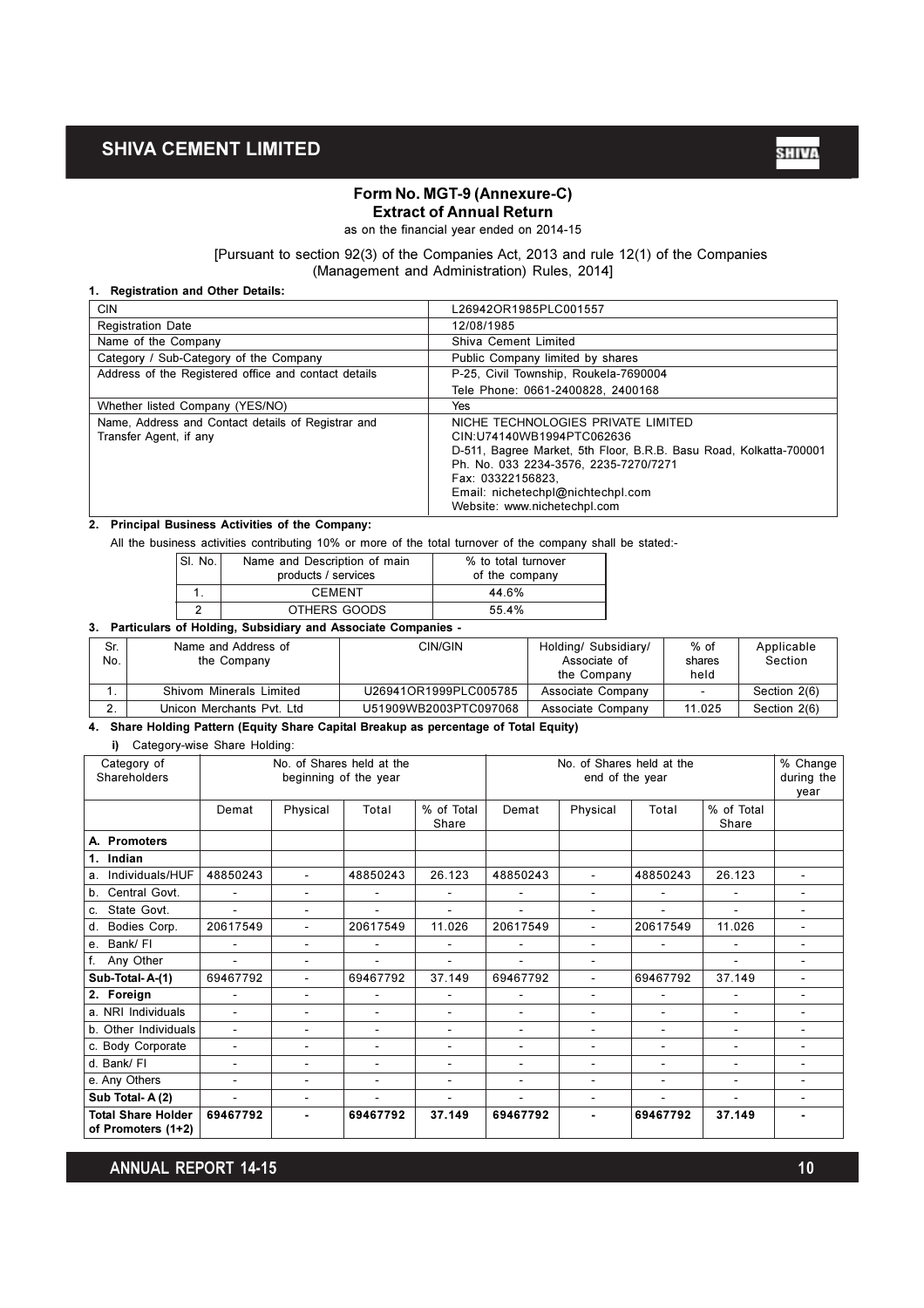# **SHIVA**

| <b>B. Public Shareholding</b>                                                              |                          |                          |                          |                          |                          |                          |                          |                              |                          |
|--------------------------------------------------------------------------------------------|--------------------------|--------------------------|--------------------------|--------------------------|--------------------------|--------------------------|--------------------------|------------------------------|--------------------------|
| 1. Institution                                                                             |                          |                          |                          |                          |                          |                          |                          |                              |                          |
| a. Mutual Funds                                                                            | $\overline{a}$           | $\overline{a}$           | $\overline{a}$           | $\overline{\phantom{a}}$ | $\equiv$                 | L.                       | $\mathbf{r}$             | $\equiv$                     | $\blacksquare$           |
| b. Bank/ FI                                                                                | $\blacksquare$           | 206083                   | 206083                   | 0.110                    | $\blacksquare$           | 206083                   | 206083                   | 0.110                        | $\mathbf{r}$             |
| c. Cent. Govt.                                                                             | $\overline{\phantom{a}}$ | ÷,                       | $\frac{1}{2}$            | $\overline{\phantom{a}}$ | $\overline{\phantom{a}}$ | $\blacksquare$           | ÷,                       | ÷,                           | $\overline{\phantom{a}}$ |
| d. State Govt.                                                                             | $\blacksquare$           | $\overline{\phantom{a}}$ | $\frac{1}{2}$            | $\overline{\phantom{a}}$ | $\bar{\phantom{a}}$      | $\overline{\phantom{a}}$ | $\blacksquare$           | $\overline{\phantom{a}}$     | $\blacksquare$           |
| e. Venture Capital                                                                         | $\overline{\phantom{a}}$ | $\overline{\phantom{a}}$ | $\overline{\phantom{0}}$ | $\overline{\phantom{a}}$ | $\overline{\phantom{a}}$ | $\overline{\phantom{a}}$ | $\overline{\phantom{a}}$ | $\overline{\phantom{a}}$     | $\overline{\phantom{a}}$ |
| f. Insurance Co.                                                                           | $\overline{\phantom{a}}$ | $\overline{\phantom{a}}$ | $\overline{a}$           | $\overline{\phantom{a}}$ | $\mathbf{r}$             | $\overline{a}$           |                          | ä,                           |                          |
| g. Flls                                                                                    | $\blacksquare$           | ÷.                       | $\blacksquare$           | $\blacksquare$           | $\blacksquare$           | $\blacksquare$           | $\blacksquare$           | ÷                            | $\blacksquare$           |
| h. Foreign Portfolio<br>Corporate                                                          | $\blacksquare$           | ä,                       | $\overline{\phantom{a}}$ | $\overline{a}$           | ÷,                       | $\overline{a}$           | ä,                       | ÷                            |                          |
| i. Foreign Venture<br>Capital Fund                                                         | $\blacksquare$           | $\blacksquare$           | $\blacksquare$           | $\overline{\phantom{a}}$ | $\blacksquare$           | $\overline{\phantom{a}}$ | $\blacksquare$           | $\overline{\phantom{a}}$     | $\blacksquare$           |
| j. Others                                                                                  |                          |                          |                          | ÷,                       |                          | L.                       |                          | ÷.                           |                          |
| Sub-Total-B(1)                                                                             |                          | 206083                   | 206083                   | 0.110                    |                          | 206083                   | 206083                   | 0.110                        |                          |
| 2. Non- Institution                                                                        |                          |                          |                          |                          |                          |                          |                          |                              |                          |
| a. Body Corp.                                                                              | 69237419                 | 40380                    | 69277799                 | 37.047                   | 65372236                 | 40380                    | 65412616                 | 34.98                        | $-2.067$                 |
| <b>b.</b> Individual                                                                       |                          |                          |                          |                          |                          |                          |                          |                              |                          |
| i. Individual<br>Shareholders<br>holding nominal<br>share capital<br>upto ' 1 lakh         | 35346795                 | 626955                   | 35973750                 | 19.237                   | 36558679                 | 557581                   | 37116260                 | 19.848                       | 0.611                    |
| ii. Individual<br>shareholders<br>holding nominal<br>share capital in<br>excess of '1 Lakh | 7870745                  |                          | 7870745                  | 4.209                    | 10786448                 | 68439                    | 10854887                 | 5.805                        | 1.596                    |
| C. Others                                                                                  |                          |                          |                          |                          |                          |                          |                          |                              |                          |
| (i) NRI (Rep)                                                                              | 1414583                  | $\blacksquare$           | 1414583                  | 0.756                    | 2450740                  | $\blacksquare$           | 2450740                  | 1.311                        | 0.555                    |
| (ii) NRI (Non-Rep)                                                                         | $\overline{\phantom{a}}$ | $\blacksquare$           | $\overline{\phantom{a}}$ | $\overline{\phantom{m}}$ | $\blacksquare$           | $\blacksquare$           |                          | $\qquad \qquad \blacksquare$ |                          |
| (iii) Foreign National                                                                     | $\blacksquare$           | $\overline{a}$           |                          |                          | $\overline{a}$           | $\blacksquare$           | $\overline{\phantom{a}}$ | ÷,                           |                          |
| (iv) OCB                                                                                   | $\blacksquare$           | $\blacksquare$           | $\blacksquare$           | $\overline{a}$           | $\blacksquare$           | $\blacksquare$           |                          | $\overline{\phantom{a}}$     |                          |
| (v) Trust                                                                                  | 23100                    | 618                      | 23718                    | 0.013                    | 23100                    | 618                      | 23718                    | 0.013                        | $\overline{\phantom{a}}$ |
| (vi) In Transit                                                                            | $\blacksquare$           | $\overline{a}$           |                          | $\blacksquare$           |                          | $\overline{a}$           |                          |                              |                          |
| (vii) Clearing<br>Members                                                                  | 2765530                  |                          | 2765530                  | 1.479                    | 1467904                  | $\overline{a}$           | 1467904                  | 0.785                        | $-0.694$                 |
| Sub-Total-B(2)                                                                             | 116658172                | 874036                   | 117532208                | 62.851                   | 116659107                | 873101                   | 117532208                | 62.851                       |                          |
| Net Total (1+2)                                                                            | 186125964                | 874036                   | 187000000                | 100.00                   | 186126899                | 873101                   | 187000000                | 100.00                       |                          |
| Shares held by Custodian for GDRs & ADRs                                                   |                          |                          |                          |                          |                          |                          |                          |                              |                          |
| Grand Total (A+B+C) 186125964<br>the Alexander of Historic Collection and                  |                          | 874036                   | 187000000                | 100.00                   | 186126899                | 873101                   | 187000000                | 100.00                       |                          |

### ii) Shareholding of Promoters

| SI. No.        | Shareholder's<br>Name |               | No. of Shares held at the beginning<br>of the year |                 | No. of Shares held at the end<br>of the year |               |                 | $%$ of<br>Change in |
|----------------|-----------------------|---------------|----------------------------------------------------|-----------------|----------------------------------------------|---------------|-----------------|---------------------|
|                |                       |               |                                                    |                 |                                              |               |                 | Shareholding        |
|                |                       | No. of Shares | % of total                                         | % of Shares     | No. of                                       | % of total    | % of Shares     | During the          |
|                |                       |               | Shares of the                                      | Pledged /       | <b>Shares</b>                                | Shares of the | Pledged /       | year                |
|                |                       |               | Company                                            | encumbered      |                                              | Company       | encumbered      |                     |
|                |                       |               |                                                    | to total shares |                                              |               | to total shares |                     |
| 1              | R. P. Gupta           | 7508109       | 4.015                                              |                 | 7508109                                      | 4.015         |                 |                     |
| $\overline{2}$ | Akash Gupta           | 11139444      | 5.957                                              | 92.464          | 11139444                                     | 5.957         | 4.489           |                     |
| 3              | Preeti Gupta          | 9201500       | 4.921                                              | 77.704          | 9201500                                      | 4.921         |                 |                     |
| 4              | R.P. Gupta (HUF)      | 1652293       | 0.884                                              |                 | 1652293                                      | 0.884         |                 |                     |
| 5              | Shilpi Gupta          | 2278027       | 1.218                                              |                 | 2278027                                      | 1.218         |                 |                     |
| 6              | Sudha Gupta           | 13447         | 0.007                                              |                 | 13447                                        | 0.007         |                 |                     |
| 7              | Vikash Gupta          | 8042672       | 4.301                                              |                 | 8042672                                      | 4.301         |                 |                     |
| 8              | Anubha Gupta          | 5125120       | 2.741                                              |                 | 5125120                                      | 2.741         |                 |                     |

ANNUAL REPORT 14-15 11 NOVEMBER 14: 15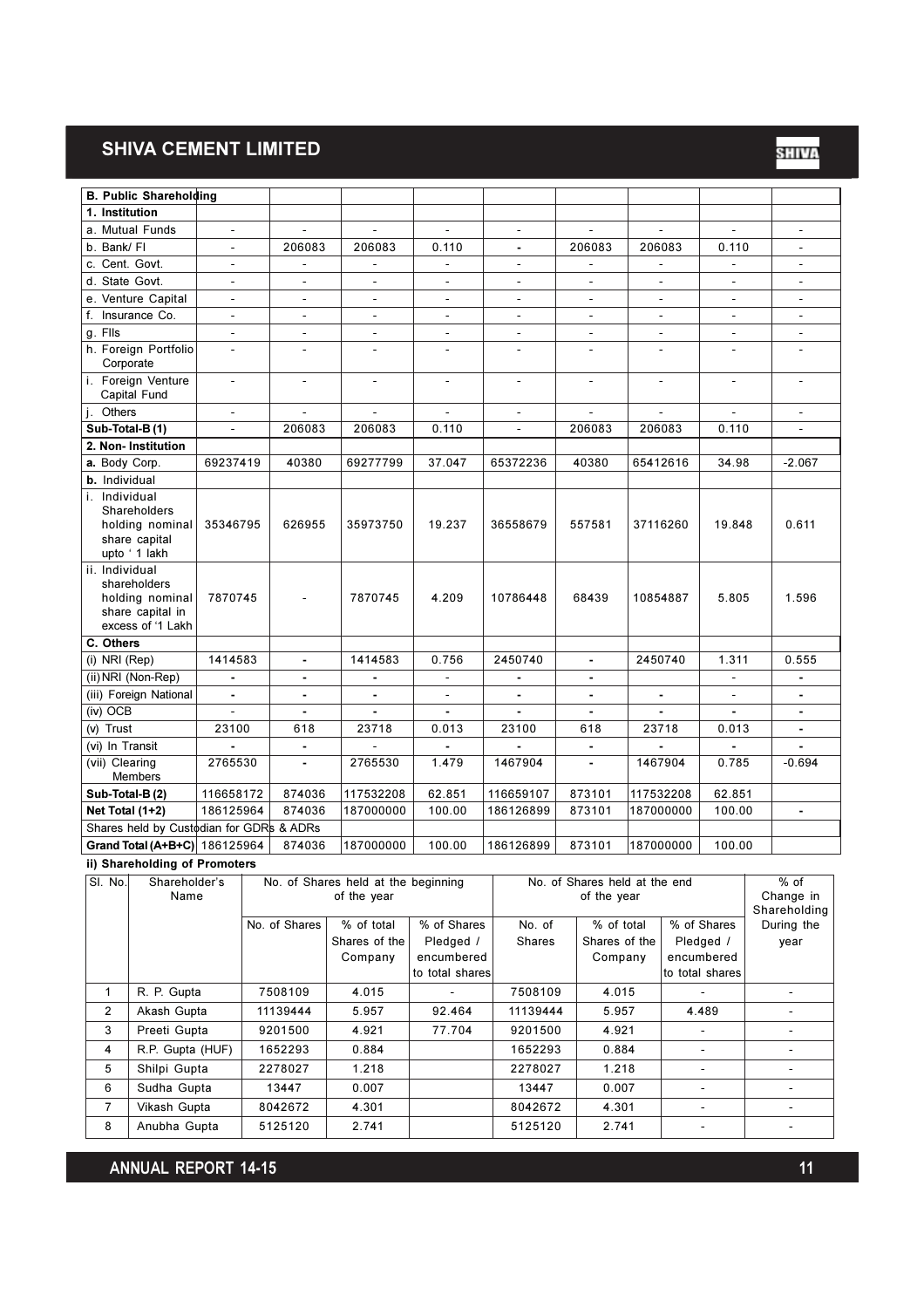| C  | Sonu Gupta                  | 3889631  | 2.080  |        | 3889631  | 2.080  | $\overline{\phantom{0}}$ | -                        |
|----|-----------------------------|----------|--------|--------|----------|--------|--------------------------|--------------------------|
| 10 | Unicon Merchants<br>Pvt Ltd | 20617549 | 11.025 | 87.547 | 20617549 | 11.025 | $\overline{\phantom{0}}$ |                          |
|    | Total                       | 69467792 | 37.149 | 51.103 | 69467792 | 37.149 | 4.489                    | $\overline{\phantom{0}}$ |

### iii) Change in Promoters' Shareholding ( please specify, if there is no change) : NO CHANGE

| S. No.        | <b>Particulars</b>                                                                                                                                                                     | Shareholding at the beginning<br>of the year |                                     | Cumulative Shareholding during<br>the year |                                     |  |
|---------------|----------------------------------------------------------------------------------------------------------------------------------------------------------------------------------------|----------------------------------------------|-------------------------------------|--------------------------------------------|-------------------------------------|--|
|               |                                                                                                                                                                                        | No. of shares                                | % of total shares<br>of the Company | No. of shares                              | % of total shares<br>of the Company |  |
|               | At the beginning of the year                                                                                                                                                           | 69467792                                     | 37.149                              | 69467792                                   | 37.149                              |  |
| $\mathcal{P}$ | Date wise Increase / Decrease in Promoters<br>Share holding during the year specifying the<br>reasons for increase / decrease(e.g. allotment /<br>transfer / bonus/ sweat equity etc): |                                              |                                     |                                            |                                     |  |
| 3             | At the End of the year                                                                                                                                                                 | 69467792                                     | 37.149                              | 69467792                                   | 37.149                              |  |

### iv) Shareholding Pattern of top ten Shareholders (other than Directors, Promoters and Holders of GDRs and ADRs)

| S. No.         | Particulars                             | Shareholdingat the beginning<br>of the year |                                     | Shareholdingat the End<br>of the year |                                    |
|----------------|-----------------------------------------|---------------------------------------------|-------------------------------------|---------------------------------------|------------------------------------|
|                |                                         | No. of shares                               | % of total shares<br>of the Company | No. of shares                         | % of total shares<br>of theCompany |
| 1              | <b>ACC Limited</b>                      | 23650000                                    | 12.647                              | 23650000                              | 12.647                             |
| $\overline{2}$ | Anubha Investement Pvt Ltd              | 5076090                                     | 2.714                               | 4652907                               | 2.488                              |
| 3              | Bajrang Engineers Pvt. Ltd.             | 2458245                                     | 1.315                               | 3462185                               | 1.851                              |
| 4              | Delhi Iron & Steel Co. P. Ltd.          | 2282891                                     | 1.221                               |                                       |                                    |
| 5              | Samarth Commodities Merchants Pyt. Ltd. | 9019384                                     | 4.823                               | 8576231                               | 4.586                              |
| 6              | Hanurang Projects Limited               | 2592780                                     | 1.387                               | 3650663                               | 1.952                              |
| 7              | Bahubali Properties Limited             | 2751022                                     | 1.471                               |                                       |                                    |
| 8              | Roughells Fashions Pvt. Ltd.            | 2690901                                     | 1.439                               |                                       |                                    |
| 9              | Splender Power Limited                  | 2105332                                     | 1.126                               | 4582671                               | 2.451                              |
| 10             | Aconite Commotrade Pvt. Ltd.            | 2853500                                     | 1.526                               |                                       |                                    |
| 11             | Mahamaya Commotrade Pvt Ltd.            |                                             |                                     | 2333500                               | 1.248                              |

### v) Shareholding of Directors and Key Managerial Personnel: Shri R. P. Gupta

| S. No.         | <b>Particulars</b>                                                                                                                                                            | Shareholding at the beginning<br>of the year |                                     | Shareholding at the End<br>of the year |                                     |  |
|----------------|-------------------------------------------------------------------------------------------------------------------------------------------------------------------------------|----------------------------------------------|-------------------------------------|----------------------------------------|-------------------------------------|--|
|                |                                                                                                                                                                               | No. of shares                                | % of total shares<br>of the Company | No. of shares                          | % of total shares<br>of the Company |  |
|                | At the beginning of the year                                                                                                                                                  | 7508109                                      | 4.015                               | 7508109                                | 4.015                               |  |
| $\overline{2}$ | Date wise increase / Decrease in Share holding<br>during the year specifying the reasons for<br>increase / decrease (e.g. allotment / transfer /<br>bonus/ sweat equity etc): |                                              |                                     |                                        |                                     |  |
| 3              | At the End of the year                                                                                                                                                        | 7508109                                      | 4.015                               | 7508109                                | 4.015                               |  |

### Shareholding of Directors and Key Managerial Personnel: Shri Akash Gupta

| S. No. | <b>Particulars</b>                                                                                                                                                            | Shareholding at the beginning<br>of the year |                                     | Shareholding at the End<br>of the year |                                     |  |
|--------|-------------------------------------------------------------------------------------------------------------------------------------------------------------------------------|----------------------------------------------|-------------------------------------|----------------------------------------|-------------------------------------|--|
|        |                                                                                                                                                                               | No. of shares                                | % of total shares<br>of the Company | No. of shares                          | % of total shares<br>of the Company |  |
|        | At the beginning of the year                                                                                                                                                  | 11139444                                     | 5.957                               | 11139444                               | 5.957                               |  |
| 2      | Date wise increase / Decrease in Share holding<br>during the year specifying the reasons for<br>increase / decrease (e.g. allotment / transfer /<br>bonus/ sweat equity etc): |                                              |                                     |                                        |                                     |  |
| 3      | At the End of the year                                                                                                                                                        | 11139444                                     | 5.957                               | 11139444                               | 5.957                               |  |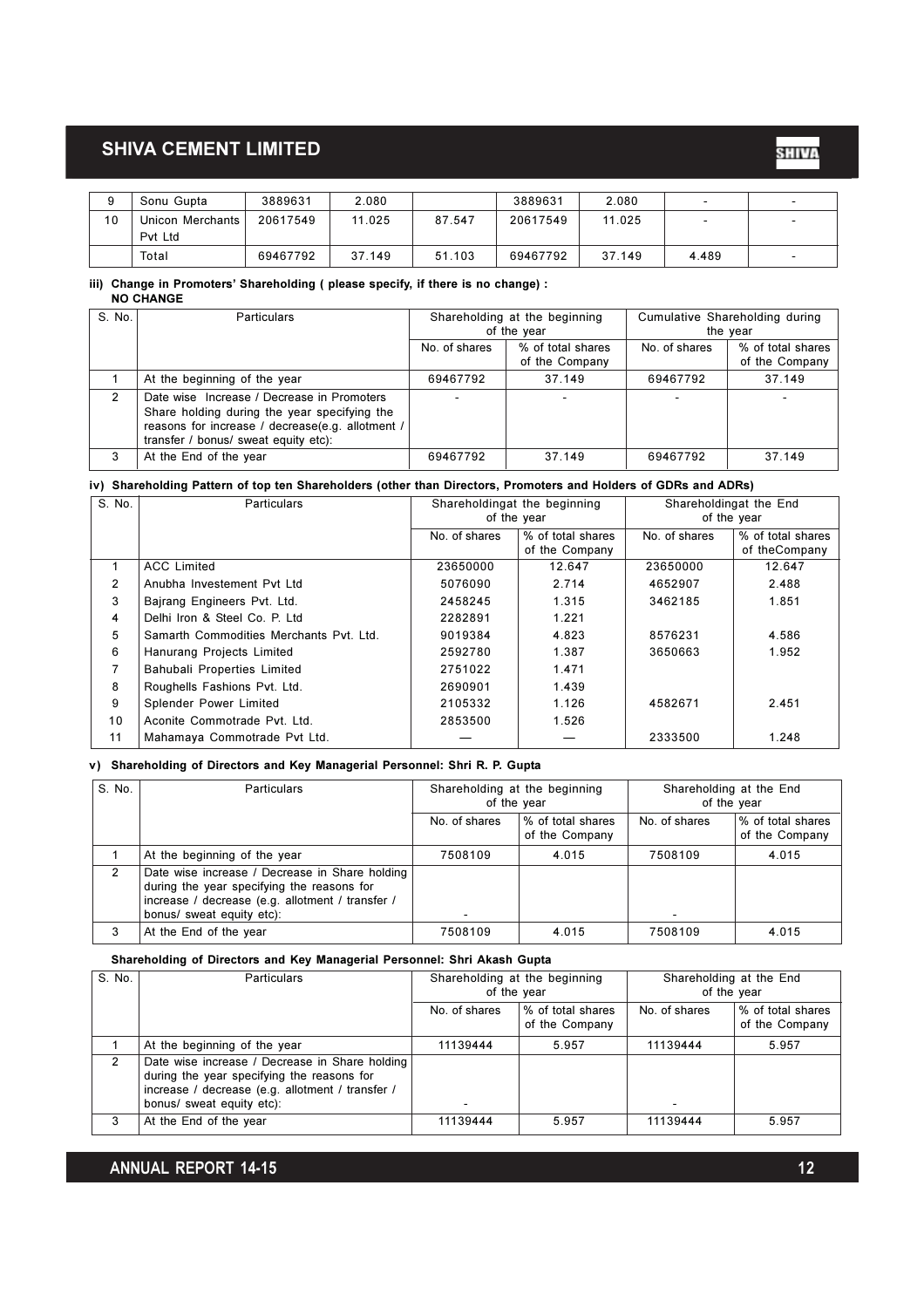### vi) Indebtedness

Indebtedness of the Company including interest outstanding/accrued but not due for payment: (Rs. In Lakhs)

|                                                        | Secured Loans<br>excluding deposits | <b>Unsecured Loans</b> | Deposits | <b>Total Indebtedness</b> |
|--------------------------------------------------------|-------------------------------------|------------------------|----------|---------------------------|
| Indebtedness at the beginning of<br>the financial year |                                     |                        |          |                           |
| i) Principal Amount                                    | 1986.07                             | 450.86                 | 276.51   | 2713.44                   |
| ii) Interest due but not paid                          |                                     |                        |          |                           |
| iii) Interest accrued but not due                      | 38.09                               |                        |          | 38.09                     |
| Total (i+ii+iii)                                       | 2024.16                             | 450.86                 | 276.51   | 2751.53                   |
| Change in Indebtedness during the<br>financial year    |                                     |                        |          |                           |
| • Addition                                             | 2282.30                             |                        |          | 2282.30                   |
| • Reduction                                            | 91.47                               | 450.86                 | 4.05     | 546.39                    |
| Net Change                                             | 2190.83                             | 450.86                 | 4.05     | 1735.91                   |
| Indebtedness at the end of the<br>financial year       |                                     |                        |          |                           |
| i) Principal Amount                                    | 4170.39                             |                        | 272.46   | 4442.85                   |
| ii) Interest due but not paid                          |                                     |                        |          |                           |
| iii) Interest accrued but not due                      | 44.60                               |                        |          | 44.60                     |
| Total (i+ii+iii)                                       | 4214.99                             |                        | 272.46   | 4487.45                   |

### vii) Remuneration of Directors and Key Managerial Personnel

|                | A. Remuneration to Managing Director, Whole-time Directors and/or Manager:                          |  |      |                          |                        |  |                          | (Rs. in Lakhs)      |
|----------------|-----------------------------------------------------------------------------------------------------|--|------|--------------------------|------------------------|--|--------------------------|---------------------|
| S. No.         | Particulars of Remuneration                                                                         |  |      |                          | Name of MD/WTD/Manager |  |                          | Total               |
|                |                                                                                                     |  |      |                          |                        |  |                          | Amount              |
|                |                                                                                                     |  |      | Sri R P Gupta            | Akash Gupta            |  | Manager                  |                     |
|                |                                                                                                     |  |      | <b>Managing Director</b> | Whole Time Director    |  |                          |                     |
| 1 <sub>1</sub> | Gross salary (Rs. In Lakhs)                                                                         |  |      |                          |                        |  |                          |                     |
|                | (a) Salary as per provisions contained in section<br>17 (1) of the Income-tax Act, 1961 (per annum) |  |      | 15.00                    | 9.00                   |  |                          | 24.00               |
|                | (b) Value of perquisites u/s 17(2) Income-tax Act, 1961                                             |  |      |                          |                        |  |                          |                     |
|                | (c) Profits in lieu of salary under section 17(3)<br>Income-tax Act. 1961                           |  |      |                          |                        |  |                          |                     |
| 2.             | Stock Option                                                                                        |  |      |                          |                        |  | $\overline{\phantom{a}}$ |                     |
| 3.             | Sweat Equity                                                                                        |  |      |                          |                        |  |                          |                     |
| 4.             | Commission - as % of profit - others, specify                                                       |  |      |                          |                        |  | $\overline{\phantom{a}}$ |                     |
| 5.             | Others, please specify                                                                              |  |      |                          |                        |  |                          |                     |
|                | Total                                                                                               |  |      | 15.00                    | 9.00                   |  | ÷.                       | 24.00               |
|                | Ceiling as per the Act                                                                              |  |      |                          |                        |  |                          |                     |
|                | <b>B.</b> Remuneration to other directors:                                                          |  |      |                          |                        |  |                          | (Rs. in Lakhs)      |
| S. No.         | Particulars of Remuneration                                                                         |  |      |                          | Name: K P Jhunjhunwala |  |                          | <b>Total Amount</b> |
| $\mathbf{1}$   | 3. Independent Directors                                                                            |  |      |                          |                        |  |                          |                     |
|                | • Fee for attending board / committee meetings                                                      |  | 0.20 |                          |                        |  |                          | 0.20                |
|                | • Commission                                                                                        |  |      |                          |                        |  |                          |                     |
|                | • Others, please specify                                                                            |  |      |                          |                        |  |                          |                     |
| $\overline{2}$ | Total(1)                                                                                            |  | 0.20 | $\overline{\phantom{a}}$ | $\overline{a}$         |  | $\sim$                   | 0.20                |
| 3              | 4. Other Non-Executive Directors                                                                    |  |      |                          |                        |  |                          |                     |
|                | • Fee for attending board / committee meetings                                                      |  |      |                          |                        |  |                          |                     |
|                | • Commission                                                                                        |  |      |                          |                        |  |                          |                     |
|                | · Others, please specify                                                                            |  |      |                          |                        |  |                          |                     |
| 4              | Total (2)                                                                                           |  |      | $\blacksquare$           | $\overline{a}$         |  |                          | $\blacksquare$      |
| 5              | Total $(B)=(1+2)$                                                                                   |  | 0.20 |                          |                        |  |                          | 0.20                |
| 6              | <b>Total Managerial Remuneration</b>                                                                |  | 0.20 | $\overline{\phantom{a}}$ | $\overline{a}$         |  |                          | 0.20                |
| $\overline{7}$ | Overall Ceiling as per the Act                                                                      |  |      |                          |                        |  |                          |                     |

C. Remuneration to Key Managerial Personnel other than MD/Manager/WTD : Nil

viii) Penalties / Punishment/ Compounding of Offences: None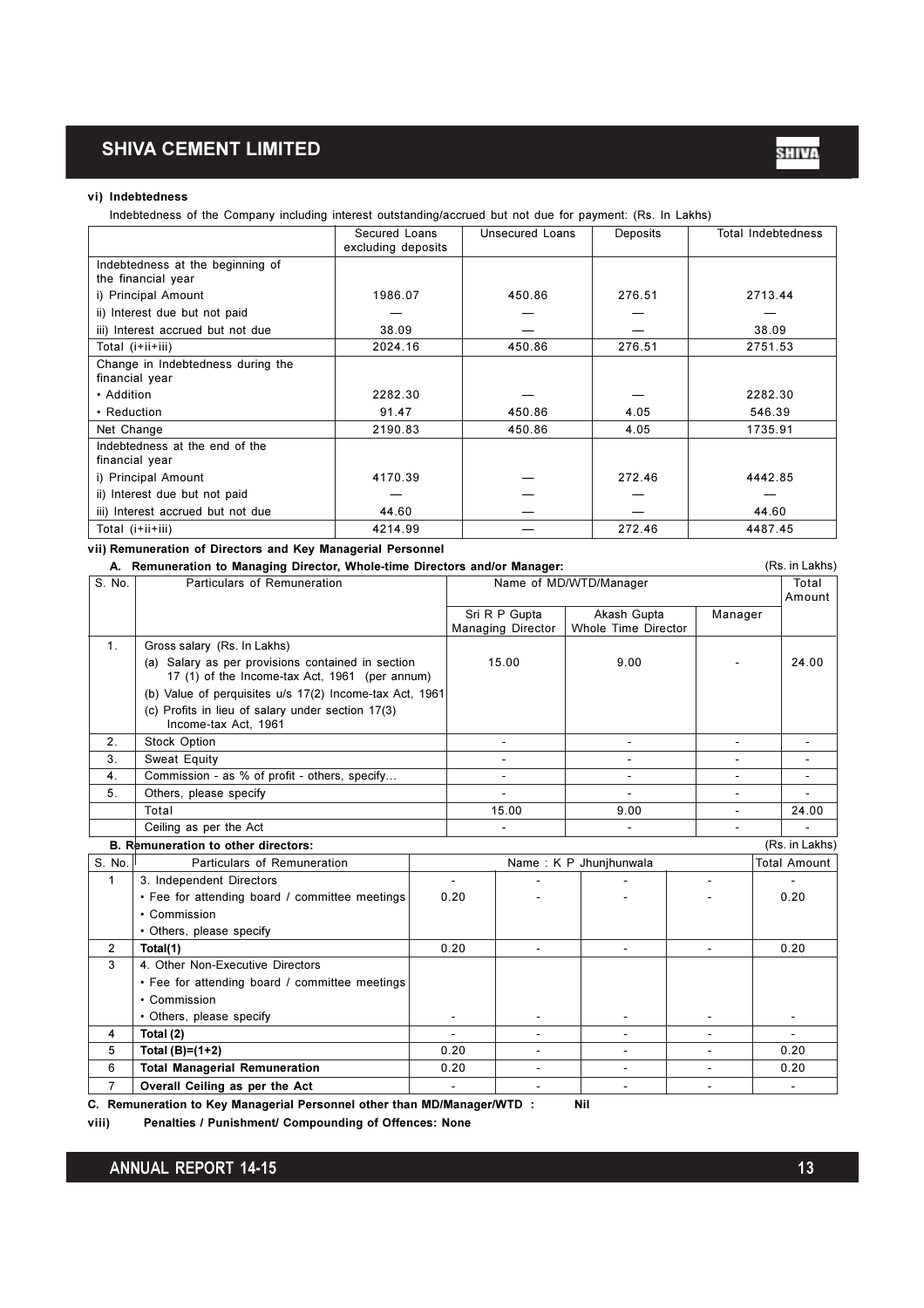### Corporate Governance Disclosure

During the year ended 31/03/2015, in compliance with Clause 49 of the Listing Agreement with Stock Exchanges, the Company submits the report on the matters mentioned in the said Clause and practice followed by the Company.

### Company's Philosophy on Corporate Governance

Company's philosophy on corporate governance envisages the continuous improvement in transparency, accountability and equity, in all facets of its operations, and in all interactions with its stakeholders, including the shareholders, employees, government and lenders.

Company is committed to continuous improvement of standards of corporate governance.

Company believes that all its operations and actions must serve the underlying goal of enhancing overall shareholder's value, over a sustained period of time.

### **Board of Directors**

Board of Directors consist of two Promoter directors at present (one Managing Director & one Executive Director), Three non executive independent directors, one non executive Nominee director representing IPICOL as lenders and one non executive Woman Director.

The Independent Directors on the Board are experienced, competent and highly renowned persons from their respective fields. The Independent Directors take active part at the Board and committee Meeting which add value in the decision making process of the Board of Directors.

The Composition of the Board of Directors is in conformity with the Corporate Governance Code. The composition as on 31<sup>st</sup> March, 2015 and brief resume of each Director is given below:-

Mr. Rajendra Prasad Gupta (Managing Director):- He is an Industrialist and is one of the promoter of Shiva Cement Ltd, he has graduate engineer having 42 years business experience and more than 29 years in the cement Industry. He was present Vice Chairman of Western Zone of OASME (Orissa Assembly of Small & Medium Enterprises). He was Vice President of All India Mini Cement Plant Association, Hyderabad. He is an Executive adviser to OJC (Orissa, Chhatisgarh, Jharkhand) Chamber of Commerce. His inputs and guidance in the strategies for Company's growth ever since he was taken on the Board have been immense valuable.

Mr. Akash Gupta (Executive Director):- He is a Commerce graduate (Gold Medallist) having business experience of over 18 years in marketing of cement. He is one of promoter of Shiva Cement Ltd.

Mrs. Preeti Gupta (Woman Director):- She is a business woman having more than 10 years experience in business. She has been appointed as non-executive woman director on the Board w.e.f. 31.03.2015.

Mr. B. K. Mangaraj:- He is a post Graduate Engineer having more than 32 years experience in the Mining of Limestone & other Minerals and more than 15 years experience in operation of Cement Plant. He was also awarded by the President of India in past. He has also worked with TISCO, and BSL (SAIL subsidiary) in past.

Mr. D. K. Senapati:- He is a B E and working in IPICOL. The Financial Institution has nominated him as director on the Board of the Company.

Mr. K. P. Jhunjhunwala:- He is a post Graduate Engineer having more than 45 years of experience in various business. He is one of the prominent industrialist in Orissa who has headed several large corporates.

Mr. Mahendra Singh:- He is B.E (Electrical) with Master degree in Management having more than 36 years of experience in various business fields.

| <b>Name</b>        | Category   | <b>Attendance</b><br><b>Particulars</b> |                    | Number of other Directorship and<br><b>Committee Member/Chairmanships</b> |                         |                           |  |
|--------------------|------------|-----------------------------------------|--------------------|---------------------------------------------------------------------------|-------------------------|---------------------------|--|
|                    |            | <b>Board</b><br>Meeting                 | Last<br><b>AGM</b> | Other<br>Directorship                                                     | Committee<br>Membership | Committee<br>Chairmanship |  |
| R. P. Gupta        | <b>CMD</b> | 4                                       | Yes                |                                                                           |                         |                           |  |
| Akash Gupta        | Ð          | 4                                       | Yes                |                                                                           |                         |                           |  |
| B. K. Mangaraj     | <b>NED</b> | 3                                       | Yes                |                                                                           |                         |                           |  |
| Vivek Chawala*     | <b>NED</b> |                                         | <b>No</b>          | 3                                                                         |                         |                           |  |
| D. K. Senapati     | <b>NED</b> |                                         | <b>No</b>          |                                                                           |                         |                           |  |
| K. P. Jhunjhunwala | <b>NED</b> | 4                                       | <b>No</b>          | 2                                                                         |                         |                           |  |
| O. P. Goyal        | <b>NED</b> |                                         | <b>No</b>          | 3                                                                         |                         |                           |  |
| Preeti Gupta***    | <b>NED</b> |                                         | <b>No</b>          |                                                                           |                         |                           |  |
| Mahendra Singh***  | <b>NED</b> |                                         | No                 |                                                                           |                         |                           |  |

*CMD : Chairman cum Managing Director, ED : Executive Director, NED : Non Executive Director.*

*\*resigned on 09/07/2014. \*\*resignation accepted w.e.f. 31/03/2015. \*\*\*mAppointed w.e.f. 31/03/2015.*

### ANNUAL REPORT 14-15 2000 12:00 12:00 12:00 14:00 14:00 14:00 14:00 14:00 14:00 14:00 14:00 14:00 14:00 14:00 1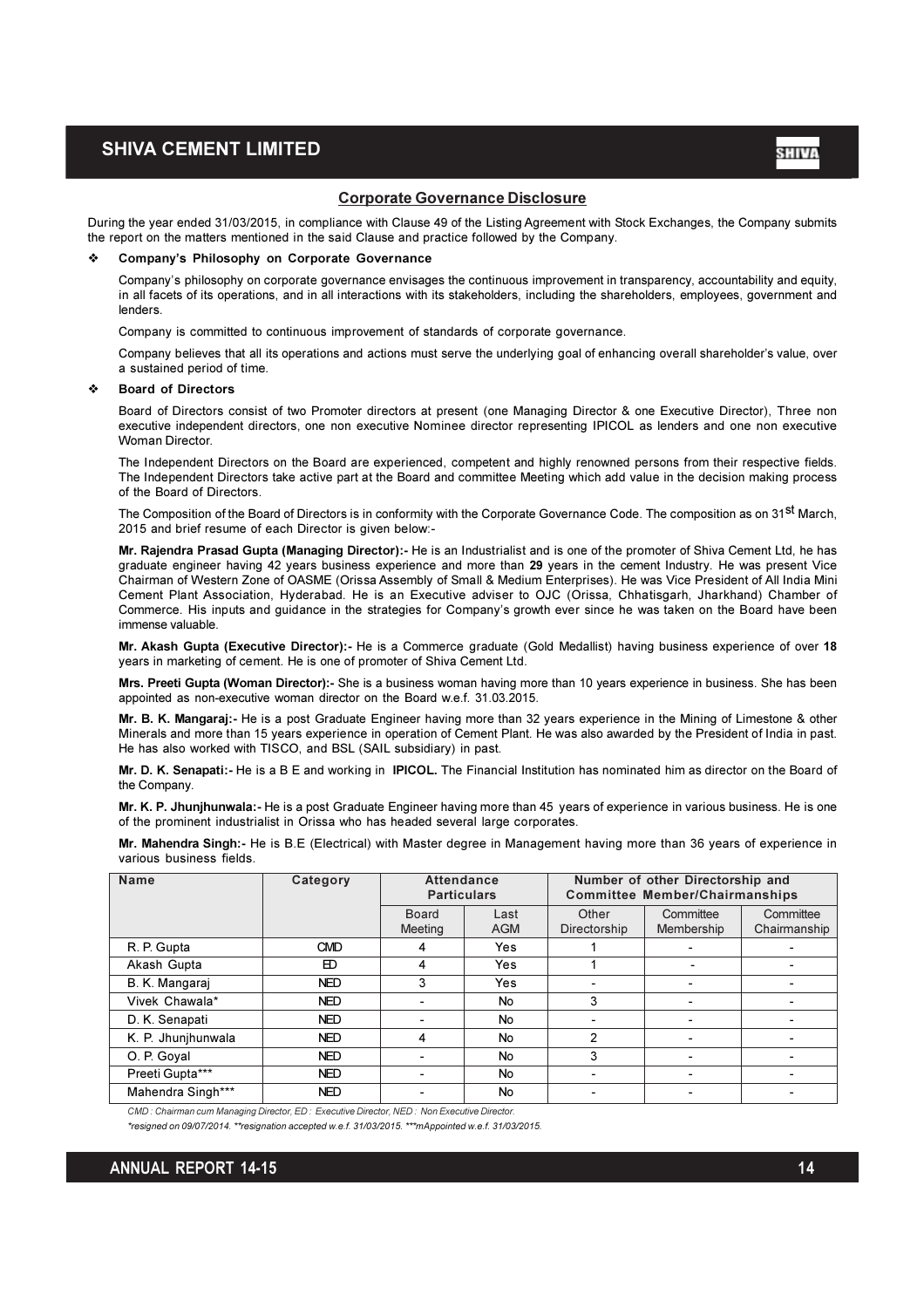During the year the Board met 4 times (as against the minimum requirement of 4 meetings) on the following dates namely 30/05/ 2014, 12/08/2014, 14/11/2014, and 14/02/2015.

The maximum time gap between any two meetings was not more than three calendar months. The following table gives details of directors, attendance of directors at the Board meetings and at the last Annual General Meeting, number of memberships held by directors in the Board/ Committees and in other Companies :

### Independent Directors' Meeting :

During the year under review, a separate meeting of Independent Directors of the Company, without the attendance of Non-Independent Directors and members of the Management, was held on 10th December, 2014, as required under Companies Act, 2013 and Listing Agreement. All Independent Directors were present at the meeting to review the performance of Non-Independent Directors and the Board as a whole, assess the quality, quantity and timeliness offlow of information between the Company Management and the Board that is necessary for the Board to effectively and reasonably perform their duties and discuss matters pertaining to the Company's affairs and functioning of the Board and presented their views to the Managing Director for appropriate action.

### Audit Committee

The Audit Committee constituted by the Board of Directors of the Company consist of 3 (Three) directors, namely Sri K. P. Jhunjhunwala, Chairman, Sri B. K. Mangaraj and Sri O P Goyal (resigned w.e.f 31/03/2015) & Sri Mahendra Singh (appointed w.e.f. 31/03/2015) as other members. The constitution of Audit committee also meets with the requirements of Section 177 of the Companies Act, 2013.

During the year Four Audit Committee meetings were held on the following dates including before finalisation of accounts and adoption of quarterly financial results by the Board i.e. 30/05/2014, 11/08/2014, 13/11/2014 & 13/02/2015.

The terms of reference specified by the Board to the Audit Committee are as contained under Clause 49 of the Listing Agreement. They are as follows:-

- v Oversight of the Company's financial reporting process and the disclosure of its financial information.
- Recommending the appointment and removal of external auditors, fixation of audit fee and also approval for payment for any other services.
- v Reviewing with management the annual financial statements before submission to the Board, focussing primarily on (i) any changes in accounting policies and practices (ii) major accounting entries based on exercise of judgement by management (iii) qualifications in draft audit report (iv) significant adjustments arising out of audit (v) the going concern assumption (vi) compliance with accounting standards (vii) compliance with stock exchange and legal requirements concerning financial statements and (viii) any related party transactions i.e. transactions of the company of material nature, with promoters or the management, their subsidiaries or relatives etc. that may have potential conflict with the interest of company at large.
- v Reviewing with the management, external auditors and the adequacy of internal control systems.
- \* Reviewing the adequacy of internal audit functions.
- v Discussion with internal audit department any significant findings and follow up thereon.
- v Reviewing the findings of any internal investigations by the internal audit department into matter where there is suspected fraud or irregularity or a failure of internal control systems of a material nature and reporting the matter to the board.
- v Discussion with external auditors before the audit commences nature and scope of audit as well as have post-audit discussion to ascertain any area of concern.
- $\div$  Reviewing the company's various financial and risk management policies.
- \* To look in to the reasons for substantial defaults in the payment to the depositors, shareholders (in case of non payment of declared dividends) and creditors.

Remuneration to Directors

| Sri R. P. Gupta | <b>Managing Director</b>  | Rs.125000/- pm |
|-----------------|---------------------------|----------------|
| Sri Akash Gupta | <b>Executive Director</b> | Rs.75000/- pm  |

The remuneration policy is directed towards rewarding performance based on review of achievements on a periodical basis. The remuneration policy is in consonance with the existing industry practice.

As per terms of appointment no remuneration is paid to Nominee & Independent directors.

The Company pays sitting fees only to Independent Directors at the rate of Rs.5000/- for each meeting attended. Sitting fee paid to them for the year ended 31<sup>st</sup> March, 2015 is as follows:-

| Sri K. P. Jhunihunwala | Rs. 20000/- |
|------------------------|-------------|
|------------------------|-------------|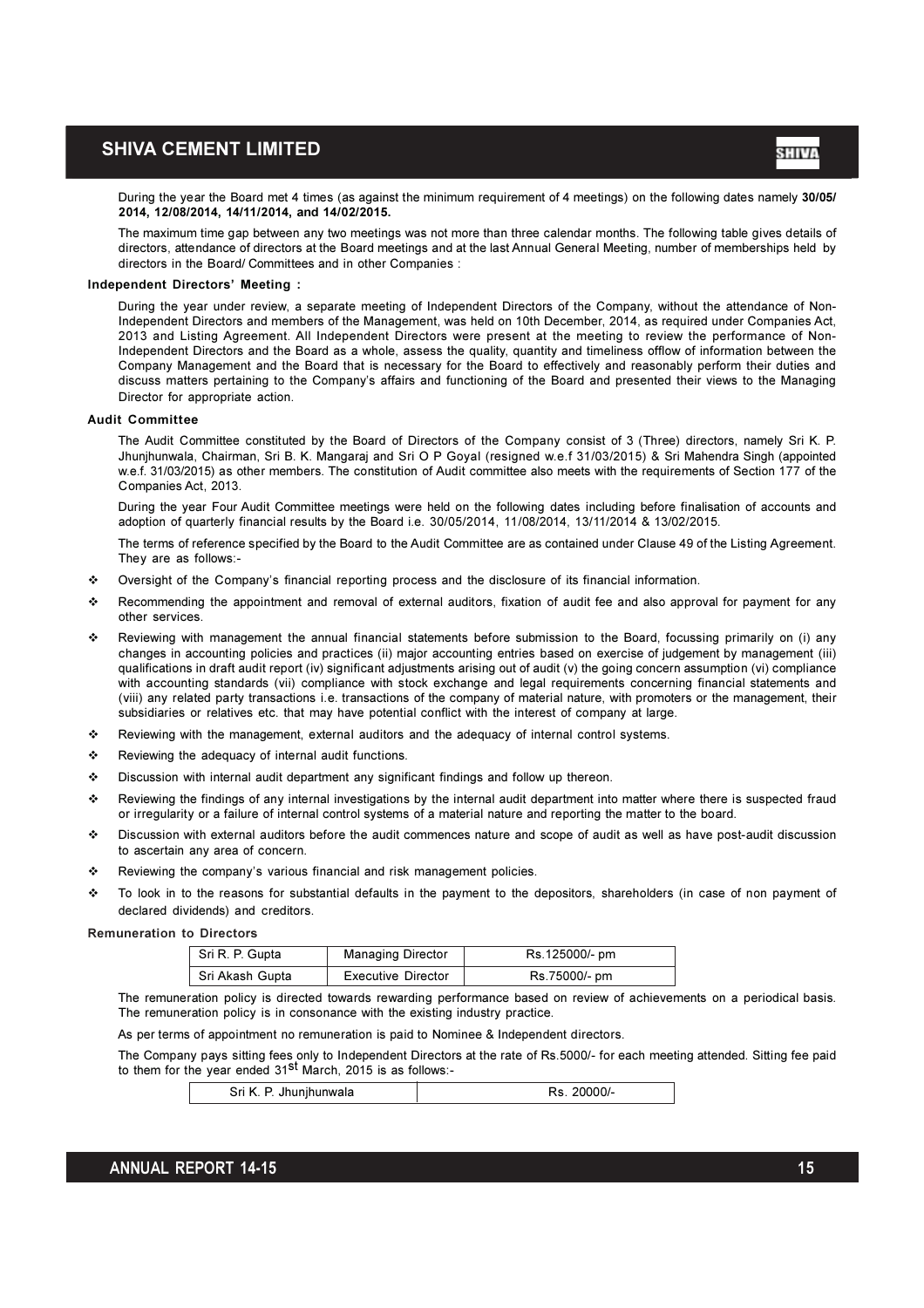### v Shareholders'/Investors' Grievance Committee

The Committee comprises of Sri R. P. Gupta, Chairman, Sri B.K. Mangaraj and SriAkash Gupta. The Committee interalia, approves issue of duplicate certificates and oversees and reviews all matters connected with the share transfers. The Committee also looks into redressing of shareholders'/ investors' complaints like transfer of shares, non receipt of balance sheet, non receipt of dividends, etc.

The Committee oversees the performance of the Registrar and Transfer Agents and recommends measures for over all improvement of the quality of investor services. The Board of Directors have delegated the power for approving transfer of shares to Share Transfer committee constituted of three members i.e. Sri R. P. Gupta, Managing Director, Sri B. K. Mangaraj, Director, and Sri Akash Gupta, Executive Director.

A statistical overview of the working of the Share department and Shareholder's queries/complaints resolved during the year is given below:-

| <b>Activity</b>                      | <b>Received</b> | Replied | Pending |
|--------------------------------------|-----------------|---------|---------|
| Transfers effected                   |                 |         |         |
| Transmission effected                |                 |         |         |
| Demat requests confirmed-NSDL & CDSL | 57              | 57      |         |
| <b>Remat Request</b>                 |                 |         |         |

Queries/Complaints resolved :

| <b>Activity</b>                                                                      | <b>Received</b> | <b>Replied</b> | Pending |
|--------------------------------------------------------------------------------------|-----------------|----------------|---------|
| Non receipt of share certificates after<br>transfer/sub-division, consolidation etc. |                 |                |         |
| Change of Address                                                                    |                 |                |         |

### v General Body Meeting

The last three Annual General Meetings of the Company were held as under :-

| Year       | Location                         | Date       | Time      |
|------------|----------------------------------|------------|-----------|
| 31/03/2012 | P-25, Civil Township, Rourkela-4 | 30.06.2012 | 11.00 AM  |
| 31/03/2013 | P-25, Civil Township, Rourkela-4 | 01.07.2013 | 11.00 A M |
| 31/03/2014 | P-25, Civil Township, Rourkela-4 | 10.12.2014 | 11.00 A M |

*Note : During the year under review, no postal ballots voting was exercised in your company*

### v Disclosure :

Disclosure on materially significant related party trasanctions i.e. transanctions of the Company of material nature, with its promoters, the directors or the management, their subsidiaries or relatives etc. that may have potential conflict with the interests of the Company at large.

None of the transanctions with any of the ralted parties were in conflict with the interests of the Company.

Details of non-compliance by the company, penalties, strictures imposed on the company by stock exchange or SEBI or any statutory authority, on any matter related to capital markets, during the last three years. – NIL-.

### ❖ Accounting Treatment

There is no material departures from the Accounting Standard as applicable to the Company.

### v Risk Management

The Company has formulated a process for identifying the risks associated with the Company. The Board shall periodically review in that framework to ensure that risks had been properly assessed.

### ◆ Vigil Mechanism/Whistle Blower policy

The Company promotes ethical behaviour in all its business activities and has put in place a mechanism for reporting illegal or unethical behaviour. The Company has a Vigil mechanism and Whistle blower policy under which the employees are free to report violations of applicable laws and regulations and the Code of Conduct. The reportable matters may be disclosed to the Ethics and Compliance Task Force which operates under the supervision of the Audit Committee. Employees may also report to the Chairman of the Audit Committee. During the year under review, no employee was denied access to the Audit Committee.

### **Related Party transanctions disclosure**

Audit Committee has reviewed the financial and approved the related party transanctions. All these trasanctions are in arm length basis.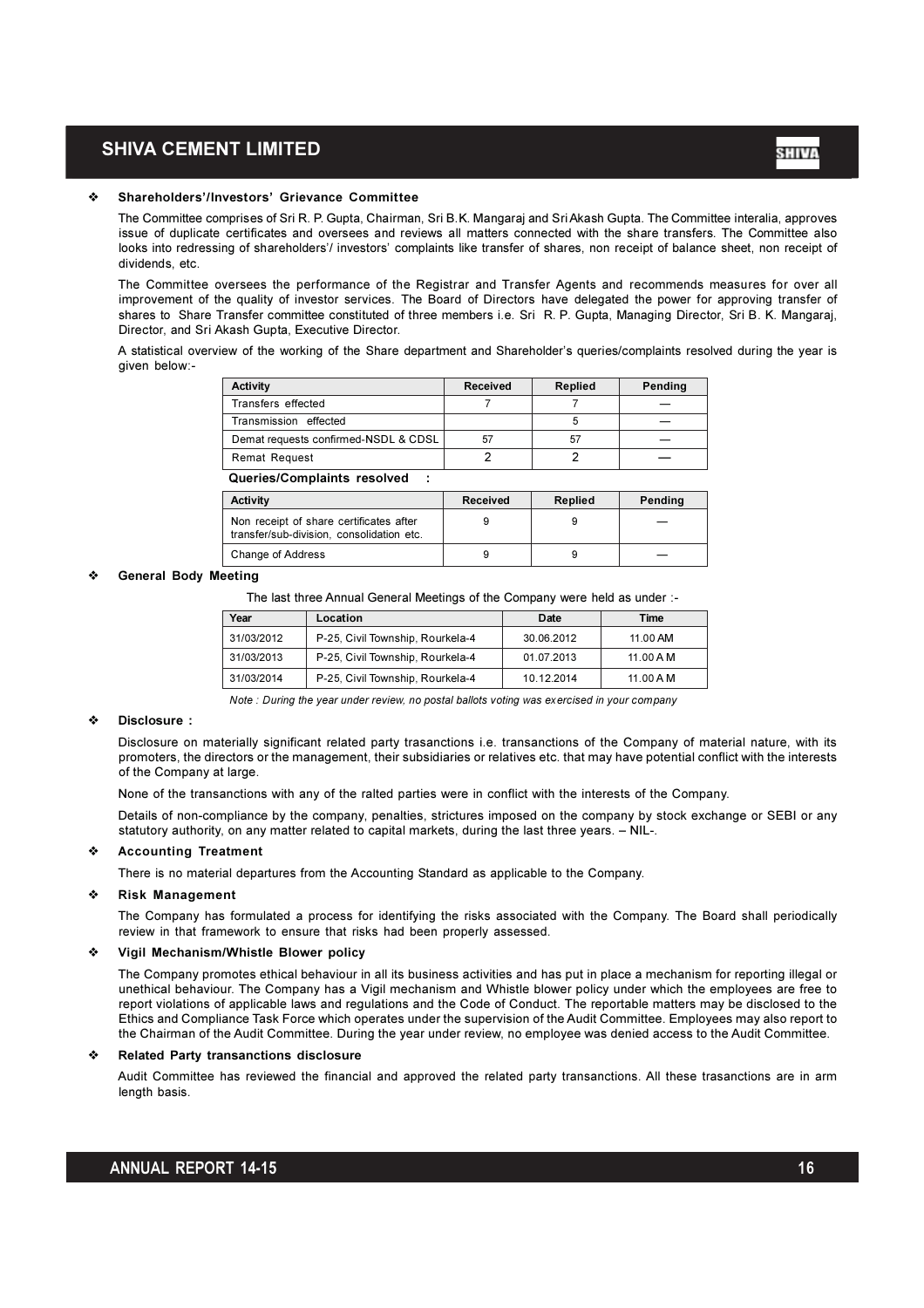### v Means of Communication

The Company's financial results (Quarterly, half-yearly and annual) are communicated to shareholders through newspaper advertisements issued in Indian Express/Business Standard (English, Bhubaneswar) and Sambad/ Samaja (Oriya, Rourkela) within 24 hours of adoption thereof by the Board. The same are also circulated to Stock Exchanges where the shares of the Company are listed within 15 minutes of adoption thereof.

### v General Shareholder information

### a) AGM programme :

| AGM date and time       |                                                     |
|-------------------------|-----------------------------------------------------|
| Venue                   | P-25, Civil Township, Rourkela-4, Orissa            |
| Book closure            |                                                     |
| Equity shares listed at | Bombay Stock Exchange Ltd & Calcutta Stock Exchange |

### b) Financial Calendar 2015-16 (tentative)

### Annual General Meeting : July, 2016

### Board Meetings

| C) | Scrip Code: | Calcutta Stock Exchange                      | 10029983               |
|----|-------------|----------------------------------------------|------------------------|
|    |             | Results for the quarter ending Mar 31,2016   | Second Week of May'16  |
|    |             | Results for the quarter ending Dec 31, 2015  | Second Week of Feb '16 |
|    |             | Results for the quarter ending Sep 30,2015   | Second Week of Nov'15  |
|    |             | Results for the quarter ending June 30, 2015 | Second Week of Aug '15 |

### Bombay Stock Exchange 532323

ii) Demat ISIN Numbers

### in NSDL & CDSL Equity Shares INE555C01029

*(Note: Annual listing fees for the year 2014-15 have been duly paid to all the above Stock Exchanges)*

### d) Stock Market Data:

Monthly high and low prices of the Company scrip during the year on the Bombay Stock Exchange Limited:

| Month         | <b>BSE</b> |      |           |               |                        |
|---------------|------------|------|-----------|---------------|------------------------|
|               | High       | Low  | Cl. price | No. of Shares | <b>Tot al Turnover</b> |
|               |            |      |           | <b>Traded</b> | (Rs. Lacs)             |
| Apr 14        | 2.40       | 1.94 | 2.09      | 6093443       | 127.00                 |
| May 14        | 4.26       | 2.02 | 3.92      | 9127407       | 275.72                 |
| <b>Jun 14</b> | 5.42       | 3.91 | 4.67      | 12014703      | 558.53                 |
| Jul 14        | 4.90       | 3.50 | 3.62      | 9710461       | 401.52                 |
| Aug 14        | 4.20       | 3.40 | 4.03      | 7559281       | 288.57                 |
| Sep 14        | 5.27       | 3.55 | 4.27      | 10949860      | 498.10                 |
| Oct 14        | 4.99       | 3.90 | 4.23      | 6616219       | 281.48                 |
| <b>Nov 14</b> | 5.20       | 4.01 | 4.33      | 8094346       | 371.50                 |
| Dec 14        | 4.90       | 3.46 | 4.07      | 8727429       | 355.33                 |
| Jan 15        | 4.68       | 3.90 | 3.96      | 7974364       | 326.23                 |
| Feb 15        | 4.14       | 3.60 | 3.84      | 7311684       | 281.62                 |
| <b>Mar 15</b> | 3.95       | 2.85 | 3.17      | 9402453       | 316.80                 |

### e) Registrar and Transfer Agents : Niche Technologies (P) Ltd.

# D/511, Bagree Market

71, BRBB Road, 5th Floor, Calcutta - 700 001

### 1. Share Transfer system:

The Company has, as per SEBI guidelines offered the facility of transfer cum demat. Under the said system, after the share transfer is effected, an option letter is sent to the transferee indicating the details of the transferred shares and requesting him in case he wishes to demat the shares, to approach a Depository Participant (DP) with the option letter. The DP, based on the option letter, generates a demat request and sends the same to the Registrar along with the option letter issued by the Company. On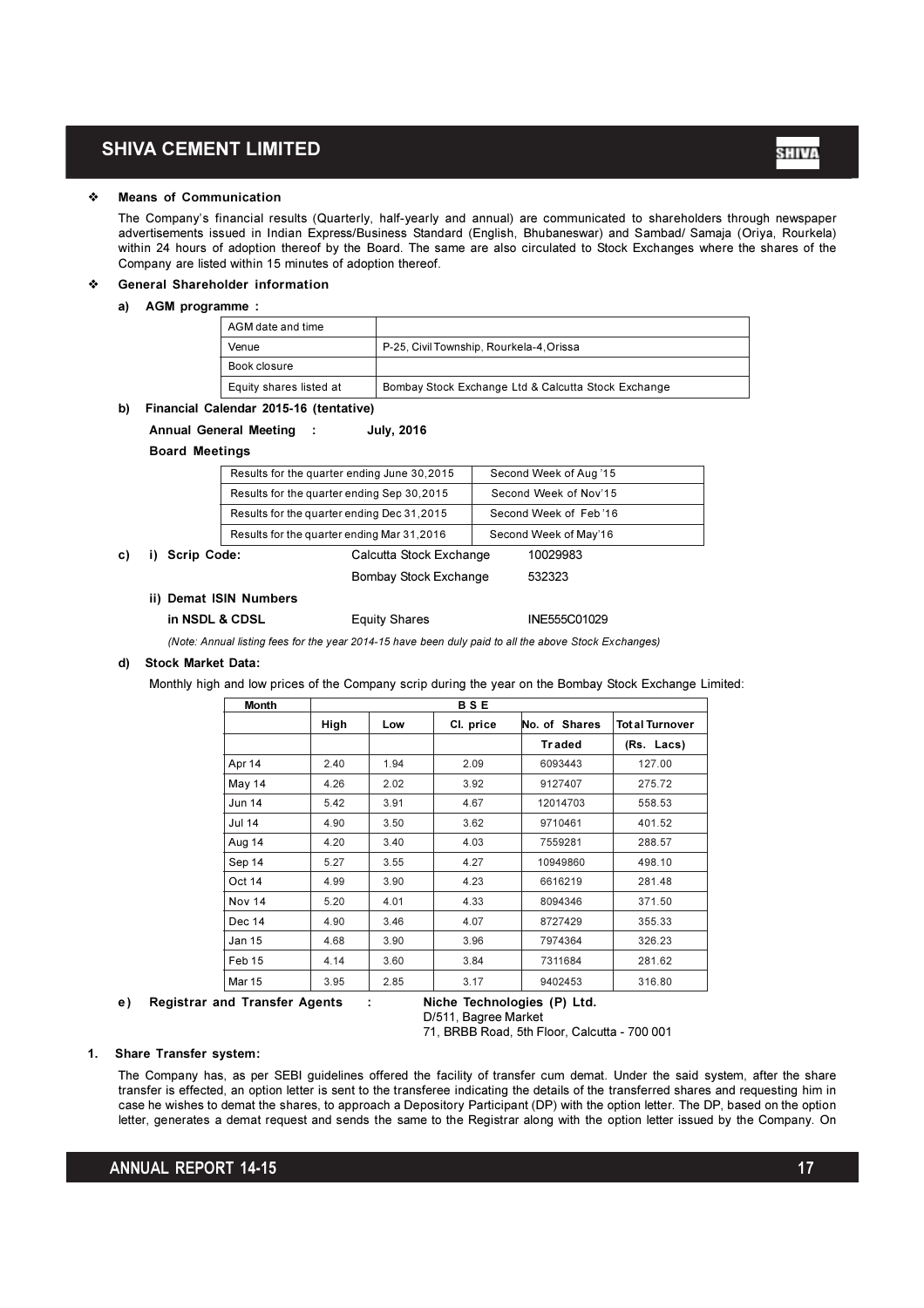receipt of the same, the Registrar dematerialise the shares. In case the transferee does not wish to dematerialise the shares, he need not exercise the option and the Company will despatch the share certificates after 15 days from the date of such option letter.

### 2. Dematerialisation of shares:

The Company's equity shares are admitted as eligible securities on National Securities Depository Ltd. and Central Depository Services (I) Ltd. under ISIN No. INE555C01029. As on 31st March, 2015, 186126899 equity shares representing 99.53% of the total paid up share capital of the Company are held by shareholders in electronic form.

### Distribution of Shareholding

| Category (No. of shares) | No. of Folios | %      | No. of Shares | %      |
|--------------------------|---------------|--------|---------------|--------|
| 1-500                    | 20964         | 58.59  | 2537335       | 1.36   |
| 501-1000                 | 5400          | 15.10  | 3482492       | 1.86   |
| 1001-5000                | 7665          | 21.42  | 14338894      | 7.67   |
| 5001-10000               | 881           | 2.46   | 6030584       | 3.23   |
| 10001-50000              | 706           | 1.97   | 13373066      | 7.15   |
| 50001-100000             | 75            | 0.21   | 5111648       | 2.73   |
| 100001 & above           | 89            | 0.25   | 142125981     | 76.00  |
| Total                    | 35780         | 100.00 | 187000000     | 100.00 |

### Shareholding Pattern

| Categopry                       | No. of Shares | % of holdings |
|---------------------------------|---------------|---------------|
| Promoters & Promoters Group     | 69467792      | 37.15         |
| Financial Institutions & Banks  | 206083        | 0.11          |
| NRI/OCB's                       | 2450740       | 1.31          |
| <b>Bodies Corporate</b>         | 65412616      | 34.98         |
| Public                          | 47971147      | 25.65         |
| Others (Clearing Member/Trusts) | 1491622       | 0.80          |
| Total                           | 187000000     | 100.00        |

*Note : ACC Ltd is holding 236.50 lakh no. of shares which is being included in the Bodies Corporate category.*

- i) Plant Location : Village: Telighana, Post : Biringatoli, Via Kutra, Dist. Sundargarh (Orissa)
- ii) Address for Investor : 1. Shiva Cement Limited,
	- - Correspondence P 25, Civil Township, Rourkela 769004
			- 2. M/s. Niche Technologies (P) Ltd. Unit SCL

D/511, Bagree Market, 5th floor,71, BRBB Road, Calcutta - 1.

iii) Any query on Annual Report The Share Department

Shiva Cement Limited, P-25, Civil Township, Rourkela - 769004.

### Annual Declaration by Managing Director on Code of Conduct

I Rajendra Prasad Gupta, Managing Director of Shiva Cement Limited having its registered office at P-25, Civil Township, Rourkela-769004 hereby declare that the company has formulated a code of conduct for its Directors and Senior Management Personnel and that all Board Members and Senior Management Personnel have affirmed the Compliance of the code for the financial year 2014-15.

FOR SHIVA CEMENT LIMITED Rourkela - 769 004 Sd/- The 29th May 2015 (R.P.Gupta) (Managing Director) DIN No. : 1325989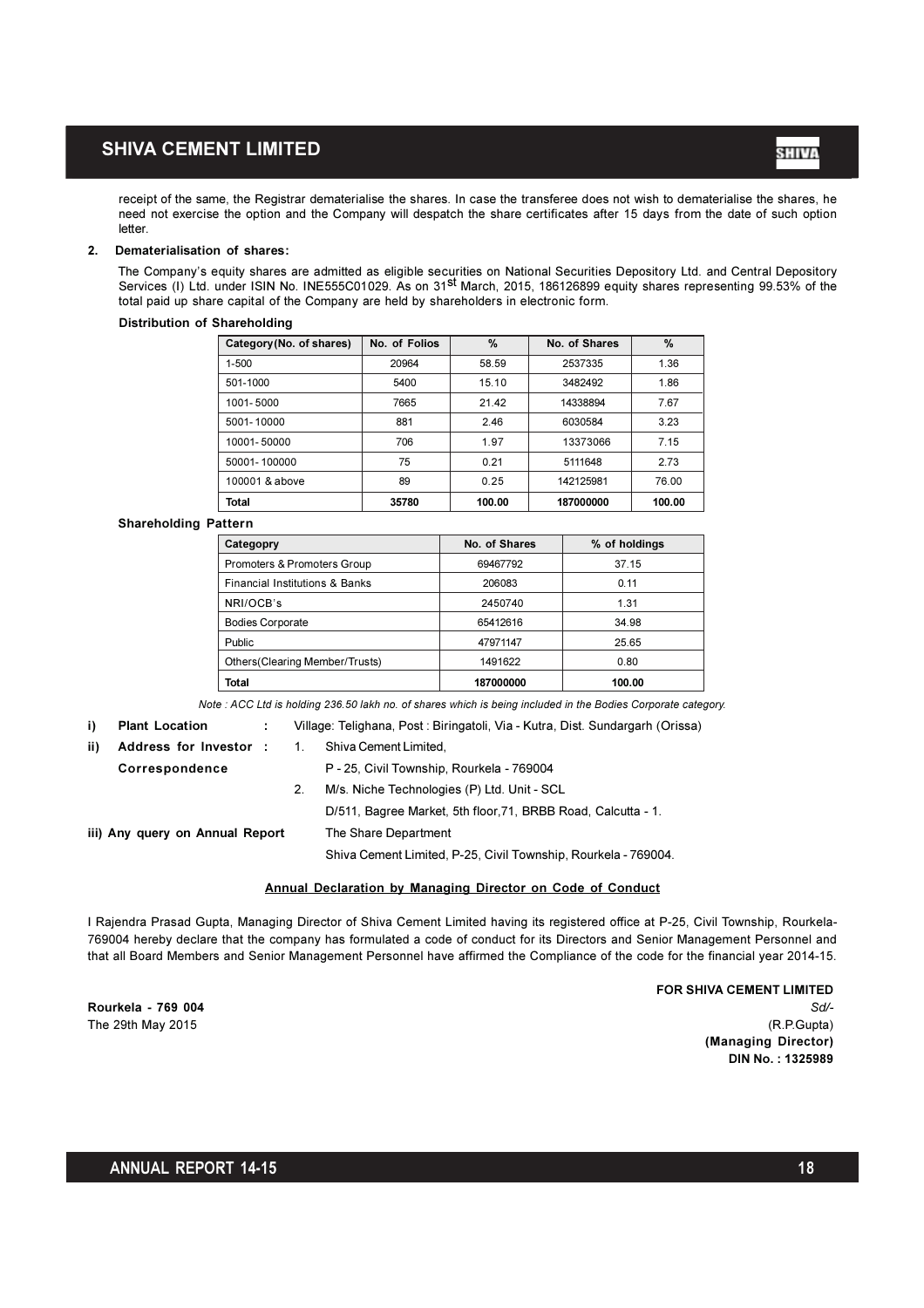### Certification by Managing Director & CFO

We hereby Certify that for the financial year ending 31<sup>st</sup> March 2015, on the basis of the review of the financial statements and the cash flow statement and to the best of our knowledge and belief that :-

- a) We have reviewed the financial statements, read with the cash flow statement for the year ended 31st March 2015 and that to the best of our knowledge and belief :
	- (i) these statements do not contain any materially untrue statement or omit any material factor contain statements that might bemisleading;
	- (ii) these statements together present a true and fair view of the company's affairs and are in compliance with current accounting standards, applicable laws and regulations.
- b) To the best of our knowledge and belief, no transactions entered into by the company during the year which arefraudulent, illegal or in violation of the Company's code of conduct.
- c) We accept responsibility for establishing and maintaining internal controls for financial reporting. We have evaluated theeffectiveness of internal control systems of the company pertaining to financial reporting and have disclosed to the Auditors andthe Audit Committee, deficiencies in the design or operation of such internal controls, if any, of which we are aware and stepstaken or proposed to be taken for rectifying these deficiencies.
- d) We have indicated to the Auditors and the Audit Committee :
	- (i) significant changes, if any, in the internal control over financial reporting during the year.
	- (ii) Significant changes, if any, in accounting policies made during the year and that the sameJhave been disclosed in the notesto the financial statements; and
	- (iii) Instances of significant fraud of which we have become aware and the involvement thereinif any, of the management or anemployee having a significant role in the company' sinternal control system over financial reporting.

For Shiva Cement Limited  $R_{\text{O}}$ urkela-769 004 Sd/-The 29th day of May, 2015 **(R P Gupta)** (R P Gupta) (Managing Director) DIN No. :1325989

### Auditors Certificate on Corporate Governance

To

The Members of Shiva Cement Limited

We have examined the compliance of conditions of Corporate Governance by Shiva Cement Limited ('the Company') for the year ended 31st March, 2015as stipulated in Clause- 49 of the Listing Agreement of the company with Stock Exchanges.

The compliance of conditions of Corporate Governance is the responsibility of the management. Our examination was limited to procedures and implementation thereof, adopted by the company for ensuring the compliance of conditions of Corporate Governance.It is neither an audit nor an expression of opinion on the financial statements of the Company.

In our opinion and to the best of our information and according to the explanations given to us, we certify that the company has compliedwith the conditions of Corporate Governance as stipulated in the above mentioned listing agreement.

We further state that such compliance is neither an assurance as to the future viability of the Company nor the efficiency or effectiveness with which the management has conducted the affairs of the company.

For Tibrewal Chand & Co. Chartered Accountants FRN: 311047E Sd/- Rourkela CA- RatirajTibrewal Dated: 29th May, 2015 Member ship No. 062000 Partner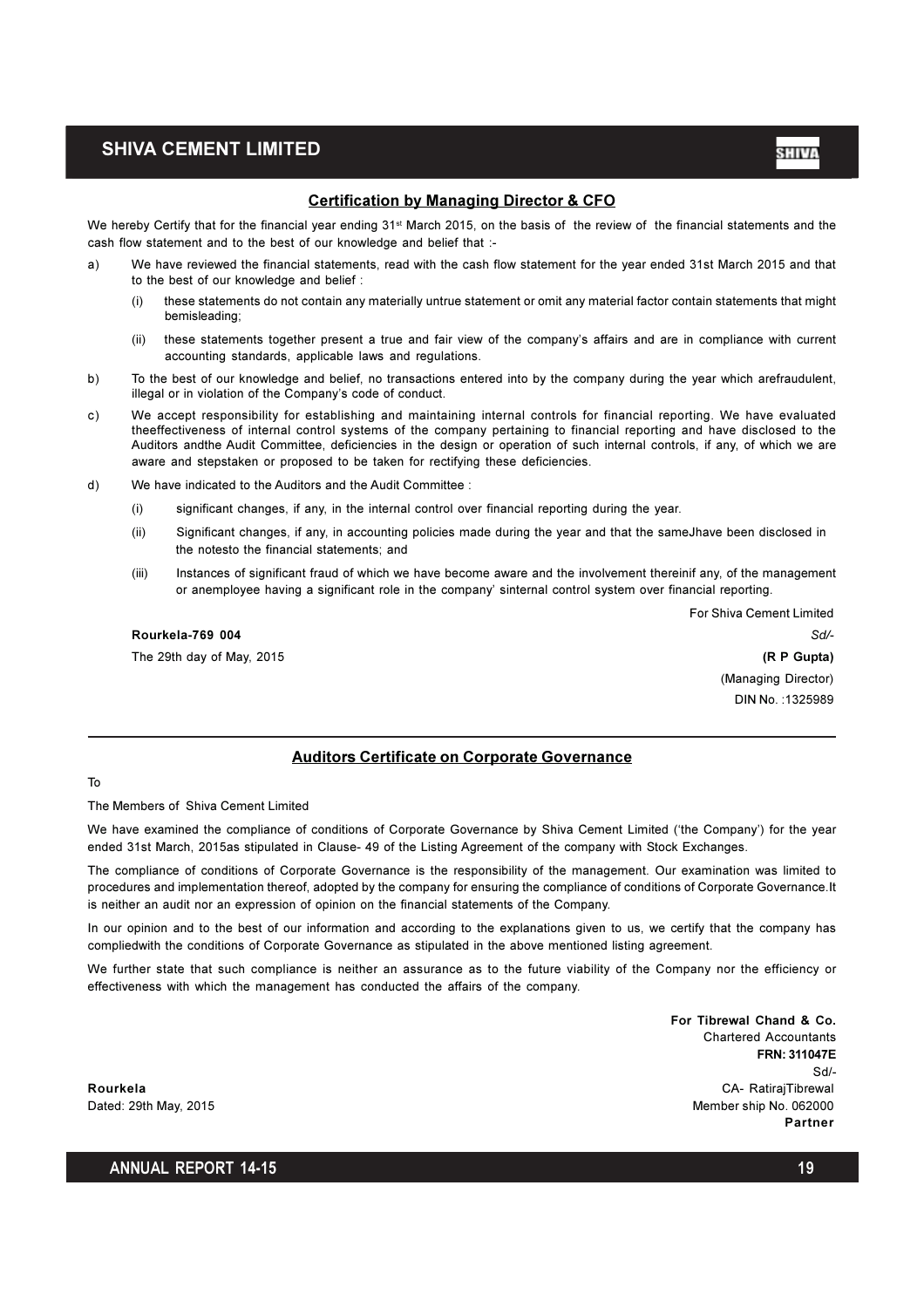### Independent Auditor's Report

To The Members of Shiva Cement Limited

### Report on the Standalone Financial Statements

We have audited the accompanying financial statements of SHIVA CEMENT LIMITED ("the Company"), which comprise the Balance Sheet as at 31<sup>st</sup> March, 2015, the Statement of Profit and Loss, the Cash Flow Statement for the year then ended, and a summary of the significant accounting policies and other explanatory information.

### Management's Responsibility for the Financial Statements

The Company's Board of Directors is responsible for the matters stated in Section 134(5) of the Companies Act, 2013 ("the Act") with respect to the preparation of these financialstatements that give a true and fair view of the financial position, financial performance and cash flows of the company in accordance with the accounting principles generally accepted in India including the Accounting Standards specified under Section 133 of the Act, read with Rule 7 of the Companies (Accounts) Rules, 2014. This responsibility also includes maintenance of adequate accounting records in accordance with the provisions of the Act for safeguarding of the assets of the Company and for preventing and detecting frauds and other irregularities; selection and application of appropriate accounting policies; makin2g judgments and estimates that are reasonable and prudent; and design, implementation and maintenance of adequate internal financial controls, that were operating effectively for ensuring the accuracy and completeness of the accounting records, relevant to the preparation and presentation of the financial statements that give a true and fair view and are free from material misstatement, whether due to fraud or error.

### Auditors' Responsibility

Our responsibility is to express an opinion on these standalone financial statements based on our audit.

We have taken into account the provisions of the Act, the accounting and auditing standards and matters which are required to be included in the audit report under the provisions of the Act and the Rules made thereunder.

We conducted our audit in accordance with the Standards on Auditing specified under Section 143(10) of the Act. Those Standards require that we comply with ethical requirements and plan and perform the audit to obtain reasonable assurance about whether the financial statements are free from material misstatement.

An audit involves performing procedures to obtain audit evidence about the amounts and disclosures in the financial statements. The procedures selected depend on the auditor's judgment, including the assessment of the risks of material misstatement of the financial statements, whether due to fraud or error. In making those risk assessments; the auditor considers internal financial control relevant to the Company's preparation of the financial statements that give a true and fair view in order to design audit procedures that are appropriate in the circumstances,but not for the purpose of expressing an opinion on whether the Company has in place an adequate internal financial controls system over financial reporting and the operating effectiveness of such controls. An audit also includes evaluating the appropriateness of the accounting policies used and the reasonableness of the accounting estimates made by the Company's directors, as well as evaluating the overall presentation of the financial statements.

We believe that the audit evidence we have obtained is sufficient and appropriate to provide a basis for our audit opinion on the standalonefinancial statements.

### Basis for Qualified Opinion

- (1) The company is, prima facie, not eligible to accept public deposits under the Companies Act, 2013 and the Companies (Acceptance of Deposit) Rules, 2014 and has not complied with the provisions thereof. However, the company has obtained expert opinion on the subject and has continued to accept, hold & renew the deposits.
- (2) The company was irregular in deposit of statutory dues during the year. Statutory dues amounting to Rs. 102.53 lacs were outstanding for more than six months as at 31st March, 2015.

### Qualified Opinion

In our opinion and to the best of our information and according to the explanations given to us, exceptfor the effects of the matter described in the Basis for Qualified Opinion paragraph above, the aforesaid standalone financial statements give the information required by the Act in the manner so required and give a true and fair view in conformity with the accounting principles generally accepted in India, of the state of affairs of the Company as at March 31, 2015, its profit and its cash flows for the year ended on that date.

### Report on Other Legal and Regulatory Requirements

As required by Section 143(3) of the Act, we report that:

- (a) We have sought and obtained all the information and explanations which to the best of our knowledge and belief were necessary for the purposes of our audit;
- (b) In our opinion, proper books of account as required by law have been kept by the Company so far as it appears from our examination of those books.
- (c) The Balance Sheet, the Profit and Loss Statement, and the Cash Flow Statement dealt with by this Report are in agreement with the books of account.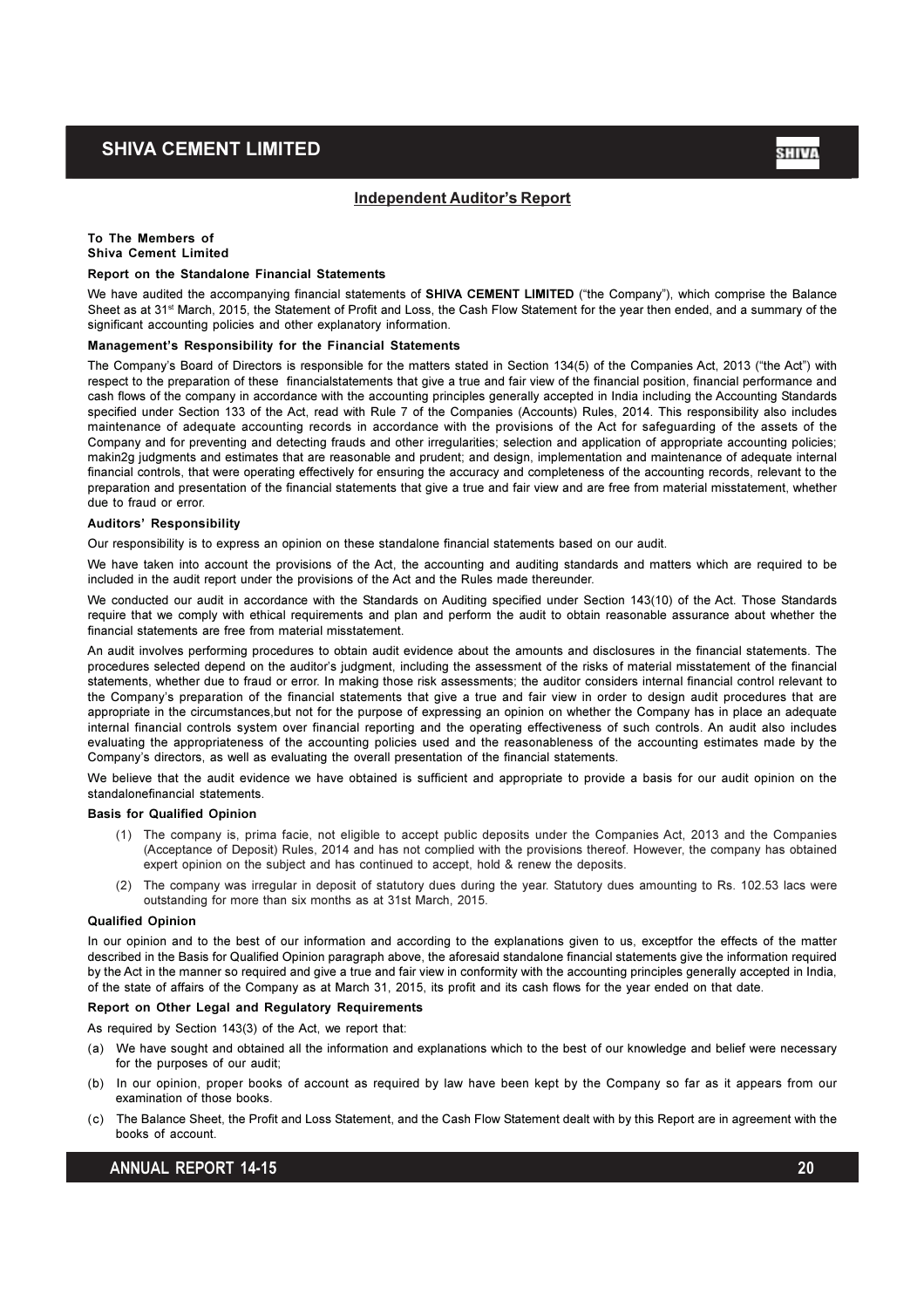- (d) In our opinion, the aforesaid standalone financial statements comply with the Accounting Standards specified under Section 133 of the Act, read with Rule 7 of the Companies (Accounts) Rules, 2014;
- (e) On the basis of the written representations received from the directors as on March 31,2015, taken on record by the Board of Directors, none of the directors is disqualified as on March 31, 2015, from being appointed as a director in terms of Section 164(2) of the Act.
- (f) With respect to the other matters to be included in the Auditors' Report in accordance with Rule 11 of the Companies (Audit and Auditors) Rules, 2014, in our opinion and to the best of our information and according to the explanations given to us:
	- (i) The Company does not have any pending litigations which would impact its financial position;
	- (ii) The Company did not have any long-term contracts including derivative contracts for which there were any material foreseable losses;
	- (iii) There were no amounts which were required to be transferred to the Investor Education and Protection Fund by the Company.

For Tibrewal Chand & Co Chartered Accountants F.R.N311047E Sd/- Place : Rourkela CA Ratiraj Tibrewal CA Ratiraj Tibrewal CA Ratiraj Tibrewal CA Ratiraj Tibrewal Date:29-05-2015 Partner (M.No. 062000)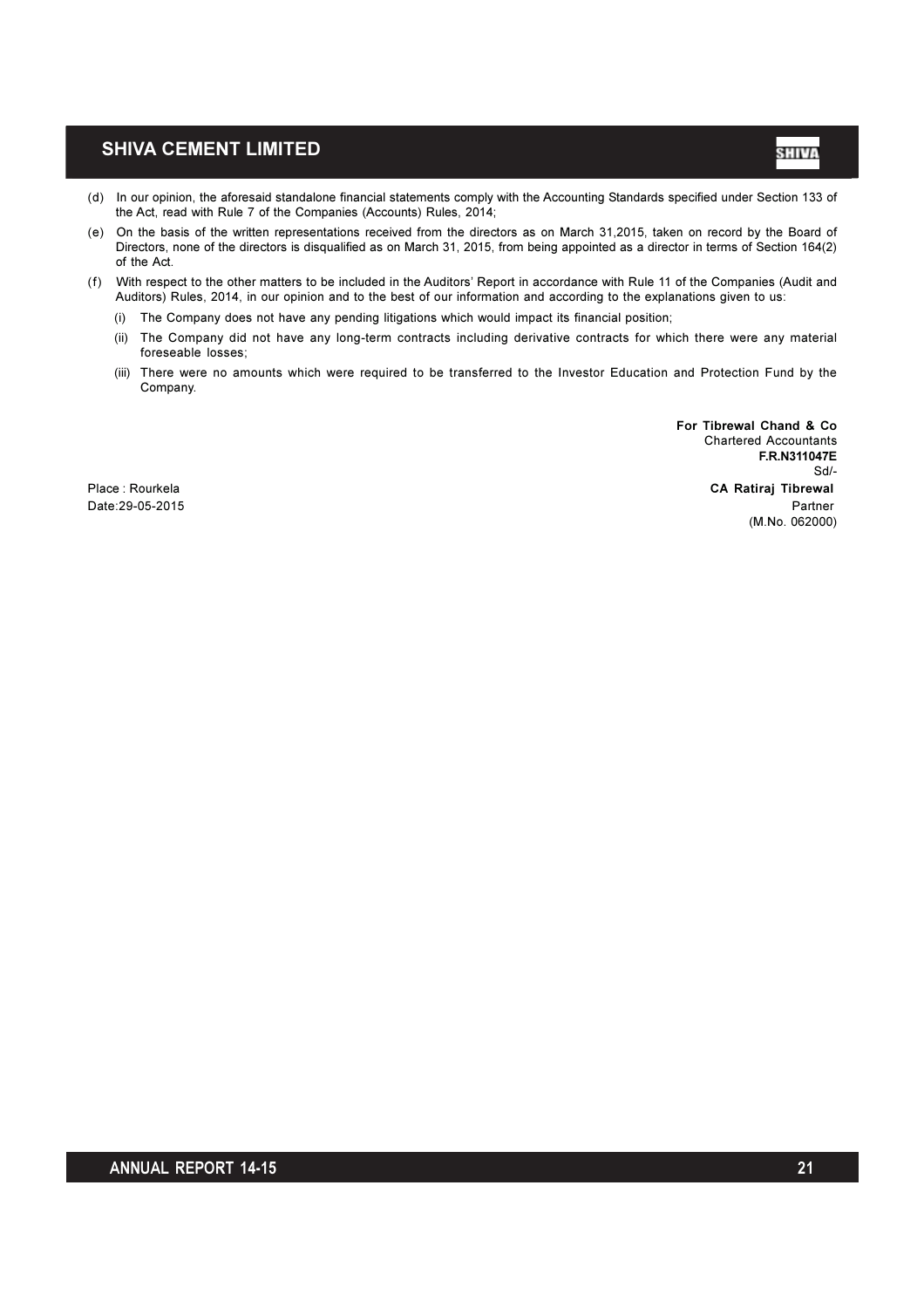### Annexure to The Independent Auditors' Report for 2014-15 of Shiva Cement Limited

(Referred to in paragraph 7 of our report of even date)

- (i) (a) The company has maintained proper records showing full particulars including quantitative details and situation of fixed assets, on the basis of available information.
	- (b) As explained to us, all the fixed assets have been physically verified by the management in a phased periodical manner, which in our opinion is reasonable, having regard to the size of the company and nature of its assets. No material discrepancies were noticed on such physical verification.
- (ii) (a) The inventories have been physically verified during the year by the managementat reasonable intervals. In our opinion, the frequency of verification is reasonable.
	- (b) In our opinion and according to the information and explanations given to us, the procedures of physical verification of inventories followed by the management are reasonable and adequate in relation to the size of the company and nature of its business.
	- (c) The company has maintained proper records of inventories and the discrepancies noticed on physical verification were not material and the same have been properly dealt with in the books of account.
- (iii) The company has not given any loans, secured or unsecured, to companies, firms or other parties covered in the register maintained under Section 189 of the Companies Act, 2013. Hence, provisions of clause 3(a) to 3(b) are not applicable to the company for the year under the report.
- (iv) In our opinion and according to the information and explanations given to us, there is an adequate internal control system commensurate with the size of the Company and the nature of its business for the purchases of inventories and fixed assets and for the sale of goods and services. During the course of our audit, we have not observed any continuing failure to correct major weaknesses in internal control system.
- (v) The company had accepted public deposits under Section 58A of the Companies Act,1956 and rules made under that Act. The company has been regular in repayment of such deposits and interest thereon on due dates in accordance with the terms and conditions of such "Earlier Deposits". However, prima facie, the company is not eligible to accept public deposits under the Companies Act, 2013 and the Companies (Acceptance of Deposit) Rules, 2014 and has not complied with the provisions thereof. However, the company has obtained expert opinion on the subject and has continued to accept, hold & renew the Deposits. We were explained that the National Company Law Tribunal has not passed any order during the year under audit.
- (vi) The Central Government has prescribed maintenance of Cost Records under sub-Section (1) of Section 148 of the Companies Act, 2013 in respect of cement manufacturing activities of the company. We have broadly reviewed the accounts and records of the company in this connection and are of the opinion that, prima facie, the prescribed accounts and records have been made and maintained. We have, however, not made a detailed examination of the said records with a view to determine whether they are accurate or complete.
- (vii) (a) The company is generally regular in depositing undisputed statutory dues including provident fund, employees' state insurance, sales-tax, wealth tax,duty of customs, duty of excise, cess and any other statutory dues with the appropriate authorities,except the following dues which were outstanding for a period of more than six months as at the balance sheet date -

| Nature of dues                | Amount in Rs. Lacs |
|-------------------------------|--------------------|
| Income Tax deducted at Source | 9.17               |
| Service Tax                   | 6.47               |
| Edn. Cess on Service Tax      | 0.12               |
| S & H Cess on Service Tax     | 0.06               |
| Professional Tax              | 0.01               |
| Orissa VAT Tax                | 16.00              |
| Income Tax                    | 70.00              |

(b) The following statutory dues have not been deposited on account of some dispute:

| Name of the<br>Statute | Nature of<br>dues | Amt. under<br>Dispute (Rs. lacs) | Period to which<br><b>Amount Relates</b> | Forum where the Disputeis pending              |
|------------------------|-------------------|----------------------------------|------------------------------------------|------------------------------------------------|
| Orissa Sales Tax Act   | SalesTax          | 140.87                           | 1992-93 to 2004-05                       | Appellate Authority upto Commissioner's level  |
| Orissa Sales Tax Act   | SalesTax          | 47.25                            | 1995-96                                  | <b>HighCourt</b>                               |
| Central Sales Tax Act  | CST               | 3.28                             | 1998-99 to 2004-05                       | Appellate Authority upto Commissioner's level. |
| Central Sales Tax Act  | CST               | 8.69                             | 1995-96                                  | <b>HighCourt</b>                               |
| Orissa Entry Tax Act   | EntryTax          | 9.12                             | 1999-00 to 2004-05                       | Appellate Authority upto Commissioner's level. |
| Orissa Entry Tax Act   | EntryTax          | 2.94                             | 2008-2011                                | Appellate Authority upto Commissioner'slevel.  |
| Central Excise         | Excise            | 19.60                            | 2005-2010                                | <b>CESTAT</b>                                  |
| <b>TOTAL</b>           |                   | 231.75                           |                                          |                                                |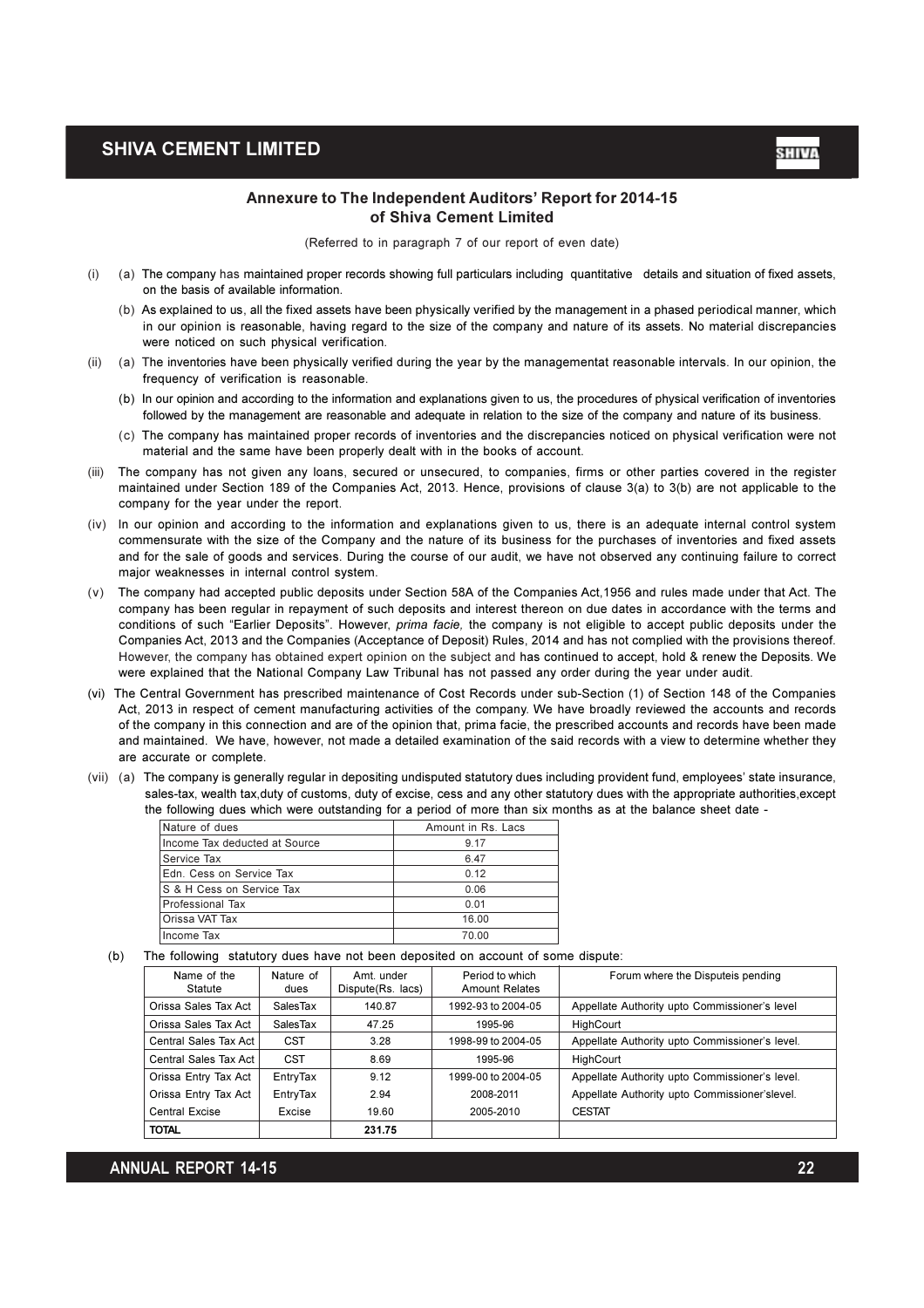- (c) The amounts required to be transferred to Investor Education and Protection Fund in accordance with the relevant provisions of the Companies Act, 1956 (1 of 1956) and rules made thereunder have been transferred to such fund within time.
- (viii) The Company does not have any accumulated losses at the end of the financial year. The company has not incurred cash losses during the current year nor in the immediately preceding financial year.
- (ix) Based on our audit procedures and according to the information and explanations given to us, we are of the opinion that the company has not defaulted in the repayment of loans from banks or financial institutions. The Company does not have any debentures during the year.
- (x) According to the explanations given to us and based on the information available, the company has not given any guarantee for loans taken by others from Banks or Financial Institutions during the year.
- (xi) According to the information and explanations given to us and records examined by us, we are of the opinion that the company has applied the term loans for the purpose for which they were obtained.
- (xii) In our opinion and according to the information and explanations given to us, no material fraud on or by the company has been noticed or reported during the year.

For Tibrewal Chand & Co. Chartered Accountants F.R.No: 311047E Sd/- CA Ratiraj Tibrewal Place: Rourkela Partner Date: 29/05/2015 M. No: 062000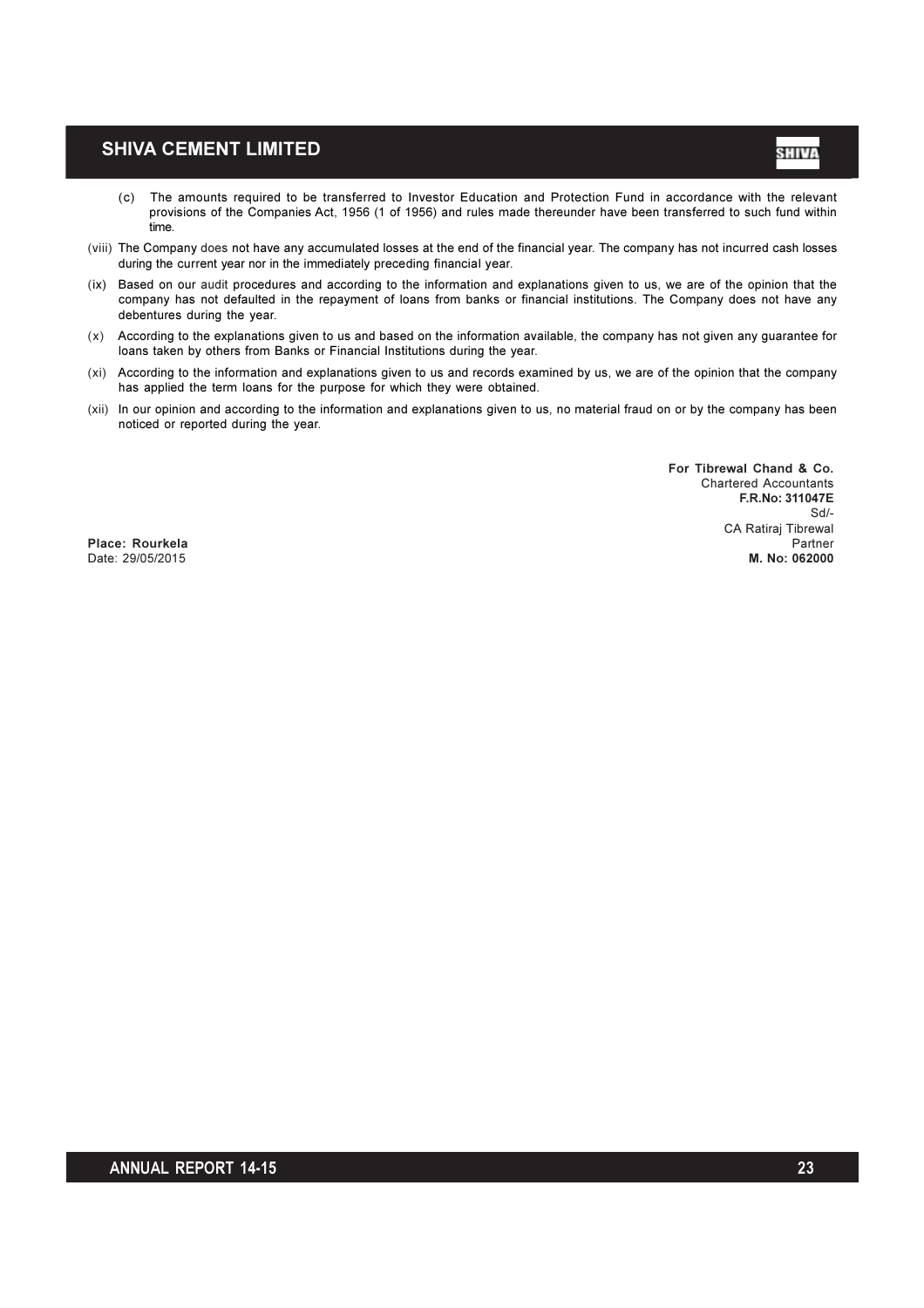| (As at 31st March 2015)<br>[Rs. in Lakhs]                               |                |            |            |  |  |
|-------------------------------------------------------------------------|----------------|------------|------------|--|--|
| <b>Particulars</b>                                                      | Note No.       | 31/03/2015 | 31/03/2014 |  |  |
| <b>EQUITY AND LIABILITIES</b>                                           |                |            |            |  |  |
| <b>Shareholder's Fund</b>                                               |                |            |            |  |  |
|                                                                         | $\overline{2}$ | 3968.94    | 3968.94    |  |  |
| Share capital<br>Reserves and surplus                                   | 3              | 5991.81    | 5741.34    |  |  |
|                                                                         |                | 9960.76    | 9710.28    |  |  |
| <b>Non-current liabilities</b>                                          |                |            |            |  |  |
| Long-term borrowings                                                    | 4              | 2280.52    | 791.37     |  |  |
| Deferred tax liabilities (net)                                          | 26             | 730.23     | 704.00     |  |  |
| Other long-term liabilities                                             | 5              | 504.58     | 879.82     |  |  |
| Long-term provisions                                                    | 6              | 92.54      | 77.78      |  |  |
|                                                                         |                | 3607.88    | 2452.97    |  |  |
| <b>Current liabilities</b>                                              |                |            |            |  |  |
| Short-term borrowings                                                   | $\overline{7}$ | 1696.18    | 1695.73    |  |  |
| Trade payables                                                          | 8              | 419.31     | 470.02     |  |  |
| Other current liabilities                                               | 9              | 1239.83    | 729.02     |  |  |
| Short-term provisions                                                   | 10             | 102.73     | 117.59     |  |  |
|                                                                         |                | 3458.05    | 3012.37    |  |  |
| <b>TOTAL</b>                                                            |                | 17026.69   | 15175.62   |  |  |
| <b>ASSETS</b>                                                           |                |            |            |  |  |
| <b>Non-current assets</b>                                               |                |            |            |  |  |
| Fixed assets                                                            |                |            |            |  |  |
| Tangible assets                                                         | $[11]$         | 11050.13   | 6612.15    |  |  |
| Capital work-in-progress                                                |                | 654.31     | 3688.29    |  |  |
| Intangible assets under development                                     |                | 45.72      | 45.72      |  |  |
|                                                                         |                | 11750.15   | 10346.16   |  |  |
| Non-current investments                                                 | $[12]$         | 0.07       | 0.07       |  |  |
| Long term loans and advances                                            | $[13]$         | 773.46     | 716.45     |  |  |
| <b>Others</b>                                                           | $[14]$         | 64.97      | 91.07      |  |  |
|                                                                         |                | 838.43     | 807.52     |  |  |
| <b>Current assets</b>                                                   |                |            |            |  |  |
| Inventories                                                             | $[15]$         | 1683.70    | 2122.24    |  |  |
| Trade receivables                                                       | $[16]$         | 1488.81    | 1250.02    |  |  |
| Cash and cash equivalents                                               | $[17]$         | 120.85     | 130.93     |  |  |
| Short-term loans and advances                                           | $[18]$         | 1144.69    | 518.68     |  |  |
|                                                                         |                | 4438.05    | 4021.87    |  |  |
| <b>TOTAL</b>                                                            |                | 17026.69   | 15175.62   |  |  |
| <b>Significant Accounting Policies</b><br>Notes on Financial Statements | 1 to 28        |            |            |  |  |

BALANCE SHEET

As per our report of even date For Tibrewal Chand & Co. Chartered Accountants Firm Regn. No : 311047E Sd/- CA RATIRAJ TIBREWAL Partner Membership No. 062000

Rourkela - 769 004 The 29<sup>th</sup> day of May, 2015

ANNUAL REPORT 14-15 24

For and on behalf of the Board of Directors Sd/- R P Gupta, MD DIN No. : 01325989 Akash Gupta, ED DIN No. : 01326005 Debendra Nayak, Company Secretary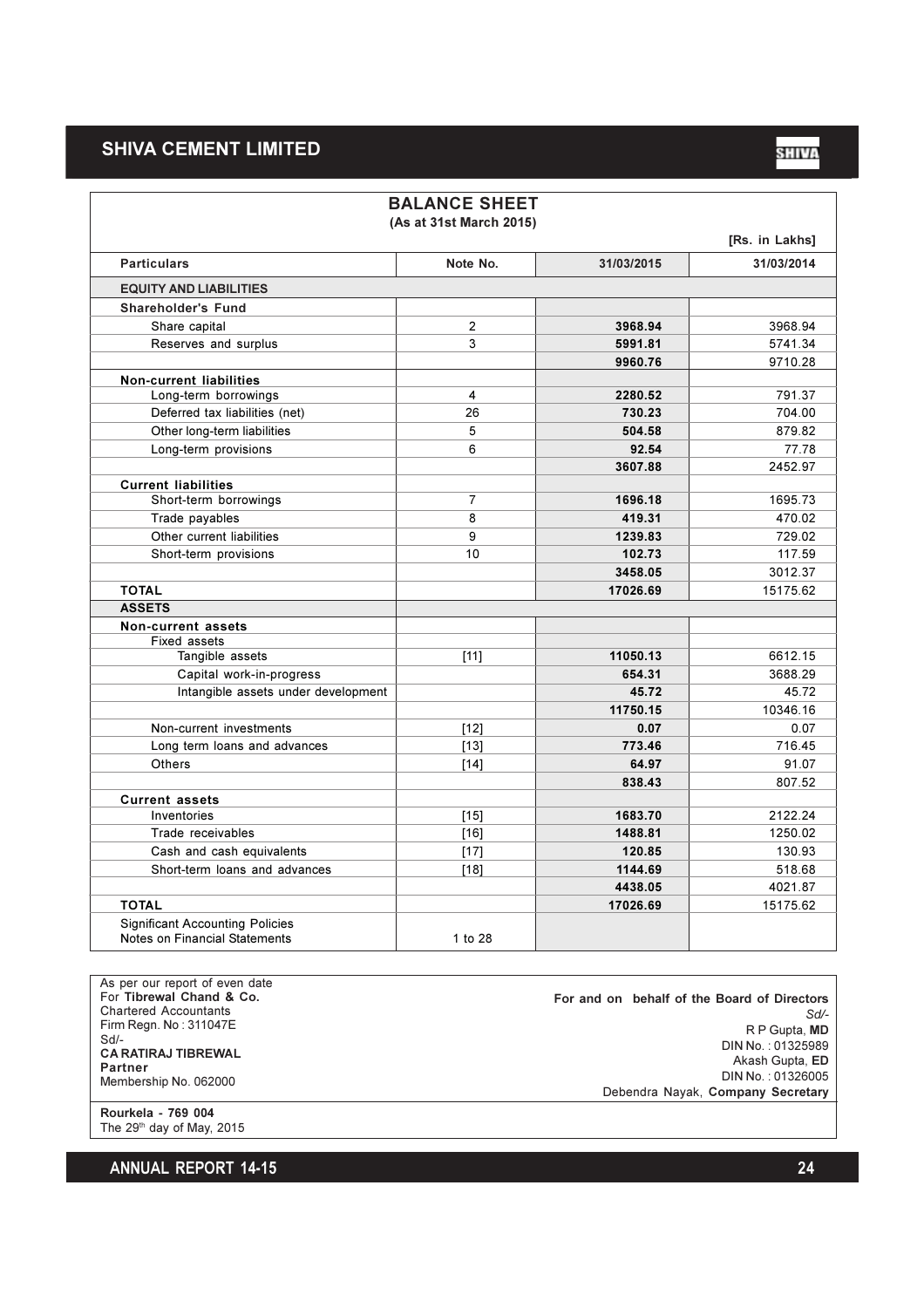|  |  | (For the year ended 51st March, 2015) |  |
|--|--|---------------------------------------|--|
|  |  |                                       |  |

|                                                                      |           |            | [Rs. in Lakhs] |
|----------------------------------------------------------------------|-----------|------------|----------------|
| <b>Particulars</b>                                                   | Note No.  | 31/03/2015 | 31/03/2014     |
| <b>INCOME</b>                                                        |           |            |                |
| Revenue from operations (gross)                                      | $[19]$    | 7533.08    | 7,211.46       |
| Less: Excise Duty & Taxes                                            | [19]      | 908.27     | 913.36         |
| Revenue from operations (net)                                        |           | 6624.82    | 6,298.10       |
| Other Income                                                         | $[20]$    | 39.63      | 38.78          |
| Total revenue                                                        |           | 6664.44    | 6,336.88       |
| <b>EXPENSES</b>                                                      |           |            |                |
| Cost of materials (net)                                              | [21.a]    | 4048.40    | 5,201.64       |
| Changes in inventories                                               | [21.b]    | 240.23     | (932.25)       |
| Employee Benefits Expense                                            | $[22]$    | 323.49     | 270.72         |
| Finance costs                                                        | $[23]$    | 337.55     | 339.70         |
| Depreciation and amortisation expense                                | [11]      | 390.61     | 288.04         |
| Other expenses                                                       | [24]      | 1047.96    | 795.85         |
| <b>Total expenses</b>                                                |           | 6388.24    | 5,963.70       |
| Profit before exceptional and extraordinary items and tax            |           | 276.20     | 373.18         |
| <b>Exceptional items</b>                                             |           |            |                |
| Profit before extraordinary items and tax                            |           | 0.00       | 373.18         |
| Extraordinary items                                                  |           |            |                |
| <b>Profit Before Tax</b>                                             |           | 276.20     | 373.18         |
| <b>Tax Expense</b>                                                   |           |            |                |
| Current tax expense for current year                                 |           | 55.26      | 74.67          |
| Less MAT credit                                                      |           | (55.26)    | (74.67)        |
| Tax relating to earlier years                                        |           | (0.51)     | 0.00           |
| Deffered tax                                                         |           | 26.23      | 123.05         |
|                                                                      |           | 25.73      | 123.05         |
| Profit for the year                                                  |           | 250.48     | 250.13         |
| Earnings per equity share of face value of Rs.2/- each               |           |            |                |
| Basic (in Rs.)                                                       | $[25]$    | 0.13       | 0.13           |
| Diluted (in Rs.)                                                     | $[25]$    | 0.13       | 0.13           |
| Significant Accounting Policies and<br>Notes on Financial Statements | [1 to 28] |            |                |

As per our report of even date For Tibrewal Chand & Co. Chartered Accountants Firm Regn. No : 311047E Sd/- CA RATIRAJ TIBREWAL Partner Membership No. 062000

Rourkela - 769 004 The 29th day of May, 2015

ANNUAL REPORT 14-15 25

For and on behalf of the Board of Directors Sd/- R P Gupta, MD DIN No. : 01325989 Akash Gupta, ED DIN No. : 01326005 Debendra Nayak, Company Secretary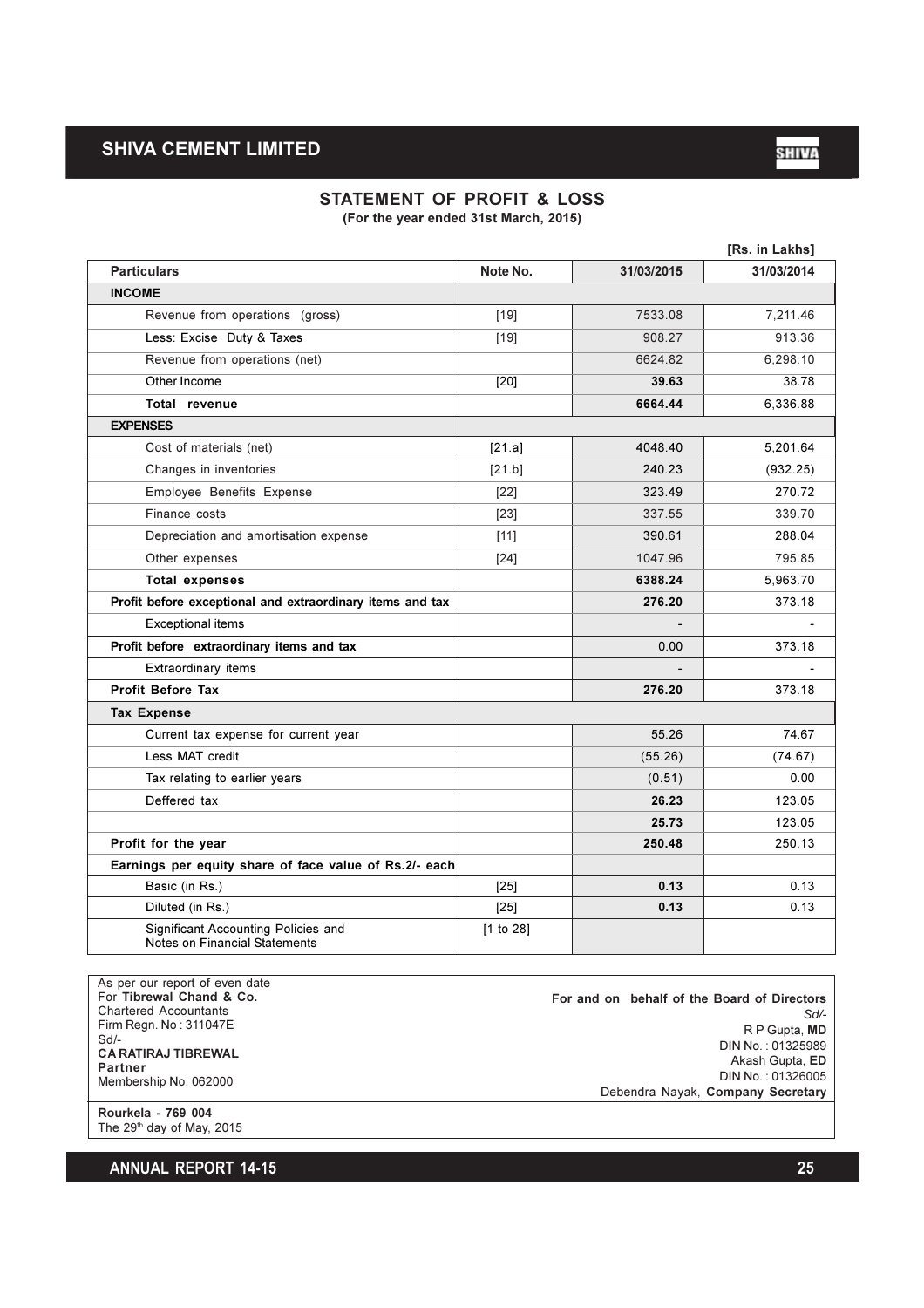| <b>CASH FLOW STATEMENT</b>                                                                                        |                                             |                              |
|-------------------------------------------------------------------------------------------------------------------|---------------------------------------------|------------------------------|
| (For the year ended 31st March, 2015)<br><b>Particulars</b>                                                       | 31/03/2015                                  | [Rs. in Lakhs]<br>31/03/2014 |
| A. Cash Flow from Operating Activities                                                                            |                                             |                              |
| Net Profit before extraordinary items and tax                                                                     | 276.20                                      | 373.18                       |
| <b>Adiustments for:</b>                                                                                           |                                             |                              |
| Depreciation and amortisation                                                                                     | 390.61                                      | 288.04                       |
| Finance costs                                                                                                     | 337.55                                      | 339.70                       |
| Interest income                                                                                                   | (22.68)                                     | (18.79)                      |
| Dividend income                                                                                                   | (0.01)                                      | (0.01)                       |
| Rental income from investment properties                                                                          | (14.40)                                     | (14.40)                      |
| Other Income                                                                                                      | (2.54)                                      | (5.59)                       |
|                                                                                                                   | 688.53                                      | 588.96                       |
| Operating profit before changes in operating assets & liabilities                                                 | 964.74                                      | 962.14                       |
| <b>Adjustments for:</b>                                                                                           |                                             |                              |
| Inventories                                                                                                       | (438.54)                                    | (753.95)                     |
| Trade & Other Receivables                                                                                         | (866.54)                                    | (218.08)                     |
| <b>Trade Payables</b>                                                                                             | 409.55                                      | 534.61                       |
| Bank Borrowings-short term                                                                                        | 0.46                                        | 201.95                       |
|                                                                                                                   | (17.99)                                     | (235.46)                     |
| <b>Cash Generated from Operations</b>                                                                             | 946.75                                      | 726.68                       |
| Direct tax paid                                                                                                   | (4.32)                                      | (78.47)                      |
| Net Cash Flow From operating activities (A)                                                                       | 942.43                                      | 648.21                       |
| B. Cash Flow From Investing Activities                                                                            |                                             |                              |
| Capital expenditure on fixed assets, including capital advances                                                   | (1767.00)                                   | (835.79)                     |
| Deferred finance expenses                                                                                         | (1.50)                                      | (4.00)                       |
| Interest received                                                                                                 | 22.68                                       | 18.79                        |
| Dividend received                                                                                                 | 0.01                                        | 0.01                         |
| Rental Income                                                                                                     | 14.40                                       | 14.40                        |
| Other Income                                                                                                      | 2.54                                        | 5.59                         |
| Net Cash Flow used in Investing activities (B)                                                                    | (1728.87)                                   | (801.00)                     |
| C. Cash Flow From Financing Activities                                                                            |                                             |                              |
| Proceeds from issue of equity shares (incl. premium)                                                              |                                             |                              |
| Redemption of Preference Shares                                                                                   |                                             |                              |
| Net Increase / (Decrease) in Public Deposits                                                                      | (83.07)                                     | (0.21)                       |
| Net Increase / (Decrease) in Share Warrants                                                                       |                                             |                              |
| Net Increase / (Decrease) in Long Term borrowings                                                                 | 1406.08                                     | 396.60                       |
| Net Increase / (Decrease) in Long Term Liabilities                                                                | (375.23)                                    | 86.55                        |
| Finance costs                                                                                                     | (337.55)                                    | (339.70)                     |
| Net Cash flow from financing activities (C)                                                                       | 776.36                                      | 143.24                       |
| Net (Increase)/decrease in cash and cash equivalents (A+B+C)                                                      | (10.08)                                     | (9.56)                       |
| Cash and Cash equivalents at the beginning of the year                                                            | 130.93                                      | 140.49                       |
| Cash and cash equivalents at the end of the year *                                                                | 120.85                                      | 130.93                       |
| * Comprises :-                                                                                                    |                                             |                              |
| (a) Cash on hand                                                                                                  | 2.03                                        | 2.33                         |
| (b) Balances with banks                                                                                           |                                             |                              |
| (i) In current accounts                                                                                           | 8.93                                        | 6.14                         |
| (ii) In earmarked accounts (Refer Note (ii) below)                                                                | 109.89                                      | 122.46                       |
| Notes:                                                                                                            |                                             |                              |
| (i) The Cash Flow Statement reflects the combined cash flows pertaining to continuing and discounting operations. |                                             |                              |
| (ii) These earmarked account balances with banks can be utilised only for the specific identified purposes.       |                                             |                              |
|                                                                                                                   |                                             |                              |
| As per our report of even date<br>For Tibrewal Chand & Co.                                                        | For and on behalf of the Board of Directors |                              |
| <b>Chartered Accountants</b>                                                                                      |                                             | Sd/-                         |
| Firm Rean, $No:311047F$                                                                                           |                                             |                              |

Firm Regn. No : 311047E Sd/- CA RATIRAJ TIBREWAL Partner Membership No. 062000

R P Gupta, MD DIN No. : 01325989 Akash Gupta, ED DIN No. : 01326005 Debendra Nayak, Company Secretary

Rourkela - 769 004 The 29<sup>th</sup> day of May, 2015

ANNUAL REPORT 14-15 26

**SHIVA**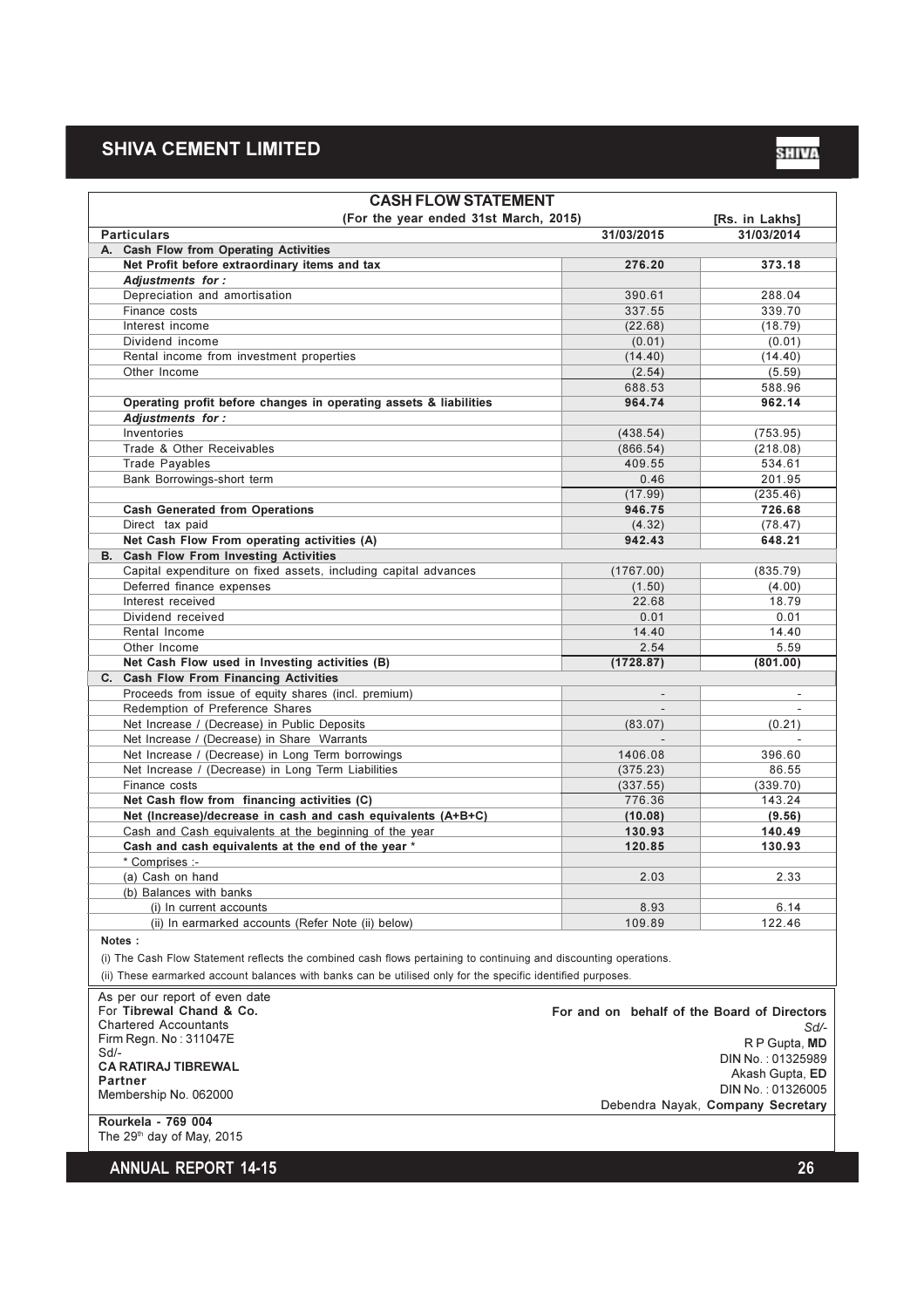### Significant Accounting Policies & Notes on Financial Statements for the year ended 31<sup>st</sup> March 2015

### Note - 1 [Significant Accounting Policies]

### Basis of preparation

The financial statements of the company have been prepared in accordance with generally accepted accounting principles in India (Indian GAAP). Company has prepared these financial statements to comply in all material respects with the Accounting Standards notified relevant provisions of the Companies Act, 2013.

### Use of Estimates

Preparation of financial statements requires estimates and assumptions to be made that affects the reported amount of assets & liabilities on the date of financial statements and the reported amount of revenue and expenses during the reporting period. Difference between the actual results and estimates are recognised in the period in which the results are known/materialised.

### Fixed Assets

### Tangible Fixed Assets

Tangible Fixed Assets are stated at cost of acquisition net of recoverable taxes & duties. Cost of installations & development upto the date of commencement is capitalised. Pre-operative expenses have been apportioned to fixed assets on prorata basis.

Projects under which assets are not ready for their intended use are disclosed under Capital Work-in-Progress.

### Intangible Assets

Intangible assets are stated at cost of acquisition net of recoverable taxes less accumulated depletion/ amortisation.

### Depreciation & Amortisation

Depreciation on Fixed Assets is provided to the extent of depreciable amount on the Straight Line Method (SLM). As per management estimate, the useful life of most of the assets are different from those prescribed in Schedule II to the Companies Act, 2013. Hence, depreciation has been provided on these assets over their useful life as technically assessed, except the following assets:

| Particulars                         | <b>Basis of Depreciation</b>                    |
|-------------------------------------|-------------------------------------------------|
| Premium on leasehold land and mines | Over the period of leased term                  |
| Computers                           | Over its useful life as provided in Schedule-II |

Deferred revenue expenses have been written off 1/10th during the year on pro-rata basis.

### Impairment of Assets

An asset is treated as impaired when the carrying cost of asset exceeds its recoverable value. An impairment loss is charged to profit & loss account in the year, in which an asset is identified as impaired. The impairment loss recognised in prior accounting period is reversed if there has been a change in the estimate of recoverable amount.

### Investments

Investments are long term and are stated at cost. Provision for diminution in the value of long term investments is made only if such a decline is other than temporary.

### Inventories

Stock of finished goods and stock in process are valued at cost or net realisable value whichever is lower. Cost includes direct materials and labour and a proportion of overheads. Raw materials are valued at cost; Consumable stores & spares are valued at weighted average cost and by products are valued at net realisable value. Other inventories are valued at cost or net realisable value whichever is lower.

### Revenue recognition

Revenue is recognised to the extent that it is probable that the economic benefits will flow to the company and the revenue can be reliably measured. Sales are recognised at the time of dispatch to consumers. Sales are shown at net of returns including excise duty, cess and sales tax on sales.

### Interest

Interest income is recognized on a time proportion basis taking into account the amount outstanding and the applicable interest rate. Interest income is included under the head " other income" in the statement of profit and loss.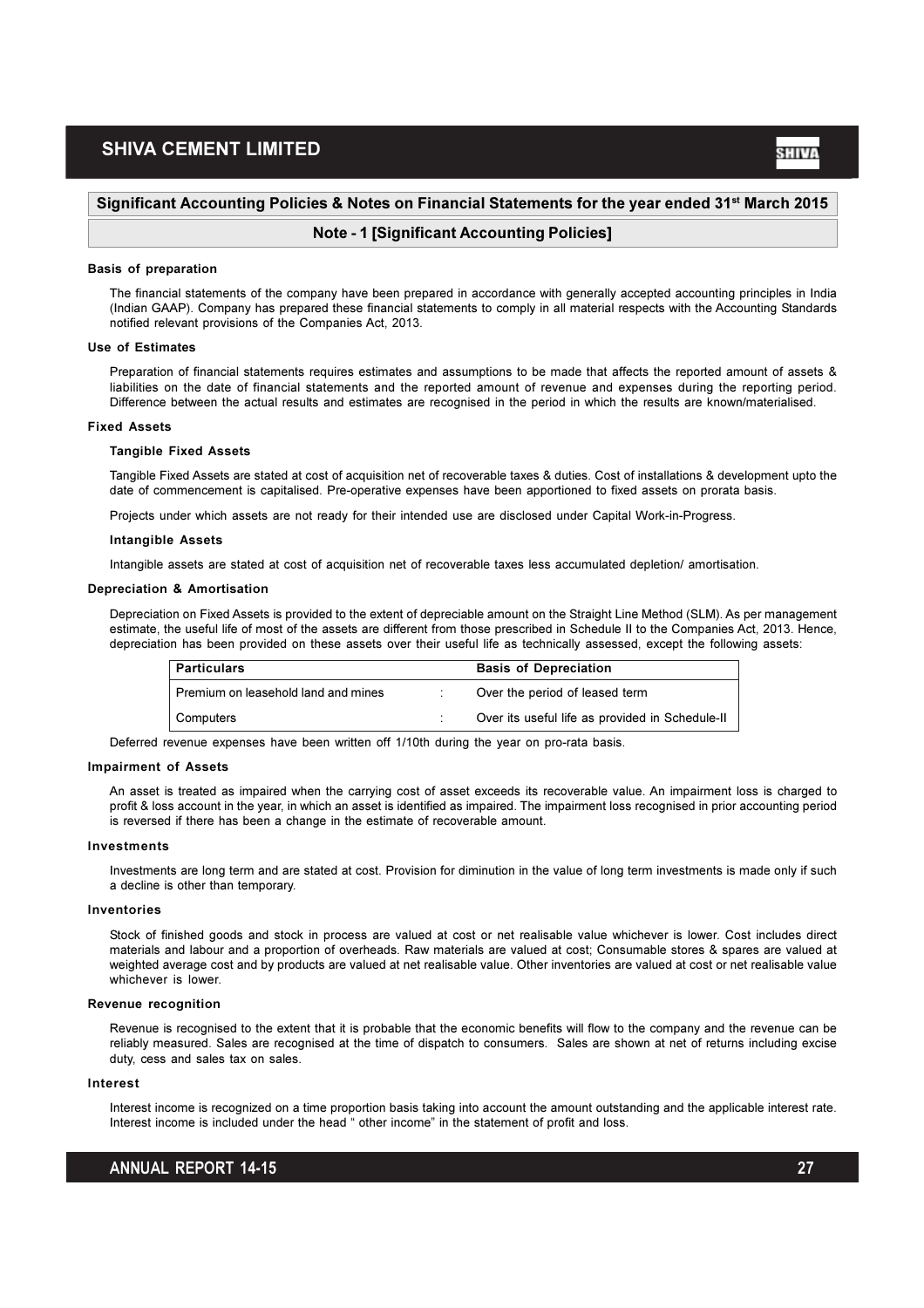### Dividends

Dividend income is recognized when the company's right to receive dividend is established by the reporting date.

### Employee Benefits

Employer 's contribution to employees state insurance and provident fund are charged to profit & loss account on accrual basis. Company provides gratuity benefits to employees. Value of obligation is determined based on valuation using the projected unit credit method. This recognises each period of service as giving rise to additional unit of employee benefit entitlement and measurement. Each unit is separate to build up the final obligation. Actuarial gain & losses are recognised in full during the period in which they occur in the statement of profit & loss.

### Borrowing costs

Borrowing costs that are attributable to the acquisition/construction of concerned assets. These are capitalized as part of the cost of such assets. All other borrowing costs are charged to revenue.

### Current and deferred tax

Tax expenses comprise both current tax and deferred tax. Current tax is measured at the amount expected to be paid to the tax authorities, using the applicable tax rates. Deferred income tax reflect the current period timing differences between taxable income and accounting income for the period and reversal of timing differences of earlier years/period. Deferred tax is recognised only to the extent that there is a reasonable certainty that sufficient future income will be available except that deferred tax assets, in case there are unabsorbed depreciation or losses, are recognised if there is virtual certainty that sufficient future taxable income will be available to realise the same.

Deferred Tax assets and liabilities are measured using the tax rates and tax law that have been enacted or substantively enacted by the Balance Sheet date.

### Provisions, contingent liabilities & contingent assets

Provisions involving substantial degree of estimation in measurement are recognised when there is a present obligation as a result of past events and it is probable that there will be an outflow of resources. Contingent liabilities are not recognised but are disclosed in the notes. Contingent assets are neither recognised nor disclosed in financial statements.

### Segment Reporting

Company is cement manufacturing company dealing in cement and allied products. All activities of the company revolve around main business. As such there are no reportable segments as defined by accounting standard (AS)-17 (segment reporting) issued by the Institute of Chartered Accountants of India.

### Notes forming part of the financial statements for the year ended 31 March, 2015

| Note - 2 [Share Capital]                                                                                                                |               |               |               |          |  |
|-----------------------------------------------------------------------------------------------------------------------------------------|---------------|---------------|---------------|----------|--|
| [Rs. in Lakhs]                                                                                                                          |               |               |               |          |  |
| <b>Particulars</b>                                                                                                                      |               | 31/03/2015    | 31/03/2014    |          |  |
|                                                                                                                                         | No. of Shares | <b>Amount</b> | No. of Shares | Amount   |  |
| Authorised                                                                                                                              |               |               |               |          |  |
| Equity shares of Rs.2/- each                                                                                                            | 22,87,50,000  | 4,575.00      | 22,87,50,000  | 4,575.00 |  |
| 9% Non Cumulative Reedemable preference shares of Rs.2/- each                                                                           | 12,50,000     | 25.00         | 12,50,000     | 25.00    |  |
| Issued, Subscribed and fully paid up                                                                                                    |               |               |               |          |  |
| Equity shares of Rs.2/- each                                                                                                            | 18,70,00,000  | 3,740.00      | 18,70,00,000  | 3,740.00 |  |
| 9% Non Cumulative Reedemable preference shares of Rs.2/- each,<br>fully paid of which Re 0.80 per share redeemed (refer note.3(ii) (b)) | 12.03.665     | 14.44         | 12,03,665     | 14.44    |  |
| Total                                                                                                                                   | 1,88,203,665  | 3,754.44      | 1,88,203,665  | 3,754.44 |  |
| Share/Warrants Forfeiture Account                                                                                                       | 1,95,00,000   | 214.50        | 1.95.00.000   | 214.50   |  |
| <b>Grand Total</b>                                                                                                                      |               | 3,968.94      |               | 3,968.94 |  |

Refers Notes (i) to (v) below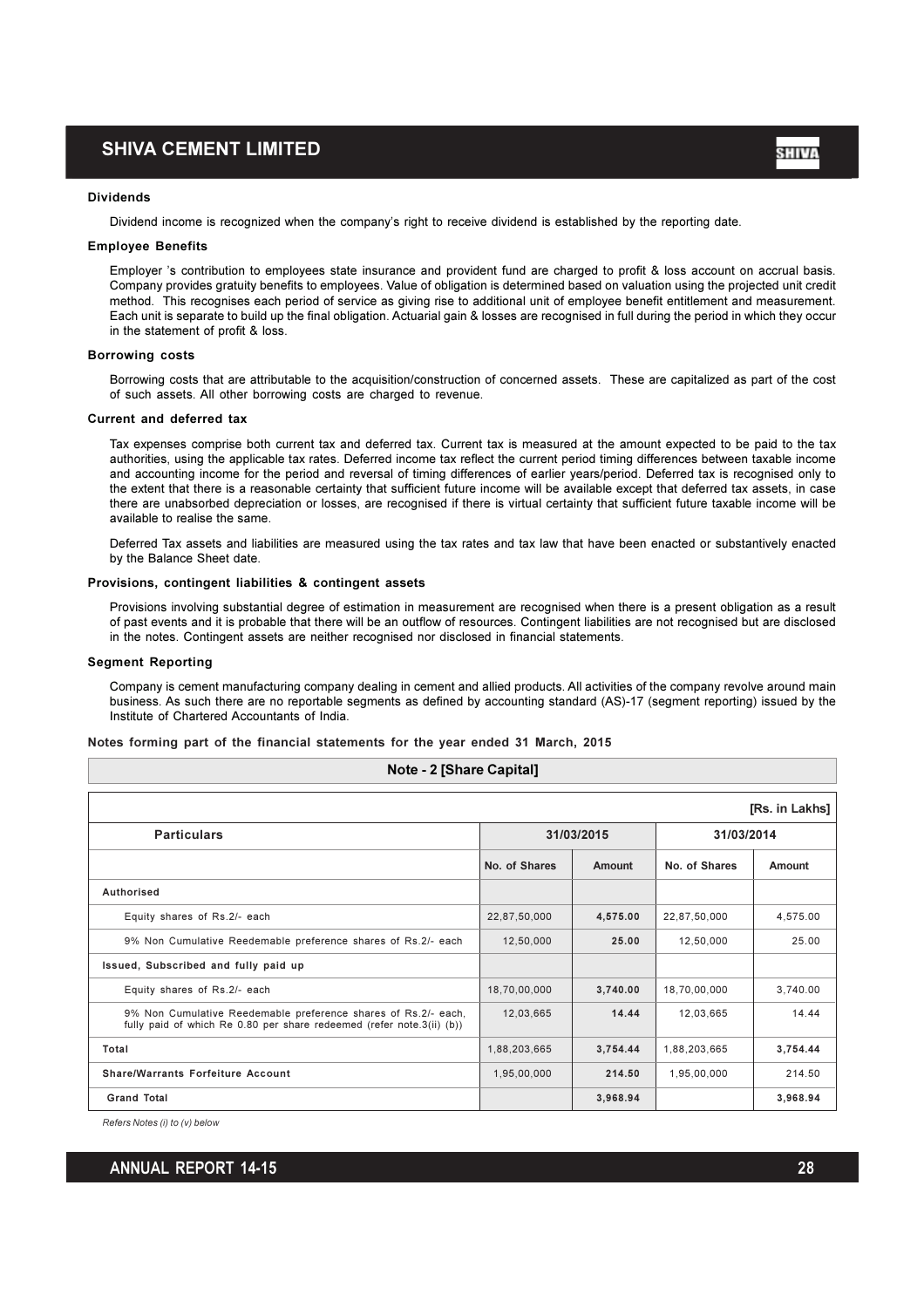### Notes:

(i) Reconciliation of the number of shares and amount outstanding at the beginning and at the end of the reporting period:

| Note-2 [Share Capital Cont'd]<br>(i) Reconcillation of the number of shares and amount outstanding at the beginning and at the end of the reporting period:<br><b>Bonus</b><br>Opening<br>Redemption of<br>Conv. of Eq.<br>Closing<br><b>Particulars</b><br><b>Balance</b><br>Preference<br>share warrants<br><b>Balance</b><br><b>Shares</b><br>into Eq. shares<br><b>Equity Shares</b><br>Year ended 31 March, 2015<br>Number of shares<br>18,70,00,000<br>18,70,00,000<br>$\overline{\phantom{a}}$<br>$\overline{a}$<br>$\overline{\phantom{a}}$<br>Amount<br>3,740.00<br>3.740.00<br>L,<br>Year ended 31 March, 2014<br>18,70,00,000<br>18,70,00,000<br>Number of shares<br>$\overline{a}$<br>$\overline{\phantom{a}}$<br>L,<br>Amount<br>3,740.00<br>3,740.00<br>$\overline{\phantom{a}}$<br>$\overline{\phantom{0}}$<br>$\overline{\phantom{a}}$<br>Non Cumulative Redeemable Preference Shares<br>Year ended 31 March, 2015<br>Number of shares<br>12,03,665<br>12,03,665<br>$\overline{\phantom{a}}$<br>$\overline{a}$<br>14.44<br>14.44<br>Amount<br>$\overline{\phantom{0}}$<br>٠<br>$\overline{\phantom{a}}$<br>Year ended 31 March, 2014<br>Number of shares<br>12,03,665<br>12,03,665<br>$\overline{\phantom{0}}$<br>$\overline{a}$<br>14.44<br>Amount<br>14.44<br>$\overline{\phantom{a}}$<br>$\overline{a}$<br>(ii) (a) Terms/rights attached to Equity Shares<br>The company has only one class of equity shares having a par value of Rs 2/- per share. Each holder of equity shares is entitled to one vote per share.<br>The company declares and pays dividends in Indian rupees.<br>In the event of liquidation of the company, the holders of equity shares will be entitled to receive remaining assets of the company, after distribution<br>of all preferential amounts. The distribution will be in proportion to the number of equity shares held by the shareholders.<br>(ii) (b) Terms/rights attached to 9% Non Cumulative Redeemable Preference Shares<br>The company has only one class of Preference Shares. These shares carry non cumulative dividend @ 9% These NCRP Shares are redeemable in<br>four installments by 2011-12 (out of which 40% has been redeemed) with an option to the holders & the company to mutually alter and vary the terms<br>of these NCRP's before and after their allotment.<br>(iii) Details of shares held by each shareholder holding more than 5% shares:<br>31/03/2015<br>31/03/2014<br>Class of shares / Name of shareholder<br>No. of<br>% holding in<br>No. of<br>% holding in<br>that class<br>shares held<br>that class<br>shares held<br><b>Equity shares</b><br>ACC Ltd.<br>2,36,50,000<br>12.65%<br>2,36,50,000<br>12.65%<br>Unicon Merchants (P) Ltd.<br>11.03%<br>2,06,17,549<br>11.03%<br>2,06,17,549<br>Akash Gupta<br>1, 11, 39, 444<br>5.96%<br>1, 11, 39, 444<br>5.96%<br>Non Cumulative Reddemable preference shares<br><b>IPICOL Ltd.</b><br>71.68%<br>8,62,777<br>71.68%<br>8,62,777<br>3,40,888<br>28.32%<br>28 32%<br>3,40,888<br><b>Bank of Barada</b><br>(iv) Aggregate number and class of shares allotted as fully paid up pursuant to contract(s) without payment being received in cash, bonus<br>shares and shares bought back for the period of 5 years immediately preceding the Balance Sheet date:<br>1,70,00,000 equity shares (Previous year-1,70,00,000 equity shares) out of the issued, subscribed and paid up share capital were alloted as bonus<br>shares in the last five years.<br>(v) Details of forfeited shares/warrants<br>31/03/2015<br>31/03/2014<br>No. of Shares<br>Class of shares<br>No. of Shares<br>Amt. originally<br>paid up<br>paid up |                              |             |        |             | [Rs. in Lakhs] |
|---------------------------------------------------------------------------------------------------------------------------------------------------------------------------------------------------------------------------------------------------------------------------------------------------------------------------------------------------------------------------------------------------------------------------------------------------------------------------------------------------------------------------------------------------------------------------------------------------------------------------------------------------------------------------------------------------------------------------------------------------------------------------------------------------------------------------------------------------------------------------------------------------------------------------------------------------------------------------------------------------------------------------------------------------------------------------------------------------------------------------------------------------------------------------------------------------------------------------------------------------------------------------------------------------------------------------------------------------------------------------------------------------------------------------------------------------------------------------------------------------------------------------------------------------------------------------------------------------------------------------------------------------------------------------------------------------------------------------------------------------------------------------------------------------------------------------------------------------------------------------------------------------------------------------------------------------------------------------------------------------------------------------------------------------------------------------------------------------------------------------------------------------------------------------------------------------------------------------------------------------------------------------------------------------------------------------------------------------------------------------------------------------------------------------------------------------------------------------------------------------------------------------------------------------------------------------------------------------------------------------------------------------------------------------------------------------------------------------------------------------------------------------------------------------------------------------------------------------------------------------------------------------------------------------------------------------------------------------------------------------------------------------------------------------------------------------------------------------------------------------------------------------------------------------------------------------------------------------------------------------------------------------------------------------------------------------------------------------------------------------------------------------------------------------------------------------------------------------------------------------------------------------------------------------------------------------------------------------------------------------------------------------------------------|------------------------------|-------------|--------|-------------|----------------|
|                                                                                                                                                                                                                                                                                                                                                                                                                                                                                                                                                                                                                                                                                                                                                                                                                                                                                                                                                                                                                                                                                                                                                                                                                                                                                                                                                                                                                                                                                                                                                                                                                                                                                                                                                                                                                                                                                                                                                                                                                                                                                                                                                                                                                                                                                                                                                                                                                                                                                                                                                                                                                                                                                                                                                                                                                                                                                                                                                                                                                                                                                                                                                                                                                                                                                                                                                                                                                                                                                                                                                                                                                                                                     |                              |             |        |             |                |
|                                                                                                                                                                                                                                                                                                                                                                                                                                                                                                                                                                                                                                                                                                                                                                                                                                                                                                                                                                                                                                                                                                                                                                                                                                                                                                                                                                                                                                                                                                                                                                                                                                                                                                                                                                                                                                                                                                                                                                                                                                                                                                                                                                                                                                                                                                                                                                                                                                                                                                                                                                                                                                                                                                                                                                                                                                                                                                                                                                                                                                                                                                                                                                                                                                                                                                                                                                                                                                                                                                                                                                                                                                                                     |                              |             |        |             |                |
|                                                                                                                                                                                                                                                                                                                                                                                                                                                                                                                                                                                                                                                                                                                                                                                                                                                                                                                                                                                                                                                                                                                                                                                                                                                                                                                                                                                                                                                                                                                                                                                                                                                                                                                                                                                                                                                                                                                                                                                                                                                                                                                                                                                                                                                                                                                                                                                                                                                                                                                                                                                                                                                                                                                                                                                                                                                                                                                                                                                                                                                                                                                                                                                                                                                                                                                                                                                                                                                                                                                                                                                                                                                                     |                              |             |        |             |                |
|                                                                                                                                                                                                                                                                                                                                                                                                                                                                                                                                                                                                                                                                                                                                                                                                                                                                                                                                                                                                                                                                                                                                                                                                                                                                                                                                                                                                                                                                                                                                                                                                                                                                                                                                                                                                                                                                                                                                                                                                                                                                                                                                                                                                                                                                                                                                                                                                                                                                                                                                                                                                                                                                                                                                                                                                                                                                                                                                                                                                                                                                                                                                                                                                                                                                                                                                                                                                                                                                                                                                                                                                                                                                     |                              |             |        |             |                |
|                                                                                                                                                                                                                                                                                                                                                                                                                                                                                                                                                                                                                                                                                                                                                                                                                                                                                                                                                                                                                                                                                                                                                                                                                                                                                                                                                                                                                                                                                                                                                                                                                                                                                                                                                                                                                                                                                                                                                                                                                                                                                                                                                                                                                                                                                                                                                                                                                                                                                                                                                                                                                                                                                                                                                                                                                                                                                                                                                                                                                                                                                                                                                                                                                                                                                                                                                                                                                                                                                                                                                                                                                                                                     |                              |             |        |             |                |
|                                                                                                                                                                                                                                                                                                                                                                                                                                                                                                                                                                                                                                                                                                                                                                                                                                                                                                                                                                                                                                                                                                                                                                                                                                                                                                                                                                                                                                                                                                                                                                                                                                                                                                                                                                                                                                                                                                                                                                                                                                                                                                                                                                                                                                                                                                                                                                                                                                                                                                                                                                                                                                                                                                                                                                                                                                                                                                                                                                                                                                                                                                                                                                                                                                                                                                                                                                                                                                                                                                                                                                                                                                                                     |                              |             |        |             |                |
|                                                                                                                                                                                                                                                                                                                                                                                                                                                                                                                                                                                                                                                                                                                                                                                                                                                                                                                                                                                                                                                                                                                                                                                                                                                                                                                                                                                                                                                                                                                                                                                                                                                                                                                                                                                                                                                                                                                                                                                                                                                                                                                                                                                                                                                                                                                                                                                                                                                                                                                                                                                                                                                                                                                                                                                                                                                                                                                                                                                                                                                                                                                                                                                                                                                                                                                                                                                                                                                                                                                                                                                                                                                                     |                              |             |        |             |                |
|                                                                                                                                                                                                                                                                                                                                                                                                                                                                                                                                                                                                                                                                                                                                                                                                                                                                                                                                                                                                                                                                                                                                                                                                                                                                                                                                                                                                                                                                                                                                                                                                                                                                                                                                                                                                                                                                                                                                                                                                                                                                                                                                                                                                                                                                                                                                                                                                                                                                                                                                                                                                                                                                                                                                                                                                                                                                                                                                                                                                                                                                                                                                                                                                                                                                                                                                                                                                                                                                                                                                                                                                                                                                     |                              |             |        |             |                |
|                                                                                                                                                                                                                                                                                                                                                                                                                                                                                                                                                                                                                                                                                                                                                                                                                                                                                                                                                                                                                                                                                                                                                                                                                                                                                                                                                                                                                                                                                                                                                                                                                                                                                                                                                                                                                                                                                                                                                                                                                                                                                                                                                                                                                                                                                                                                                                                                                                                                                                                                                                                                                                                                                                                                                                                                                                                                                                                                                                                                                                                                                                                                                                                                                                                                                                                                                                                                                                                                                                                                                                                                                                                                     |                              |             |        |             |                |
|                                                                                                                                                                                                                                                                                                                                                                                                                                                                                                                                                                                                                                                                                                                                                                                                                                                                                                                                                                                                                                                                                                                                                                                                                                                                                                                                                                                                                                                                                                                                                                                                                                                                                                                                                                                                                                                                                                                                                                                                                                                                                                                                                                                                                                                                                                                                                                                                                                                                                                                                                                                                                                                                                                                                                                                                                                                                                                                                                                                                                                                                                                                                                                                                                                                                                                                                                                                                                                                                                                                                                                                                                                                                     |                              |             |        |             |                |
|                                                                                                                                                                                                                                                                                                                                                                                                                                                                                                                                                                                                                                                                                                                                                                                                                                                                                                                                                                                                                                                                                                                                                                                                                                                                                                                                                                                                                                                                                                                                                                                                                                                                                                                                                                                                                                                                                                                                                                                                                                                                                                                                                                                                                                                                                                                                                                                                                                                                                                                                                                                                                                                                                                                                                                                                                                                                                                                                                                                                                                                                                                                                                                                                                                                                                                                                                                                                                                                                                                                                                                                                                                                                     |                              |             |        |             |                |
|                                                                                                                                                                                                                                                                                                                                                                                                                                                                                                                                                                                                                                                                                                                                                                                                                                                                                                                                                                                                                                                                                                                                                                                                                                                                                                                                                                                                                                                                                                                                                                                                                                                                                                                                                                                                                                                                                                                                                                                                                                                                                                                                                                                                                                                                                                                                                                                                                                                                                                                                                                                                                                                                                                                                                                                                                                                                                                                                                                                                                                                                                                                                                                                                                                                                                                                                                                                                                                                                                                                                                                                                                                                                     |                              |             |        |             |                |
|                                                                                                                                                                                                                                                                                                                                                                                                                                                                                                                                                                                                                                                                                                                                                                                                                                                                                                                                                                                                                                                                                                                                                                                                                                                                                                                                                                                                                                                                                                                                                                                                                                                                                                                                                                                                                                                                                                                                                                                                                                                                                                                                                                                                                                                                                                                                                                                                                                                                                                                                                                                                                                                                                                                                                                                                                                                                                                                                                                                                                                                                                                                                                                                                                                                                                                                                                                                                                                                                                                                                                                                                                                                                     |                              |             |        |             |                |
|                                                                                                                                                                                                                                                                                                                                                                                                                                                                                                                                                                                                                                                                                                                                                                                                                                                                                                                                                                                                                                                                                                                                                                                                                                                                                                                                                                                                                                                                                                                                                                                                                                                                                                                                                                                                                                                                                                                                                                                                                                                                                                                                                                                                                                                                                                                                                                                                                                                                                                                                                                                                                                                                                                                                                                                                                                                                                                                                                                                                                                                                                                                                                                                                                                                                                                                                                                                                                                                                                                                                                                                                                                                                     |                              |             |        |             |                |
|                                                                                                                                                                                                                                                                                                                                                                                                                                                                                                                                                                                                                                                                                                                                                                                                                                                                                                                                                                                                                                                                                                                                                                                                                                                                                                                                                                                                                                                                                                                                                                                                                                                                                                                                                                                                                                                                                                                                                                                                                                                                                                                                                                                                                                                                                                                                                                                                                                                                                                                                                                                                                                                                                                                                                                                                                                                                                                                                                                                                                                                                                                                                                                                                                                                                                                                                                                                                                                                                                                                                                                                                                                                                     |                              |             |        |             |                |
|                                                                                                                                                                                                                                                                                                                                                                                                                                                                                                                                                                                                                                                                                                                                                                                                                                                                                                                                                                                                                                                                                                                                                                                                                                                                                                                                                                                                                                                                                                                                                                                                                                                                                                                                                                                                                                                                                                                                                                                                                                                                                                                                                                                                                                                                                                                                                                                                                                                                                                                                                                                                                                                                                                                                                                                                                                                                                                                                                                                                                                                                                                                                                                                                                                                                                                                                                                                                                                                                                                                                                                                                                                                                     |                              |             |        |             |                |
|                                                                                                                                                                                                                                                                                                                                                                                                                                                                                                                                                                                                                                                                                                                                                                                                                                                                                                                                                                                                                                                                                                                                                                                                                                                                                                                                                                                                                                                                                                                                                                                                                                                                                                                                                                                                                                                                                                                                                                                                                                                                                                                                                                                                                                                                                                                                                                                                                                                                                                                                                                                                                                                                                                                                                                                                                                                                                                                                                                                                                                                                                                                                                                                                                                                                                                                                                                                                                                                                                                                                                                                                                                                                     |                              |             |        |             |                |
|                                                                                                                                                                                                                                                                                                                                                                                                                                                                                                                                                                                                                                                                                                                                                                                                                                                                                                                                                                                                                                                                                                                                                                                                                                                                                                                                                                                                                                                                                                                                                                                                                                                                                                                                                                                                                                                                                                                                                                                                                                                                                                                                                                                                                                                                                                                                                                                                                                                                                                                                                                                                                                                                                                                                                                                                                                                                                                                                                                                                                                                                                                                                                                                                                                                                                                                                                                                                                                                                                                                                                                                                                                                                     |                              |             |        |             |                |
|                                                                                                                                                                                                                                                                                                                                                                                                                                                                                                                                                                                                                                                                                                                                                                                                                                                                                                                                                                                                                                                                                                                                                                                                                                                                                                                                                                                                                                                                                                                                                                                                                                                                                                                                                                                                                                                                                                                                                                                                                                                                                                                                                                                                                                                                                                                                                                                                                                                                                                                                                                                                                                                                                                                                                                                                                                                                                                                                                                                                                                                                                                                                                                                                                                                                                                                                                                                                                                                                                                                                                                                                                                                                     |                              |             |        |             |                |
|                                                                                                                                                                                                                                                                                                                                                                                                                                                                                                                                                                                                                                                                                                                                                                                                                                                                                                                                                                                                                                                                                                                                                                                                                                                                                                                                                                                                                                                                                                                                                                                                                                                                                                                                                                                                                                                                                                                                                                                                                                                                                                                                                                                                                                                                                                                                                                                                                                                                                                                                                                                                                                                                                                                                                                                                                                                                                                                                                                                                                                                                                                                                                                                                                                                                                                                                                                                                                                                                                                                                                                                                                                                                     |                              |             |        |             |                |
|                                                                                                                                                                                                                                                                                                                                                                                                                                                                                                                                                                                                                                                                                                                                                                                                                                                                                                                                                                                                                                                                                                                                                                                                                                                                                                                                                                                                                                                                                                                                                                                                                                                                                                                                                                                                                                                                                                                                                                                                                                                                                                                                                                                                                                                                                                                                                                                                                                                                                                                                                                                                                                                                                                                                                                                                                                                                                                                                                                                                                                                                                                                                                                                                                                                                                                                                                                                                                                                                                                                                                                                                                                                                     |                              |             |        |             |                |
|                                                                                                                                                                                                                                                                                                                                                                                                                                                                                                                                                                                                                                                                                                                                                                                                                                                                                                                                                                                                                                                                                                                                                                                                                                                                                                                                                                                                                                                                                                                                                                                                                                                                                                                                                                                                                                                                                                                                                                                                                                                                                                                                                                                                                                                                                                                                                                                                                                                                                                                                                                                                                                                                                                                                                                                                                                                                                                                                                                                                                                                                                                                                                                                                                                                                                                                                                                                                                                                                                                                                                                                                                                                                     |                              |             |        |             |                |
|                                                                                                                                                                                                                                                                                                                                                                                                                                                                                                                                                                                                                                                                                                                                                                                                                                                                                                                                                                                                                                                                                                                                                                                                                                                                                                                                                                                                                                                                                                                                                                                                                                                                                                                                                                                                                                                                                                                                                                                                                                                                                                                                                                                                                                                                                                                                                                                                                                                                                                                                                                                                                                                                                                                                                                                                                                                                                                                                                                                                                                                                                                                                                                                                                                                                                                                                                                                                                                                                                                                                                                                                                                                                     |                              |             |        |             |                |
|                                                                                                                                                                                                                                                                                                                                                                                                                                                                                                                                                                                                                                                                                                                                                                                                                                                                                                                                                                                                                                                                                                                                                                                                                                                                                                                                                                                                                                                                                                                                                                                                                                                                                                                                                                                                                                                                                                                                                                                                                                                                                                                                                                                                                                                                                                                                                                                                                                                                                                                                                                                                                                                                                                                                                                                                                                                                                                                                                                                                                                                                                                                                                                                                                                                                                                                                                                                                                                                                                                                                                                                                                                                                     |                              |             |        |             |                |
|                                                                                                                                                                                                                                                                                                                                                                                                                                                                                                                                                                                                                                                                                                                                                                                                                                                                                                                                                                                                                                                                                                                                                                                                                                                                                                                                                                                                                                                                                                                                                                                                                                                                                                                                                                                                                                                                                                                                                                                                                                                                                                                                                                                                                                                                                                                                                                                                                                                                                                                                                                                                                                                                                                                                                                                                                                                                                                                                                                                                                                                                                                                                                                                                                                                                                                                                                                                                                                                                                                                                                                                                                                                                     |                              |             |        |             |                |
|                                                                                                                                                                                                                                                                                                                                                                                                                                                                                                                                                                                                                                                                                                                                                                                                                                                                                                                                                                                                                                                                                                                                                                                                                                                                                                                                                                                                                                                                                                                                                                                                                                                                                                                                                                                                                                                                                                                                                                                                                                                                                                                                                                                                                                                                                                                                                                                                                                                                                                                                                                                                                                                                                                                                                                                                                                                                                                                                                                                                                                                                                                                                                                                                                                                                                                                                                                                                                                                                                                                                                                                                                                                                     |                              |             |        |             |                |
|                                                                                                                                                                                                                                                                                                                                                                                                                                                                                                                                                                                                                                                                                                                                                                                                                                                                                                                                                                                                                                                                                                                                                                                                                                                                                                                                                                                                                                                                                                                                                                                                                                                                                                                                                                                                                                                                                                                                                                                                                                                                                                                                                                                                                                                                                                                                                                                                                                                                                                                                                                                                                                                                                                                                                                                                                                                                                                                                                                                                                                                                                                                                                                                                                                                                                                                                                                                                                                                                                                                                                                                                                                                                     |                              |             |        |             |                |
|                                                                                                                                                                                                                                                                                                                                                                                                                                                                                                                                                                                                                                                                                                                                                                                                                                                                                                                                                                                                                                                                                                                                                                                                                                                                                                                                                                                                                                                                                                                                                                                                                                                                                                                                                                                                                                                                                                                                                                                                                                                                                                                                                                                                                                                                                                                                                                                                                                                                                                                                                                                                                                                                                                                                                                                                                                                                                                                                                                                                                                                                                                                                                                                                                                                                                                                                                                                                                                                                                                                                                                                                                                                                     |                              |             |        |             |                |
|                                                                                                                                                                                                                                                                                                                                                                                                                                                                                                                                                                                                                                                                                                                                                                                                                                                                                                                                                                                                                                                                                                                                                                                                                                                                                                                                                                                                                                                                                                                                                                                                                                                                                                                                                                                                                                                                                                                                                                                                                                                                                                                                                                                                                                                                                                                                                                                                                                                                                                                                                                                                                                                                                                                                                                                                                                                                                                                                                                                                                                                                                                                                                                                                                                                                                                                                                                                                                                                                                                                                                                                                                                                                     |                              |             |        |             |                |
|                                                                                                                                                                                                                                                                                                                                                                                                                                                                                                                                                                                                                                                                                                                                                                                                                                                                                                                                                                                                                                                                                                                                                                                                                                                                                                                                                                                                                                                                                                                                                                                                                                                                                                                                                                                                                                                                                                                                                                                                                                                                                                                                                                                                                                                                                                                                                                                                                                                                                                                                                                                                                                                                                                                                                                                                                                                                                                                                                                                                                                                                                                                                                                                                                                                                                                                                                                                                                                                                                                                                                                                                                                                                     |                              |             |        |             |                |
|                                                                                                                                                                                                                                                                                                                                                                                                                                                                                                                                                                                                                                                                                                                                                                                                                                                                                                                                                                                                                                                                                                                                                                                                                                                                                                                                                                                                                                                                                                                                                                                                                                                                                                                                                                                                                                                                                                                                                                                                                                                                                                                                                                                                                                                                                                                                                                                                                                                                                                                                                                                                                                                                                                                                                                                                                                                                                                                                                                                                                                                                                                                                                                                                                                                                                                                                                                                                                                                                                                                                                                                                                                                                     |                              |             |        |             |                |
|                                                                                                                                                                                                                                                                                                                                                                                                                                                                                                                                                                                                                                                                                                                                                                                                                                                                                                                                                                                                                                                                                                                                                                                                                                                                                                                                                                                                                                                                                                                                                                                                                                                                                                                                                                                                                                                                                                                                                                                                                                                                                                                                                                                                                                                                                                                                                                                                                                                                                                                                                                                                                                                                                                                                                                                                                                                                                                                                                                                                                                                                                                                                                                                                                                                                                                                                                                                                                                                                                                                                                                                                                                                                     |                              |             |        |             |                |
|                                                                                                                                                                                                                                                                                                                                                                                                                                                                                                                                                                                                                                                                                                                                                                                                                                                                                                                                                                                                                                                                                                                                                                                                                                                                                                                                                                                                                                                                                                                                                                                                                                                                                                                                                                                                                                                                                                                                                                                                                                                                                                                                                                                                                                                                                                                                                                                                                                                                                                                                                                                                                                                                                                                                                                                                                                                                                                                                                                                                                                                                                                                                                                                                                                                                                                                                                                                                                                                                                                                                                                                                                                                                     |                              |             |        |             |                |
|                                                                                                                                                                                                                                                                                                                                                                                                                                                                                                                                                                                                                                                                                                                                                                                                                                                                                                                                                                                                                                                                                                                                                                                                                                                                                                                                                                                                                                                                                                                                                                                                                                                                                                                                                                                                                                                                                                                                                                                                                                                                                                                                                                                                                                                                                                                                                                                                                                                                                                                                                                                                                                                                                                                                                                                                                                                                                                                                                                                                                                                                                                                                                                                                                                                                                                                                                                                                                                                                                                                                                                                                                                                                     |                              |             |        |             |                |
|                                                                                                                                                                                                                                                                                                                                                                                                                                                                                                                                                                                                                                                                                                                                                                                                                                                                                                                                                                                                                                                                                                                                                                                                                                                                                                                                                                                                                                                                                                                                                                                                                                                                                                                                                                                                                                                                                                                                                                                                                                                                                                                                                                                                                                                                                                                                                                                                                                                                                                                                                                                                                                                                                                                                                                                                                                                                                                                                                                                                                                                                                                                                                                                                                                                                                                                                                                                                                                                                                                                                                                                                                                                                     |                              |             |        |             |                |
|                                                                                                                                                                                                                                                                                                                                                                                                                                                                                                                                                                                                                                                                                                                                                                                                                                                                                                                                                                                                                                                                                                                                                                                                                                                                                                                                                                                                                                                                                                                                                                                                                                                                                                                                                                                                                                                                                                                                                                                                                                                                                                                                                                                                                                                                                                                                                                                                                                                                                                                                                                                                                                                                                                                                                                                                                                                                                                                                                                                                                                                                                                                                                                                                                                                                                                                                                                                                                                                                                                                                                                                                                                                                     |                              |             |        |             |                |
|                                                                                                                                                                                                                                                                                                                                                                                                                                                                                                                                                                                                                                                                                                                                                                                                                                                                                                                                                                                                                                                                                                                                                                                                                                                                                                                                                                                                                                                                                                                                                                                                                                                                                                                                                                                                                                                                                                                                                                                                                                                                                                                                                                                                                                                                                                                                                                                                                                                                                                                                                                                                                                                                                                                                                                                                                                                                                                                                                                                                                                                                                                                                                                                                                                                                                                                                                                                                                                                                                                                                                                                                                                                                     |                              |             |        |             | Amt.originally |
|                                                                                                                                                                                                                                                                                                                                                                                                                                                                                                                                                                                                                                                                                                                                                                                                                                                                                                                                                                                                                                                                                                                                                                                                                                                                                                                                                                                                                                                                                                                                                                                                                                                                                                                                                                                                                                                                                                                                                                                                                                                                                                                                                                                                                                                                                                                                                                                                                                                                                                                                                                                                                                                                                                                                                                                                                                                                                                                                                                                                                                                                                                                                                                                                                                                                                                                                                                                                                                                                                                                                                                                                                                                                     | <b>Equity share warrants</b> | 1,95,00,000 | 214.50 | 1,95,00,000 | 214.50         |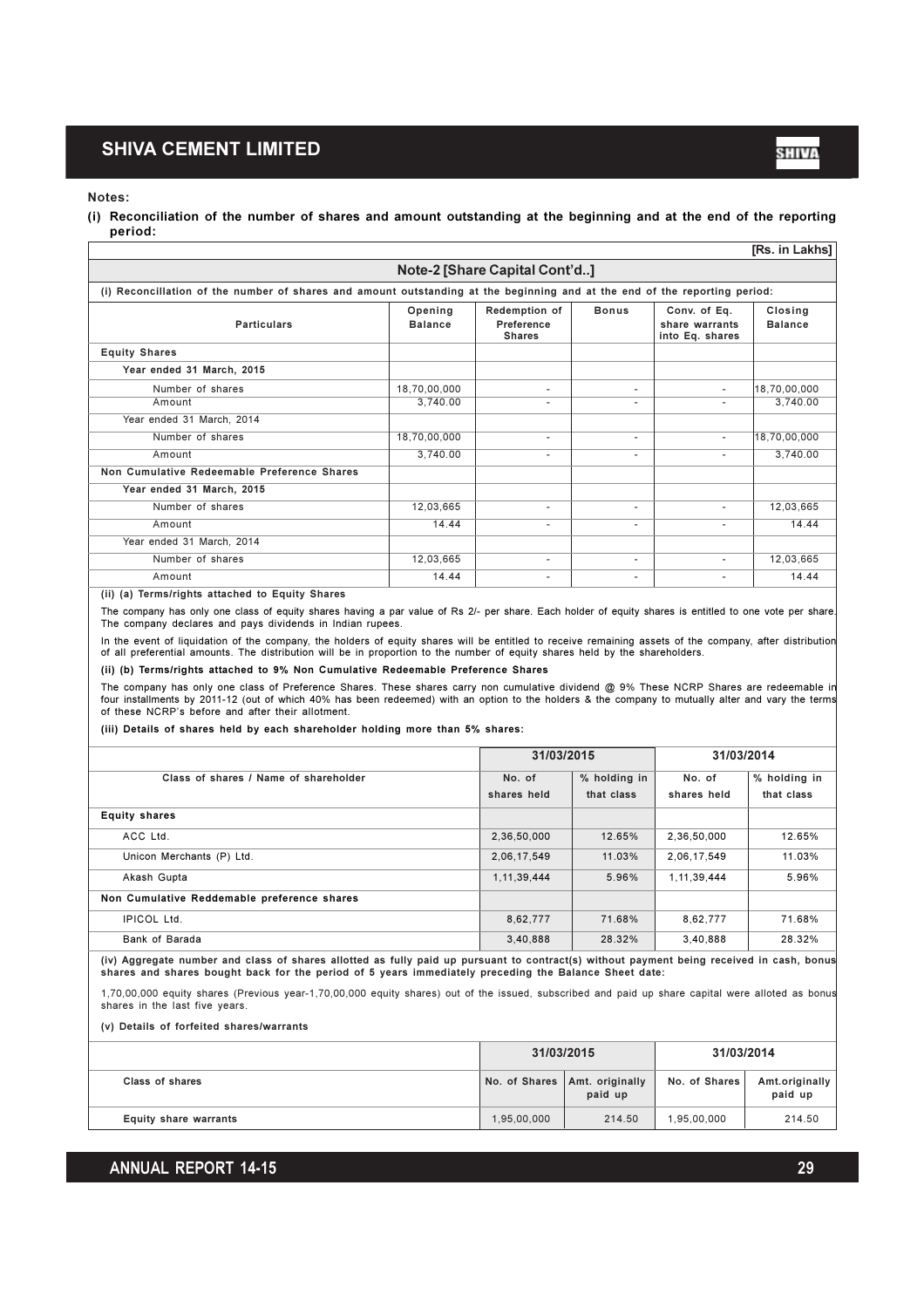### Notes forming part of the financial statements for the year ended 31 March, 2015

| <b>Note-3 (Reserves and Surplus)</b>    |                          |                |  |
|-----------------------------------------|--------------------------|----------------|--|
|                                         |                          | [Rs. in Lakhs] |  |
|                                         | 31/03/2015               | 31/03/2014     |  |
| Capital reserve                         |                          |                |  |
| Opening balance                         | 597.81                   | 597.81         |  |
| Add: Additions during the year          | $\overline{\phantom{a}}$ | -              |  |
| <b>Closing balance</b>                  | 597.81                   | 597.81         |  |
| Securities premium account              |                          |                |  |
| Opening balance                         | 4,920.68                 | 4,920.68       |  |
| Closing balance                         | 4,920.68                 | 4,920.68       |  |
| Surplus in Statement of Profit and Loss |                          |                |  |
| Opening balance                         | 222.84                   | (27.29)        |  |
| Add: Net Profit for the year            | 250.13                   | 264.94         |  |
| Closing balance                         | 473.32                   | 222.84         |  |
| G. Total                                | 5,741.33                 | 5,491.20       |  |
|                                         |                          |                |  |

Notes forming part of the financial statements for the year ended 31 March, 2015

| Note-4 (Long-term borrowings)        |                               |                              |                               |                       |  |
|--------------------------------------|-------------------------------|------------------------------|-------------------------------|-----------------------|--|
|                                      | 31/03/2015<br>31/03/2014      |                              |                               |                       |  |
| <b>Particulars</b>                   | Non-Current<br><b>Portion</b> | <b>Current</b><br>maturities | Non-Current<br><b>Portion</b> | Current<br>maturities |  |
| (i) Secured                          |                               |                              |                               |                       |  |
| (a) Term Loans                       |                               |                              |                               |                       |  |
| <b>From Banks</b>                    |                               |                              |                               |                       |  |
| Bank of Baroda                       | $\overline{\phantom{0}}$      | 1.81                         | 1.82                          | 2.68                  |  |
| <b>ICICI Bank Ltd</b>                |                               | 6.46                         | 6.46                          | 14.14                 |  |
| Canara Bank                          | 405.94                        | 76.36                        | $\overline{\phantom{a}}$      |                       |  |
| <b>From Financial Institutions</b>   |                               |                              |                               |                       |  |
| Tata Capital Financial Services Ltd  | 102.02                        | 81.61                        | 183.63                        | 81.61                 |  |
| IDBI Ltd.                            | 1,632.00                      | 168.00                       |                               |                       |  |
|                                      | 2,139.96                      | 334.25                       | 191.91                        | 98.43                 |  |
| (ii) Unsecured                       |                               |                              |                               |                       |  |
| Public Deposits*                     | 140.56                        | 131.90                       | 175.46                        | 101.05                |  |
| Religare Finvest Ltd.                | $\overline{\phantom{0}}$      |                              |                               | 13.35                 |  |
| Tata Capital Financial Services Ltd. | $\overline{\phantom{0}}$      | $\overline{\phantom{0}}$     | $\overline{a}$                | 13.52                 |  |
| <b>Body Corporates</b>               | $\overline{\phantom{0}}$      |                              | 424.00                        |                       |  |
|                                      | 140.56                        | 131.90                       | 599.46                        | 127.91                |  |
| G. Total                             | 2,280.52                      | 466.15                       | 791.37                        | 226.35                |  |

\* Note - Public deposits includes Rs.15.73 Lakhs (Previous year Rs.7.82 Lakhs) from related parties.

(iii) Details of Security and Terms of repayment of Loans are as under :

- (a) The Term loan from Bank of Baroda is secured by the hypothecation of car Scorpio and personal guarantee of Directors (Mr. R.P.Gupta and Mr. Akash Gupta) as specified in the loan agreement executed on 15-11-2011. The loan is repayable in 48 EMI's of Rs.0.24 Lakhs each. It carries interest @ 12.5% (floating) p.a. The period of maturity as on Balance Sheet date is 8 months.
- (b) The Term Loan from ICICI Bank Ltd carries interest @ 13.25% (floating) p.a. The loan is repayable in 23 EMI of Rs. 1.34 Lakh along with interest, from Oct, 2013. The loan is secured by first & exclusive charge on Vehicles, personal guarantees of directors and corporate guarantee of Unicon Merchants (P) Ltd as per agreement dated 24/09/2013. The period of maturity as on Balance Sheet date is 5 months.
- (c) The Term Loan from Canara Bank Ltd carries interest @ 14.20% (floating) p.a. The loan is repayable in 60 EMI's of 11.69 lacs including interest, from Jan, 2014. The loan is secured by EMT of lease hold land leased out by IDCO, Odisha in the name of company together with factory building/shed including staff quarters stituated at Mouza - Goibhanga, Kalunga Industrial Estate, Sundergarh and personal guarantees of directors as per agreement dated 16/06/2014. The period of maturity as on Balance Sheet date is 4 years 9 months.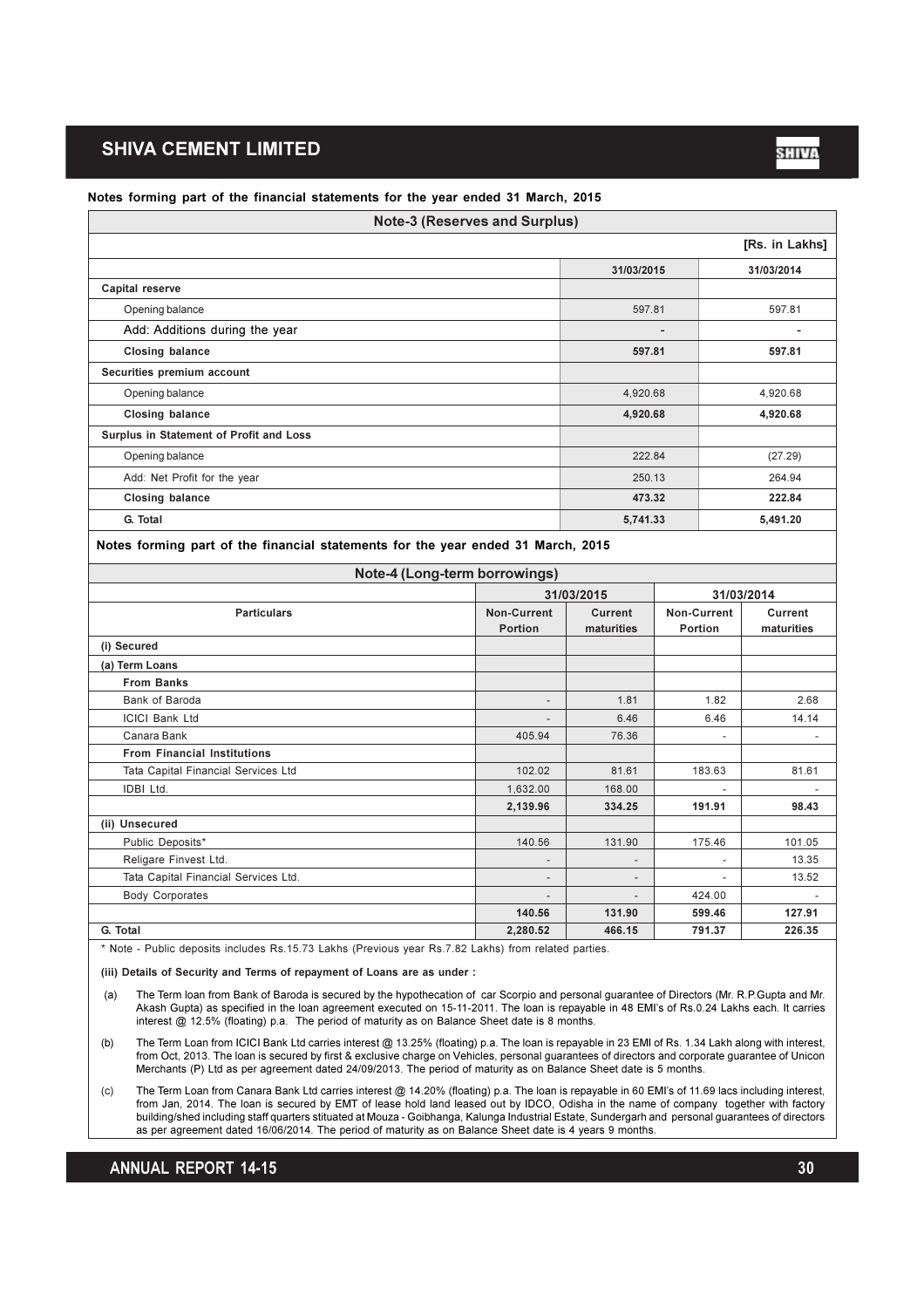| (d)          | Secured Term Ioan from Tata Capital Financial Services Ltd.:                                                                                                                                                                                                                                                                                                                                                                                                                                                                                                                                                                                                                                                                                                                                                                                                                              |                                      |                                         |             |                |  |
|--------------|-------------------------------------------------------------------------------------------------------------------------------------------------------------------------------------------------------------------------------------------------------------------------------------------------------------------------------------------------------------------------------------------------------------------------------------------------------------------------------------------------------------------------------------------------------------------------------------------------------------------------------------------------------------------------------------------------------------------------------------------------------------------------------------------------------------------------------------------------------------------------------------------|--------------------------------------|-----------------------------------------|-------------|----------------|--|
|              | Term Loan-1 from Tata Capital Financial Services Ltd carries interest @ 15.5% (floating) p.a. The loan is repayable in 16 quarterly installments<br>(15 installments of Rs. 6.83 Lakhs and last installment of Rs 6.83 Lakhs) along with interest, from July, 2013. The loan is secured by first &<br>exclusive charge on machineries/equipments out of the funds of term loan sanctioned, personal guarantees of directors and corporate guarantee<br>of Unicon Merchants (P) Ltd as per agreement dated 11/09/2012. The period of maturity as on Balance Sheet date is 2 years 15 days.                                                                                                                                                                                                                                                                                                 |                                      |                                         |             |                |  |
|              | Term Loan-2 from Tata Capital Financial Services Ltd carries interest @ 15.5% (floating) p.a. The loan is repayable in 16 quarterly installments<br>(15 installments of Rs. 6.76 Lakhs and last installment of Rs 6.77 Lakhs along with interest, from July, 2013. The loan is secured by first &<br>exclusive charge on machineries/equipments purchased/to be purchased out of the funds of term loan sanctioned, personal guarantees of<br>directors and corporate guarantee of Unicon Merchants (P) Ltd as per agreement dated 11/09/2012. The period of maturity as on Balance Sheet<br>date is 2 years 15 days.                                                                                                                                                                                                                                                                     |                                      |                                         |             |                |  |
|              | Term Loan-3 from Tata Capital Financial Services Ltd carries interest @ 15.5% (floating) p.a. The loan is repayable in 16 quarterly installments<br>(15 installments of Rs. 3.04 Lakhs and last installment of Rs 3.04 Lakhs along with interest, from July, 2013. The loan is secured by first &<br>exclusive charge on machineries/equipments purchased/to be purchased out of the funds of term loan sanctioned, personal guarantees of<br>directors and corporate guarantee of Unicon Merchants (P) Ltd as per agreement dated 11/09/2012. The period of maturity as on Balance Sheet<br>date is 2 years 15 days.                                                                                                                                                                                                                                                                     |                                      |                                         |             |                |  |
|              | Term Loan-4 from Tata Capital Financial Services Ltd carries interest @ 15.5% (floating) p.a. The loan is repayable in 16 quarterly installments<br>(15 installments of Rs. 3.77 Lakhs and last installment of Rs 3.77 Lakhs along with interest, from July, 2013. The loan is secured by first &<br>exclusive charge on machineries/equipments purchased/to be purchased out of the funds of term loan sanctioned, personal guarantees of<br>directors and corporate guarantee of Unicon Merchants (P) Ltd as per agreement dated 11/09/2012. The period of maturity as on Balance Sheet<br>date is 2 years 15 days.                                                                                                                                                                                                                                                                     |                                      |                                         |             |                |  |
| (e)          | The Term Loan from IDBI Bank Ltd carries interest @ 13.75% (floating) p.a. The loan is repayable in 18 quarterly unequal installments as given<br>below, excluding interest (Interest is repayable on 1st day of the succeeding month) from July 2015. The loan is secured by first charge on entire<br>fixed assets of the company, both present and future, and on the leasehold rights of the existing limestone mines of the company at<br>Khatkurbahal, Sundergarh, Odisha except for the specific assets charged to Tata Capital worth Rs. 5.64 Crores & second charge on the current<br>assets including book debts, both present and future of the company, pledge of 5 lacs equity shares of the company in the name of directors<br>and personal guarantee of directors as per agreement dated 06/08/2014. The period of maturity as on Balance Sheet date is 4 years 7 months. |                                      |                                         |             |                |  |
|              | Repayment schedule for Term Ioan from IDBI Bank Ltd                                                                                                                                                                                                                                                                                                                                                                                                                                                                                                                                                                                                                                                                                                                                                                                                                                       |                                      |                                         |             |                |  |
|              | On the first day of the following months                                                                                                                                                                                                                                                                                                                                                                                                                                                                                                                                                                                                                                                                                                                                                                                                                                                  |                                      | Amount of installment per quarter (Rs.) |             |                |  |
|              | July 2015, Oct 2015, Jan 2016                                                                                                                                                                                                                                                                                                                                                                                                                                                                                                                                                                                                                                                                                                                                                                                                                                                             |                                      | 56.00 Lacs                              |             |                |  |
|              | April 2016, July 2016, Oct 2016, Jan 2017                                                                                                                                                                                                                                                                                                                                                                                                                                                                                                                                                                                                                                                                                                                                                                                                                                                 |                                      | 92.00 Lacs                              |             |                |  |
|              | April 2017, July 2017, Oct 2017, Jan 2018                                                                                                                                                                                                                                                                                                                                                                                                                                                                                                                                                                                                                                                                                                                                                                                                                                                 |                                      | 100.00 Lacs                             |             |                |  |
|              | April 2018, July 2018, Oct 2018, Jan 2019                                                                                                                                                                                                                                                                                                                                                                                                                                                                                                                                                                                                                                                                                                                                                                                                                                                 |                                      | 120.00 Lacs                             |             |                |  |
|              | April 2019, July 2019, Oct 2019                                                                                                                                                                                                                                                                                                                                                                                                                                                                                                                                                                                                                                                                                                                                                                                                                                                           |                                      | 128.00 Lacs                             |             |                |  |
|              | 4(iv) Public deposits carry interest rate between 9.75% to 11.5% p.a. having maturity period of 6 months to 3 years. The amount of deposits                                                                                                                                                                                                                                                                                                                                                                                                                                                                                                                                                                                                                                                                                                                                               |                                      |                                         |             |                |  |
|              | maturing during the next three financial years are as under:                                                                                                                                                                                                                                                                                                                                                                                                                                                                                                                                                                                                                                                                                                                                                                                                                              |                                      |                                         |             |                |  |
|              | <b>Financial Year</b>                                                                                                                                                                                                                                                                                                                                                                                                                                                                                                                                                                                                                                                                                                                                                                                                                                                                     |                                      |                                         |             | Rs. in Lakhs   |  |
|              | 2015-16                                                                                                                                                                                                                                                                                                                                                                                                                                                                                                                                                                                                                                                                                                                                                                                                                                                                                   |                                      |                                         |             | 131.90         |  |
|              | 2016-17                                                                                                                                                                                                                                                                                                                                                                                                                                                                                                                                                                                                                                                                                                                                                                                                                                                                                   |                                      |                                         |             | 88.41          |  |
|              | 2017-18                                                                                                                                                                                                                                                                                                                                                                                                                                                                                                                                                                                                                                                                                                                                                                                                                                                                                   |                                      |                                         |             | 52.15          |  |
| <b>Total</b> |                                                                                                                                                                                                                                                                                                                                                                                                                                                                                                                                                                                                                                                                                                                                                                                                                                                                                           |                                      |                                         |             | 272.46         |  |
|              |                                                                                                                                                                                                                                                                                                                                                                                                                                                                                                                                                                                                                                                                                                                                                                                                                                                                                           |                                      |                                         |             |                |  |
|              |                                                                                                                                                                                                                                                                                                                                                                                                                                                                                                                                                                                                                                                                                                                                                                                                                                                                                           | Note-5 (Other long-term liabilities) |                                         |             |                |  |
|              |                                                                                                                                                                                                                                                                                                                                                                                                                                                                                                                                                                                                                                                                                                                                                                                                                                                                                           |                                      |                                         |             | [Rs. in Lakhs] |  |
|              |                                                                                                                                                                                                                                                                                                                                                                                                                                                                                                                                                                                                                                                                                                                                                                                                                                                                                           |                                      | 31/03/2015                              |             | 31/03/2014     |  |
| (i)          | Trade / security deposits received (refer note 5(iii))                                                                                                                                                                                                                                                                                                                                                                                                                                                                                                                                                                                                                                                                                                                                                                                                                                    |                                      |                                         | 476.84      | 851.55         |  |
|              | (ii) Other Liabilities                                                                                                                                                                                                                                                                                                                                                                                                                                                                                                                                                                                                                                                                                                                                                                                                                                                                    |                                      |                                         | 27.74       | 28.27          |  |
|              | Total                                                                                                                                                                                                                                                                                                                                                                                                                                                                                                                                                                                                                                                                                                                                                                                                                                                                                     |                                      |                                         | 504.58      | 879.82         |  |
|              | (iii) Private companies in which any director is a director or member (Refer Note 28.4)                                                                                                                                                                                                                                                                                                                                                                                                                                                                                                                                                                                                                                                                                                                                                                                                   |                                      |                                         |             | 210.00         |  |
|              | Total                                                                                                                                                                                                                                                                                                                                                                                                                                                                                                                                                                                                                                                                                                                                                                                                                                                                                     |                                      |                                         |             | 210.00         |  |
|              |                                                                                                                                                                                                                                                                                                                                                                                                                                                                                                                                                                                                                                                                                                                                                                                                                                                                                           |                                      |                                         |             |                |  |
|              |                                                                                                                                                                                                                                                                                                                                                                                                                                                                                                                                                                                                                                                                                                                                                                                                                                                                                           | <b>Note-6 (Long-term provisions)</b> |                                         |             |                |  |
|              |                                                                                                                                                                                                                                                                                                                                                                                                                                                                                                                                                                                                                                                                                                                                                                                                                                                                                           | 31/03/2015                           |                                         |             | 31/03/2014     |  |
|              |                                                                                                                                                                                                                                                                                                                                                                                                                                                                                                                                                                                                                                                                                                                                                                                                                                                                                           | <b>Non-Current</b>                   | <b>Current</b>                          | Non-Current | Current        |  |
|              |                                                                                                                                                                                                                                                                                                                                                                                                                                                                                                                                                                                                                                                                                                                                                                                                                                                                                           | Portion                              | <b>Portion</b>                          | Portion     | <b>Portion</b> |  |
|              | (i) Provision for employee benefits:                                                                                                                                                                                                                                                                                                                                                                                                                                                                                                                                                                                                                                                                                                                                                                                                                                                      |                                      |                                         |             |                |  |
|              | (a) Provision for gratuity (net) (Refer Note 27)                                                                                                                                                                                                                                                                                                                                                                                                                                                                                                                                                                                                                                                                                                                                                                                                                                          | 92.54                                | 21.07                                   | 77.78       | 17.30          |  |
|              | Total                                                                                                                                                                                                                                                                                                                                                                                                                                                                                                                                                                                                                                                                                                                                                                                                                                                                                     | 92.54                                | 21.07                                   | 77.78       | 17.30          |  |

Ť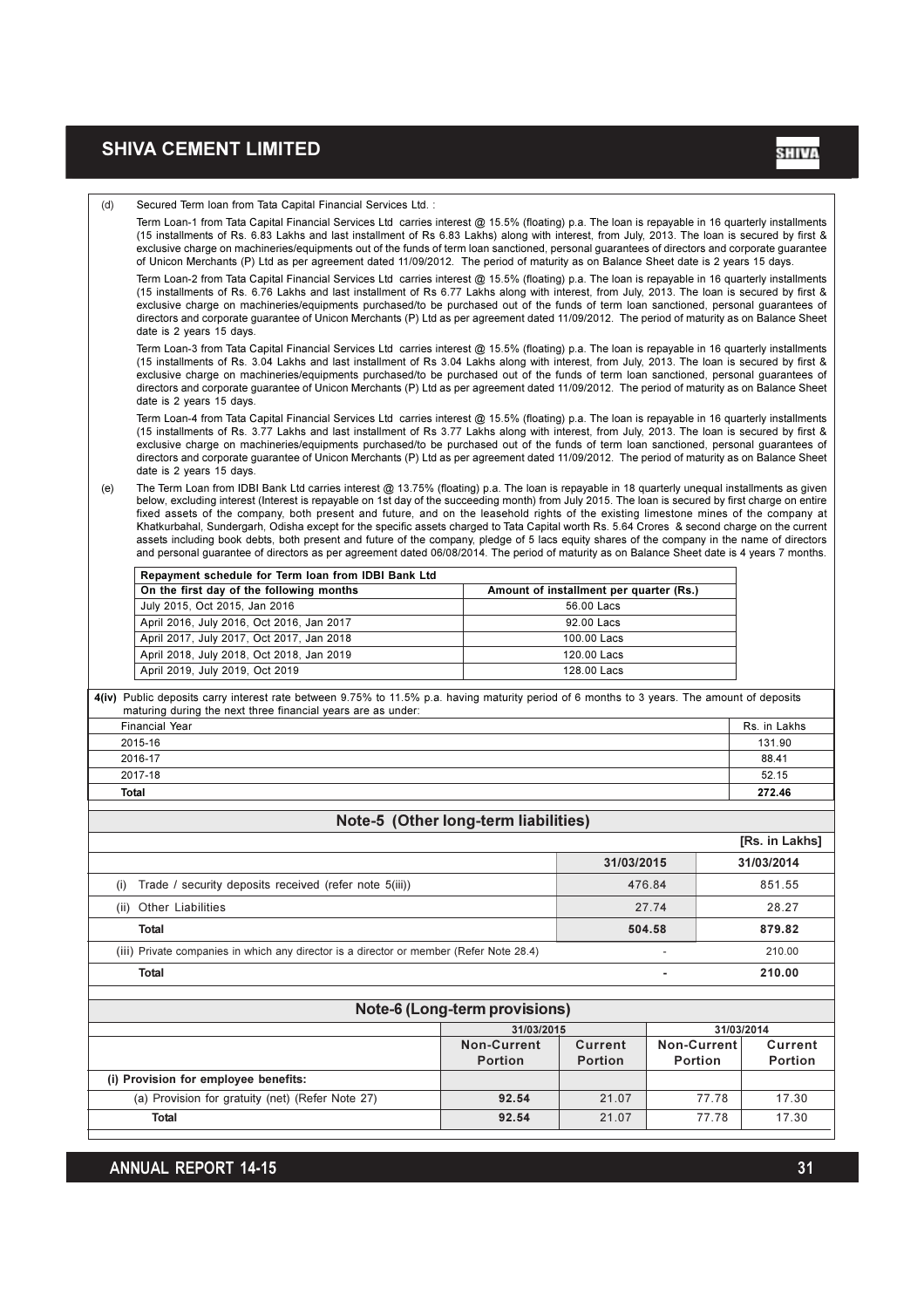|                                                                                                                                                                                                                                                                                                                                                                                                                                                                                                                            |                 | [Rs. in Lakhs]   |
|----------------------------------------------------------------------------------------------------------------------------------------------------------------------------------------------------------------------------------------------------------------------------------------------------------------------------------------------------------------------------------------------------------------------------------------------------------------------------------------------------------------------------|-----------------|------------------|
| Note-7 (Short-term borrowings)                                                                                                                                                                                                                                                                                                                                                                                                                                                                                             |                 |                  |
|                                                                                                                                                                                                                                                                                                                                                                                                                                                                                                                            | 31/03/2015      | 31/03/2014       |
| Secured<br>(i)                                                                                                                                                                                                                                                                                                                                                                                                                                                                                                             |                 |                  |
| Working Capital Loan                                                                                                                                                                                                                                                                                                                                                                                                                                                                                                       |                 |                  |
| From Banks : IDBI Bank Cash credit A/c                                                                                                                                                                                                                                                                                                                                                                                                                                                                                     | 1,696.18        | 1,695.73         |
| Total                                                                                                                                                                                                                                                                                                                                                                                                                                                                                                                      | 1,696.18        | 1,695.73         |
| Notes:<br>(ii) (a) The above working capital loan is secured against hypothecation of stocks and book debts of the company and second charge on entire<br>movable and immovable fixed assets of the company, as per sanction letter dated 05th Feb, 2014. The loan is further secured by lien over<br>fixed deposits of Rs. 55 lacs, pledge of 5 lacs equity shares by the promoters and personal guarantee of promoter directors of the company.<br>The loan is repayable on demand and carries interest $@$ 15.25 % p.a. |                 |                  |
| Note-8 (Trade payables)                                                                                                                                                                                                                                                                                                                                                                                                                                                                                                    |                 |                  |
| Trade payables:                                                                                                                                                                                                                                                                                                                                                                                                                                                                                                            |                 |                  |
| Micro, Small & Medium Enterprises<br>(i)                                                                                                                                                                                                                                                                                                                                                                                                                                                                                   | 67.05           | 55.83            |
| (ii)<br>Others                                                                                                                                                                                                                                                                                                                                                                                                                                                                                                             | 352.26          | 414.20           |
| Total                                                                                                                                                                                                                                                                                                                                                                                                                                                                                                                      | 419.31          | 470.02           |
| <b>Note-9 (Other current liabilities)</b><br>Current maturities of long-term debt (Refer Note 9 (iv) below)                                                                                                                                                                                                                                                                                                                                                                                                                | 466.15          | 226.35           |
| (i)                                                                                                                                                                                                                                                                                                                                                                                                                                                                                                                        |                 |                  |
| Interest accrued but not due on borrowings<br>(ii)                                                                                                                                                                                                                                                                                                                                                                                                                                                                         | 44.60           | 38.09            |
| (iii)<br>Other payable                                                                                                                                                                                                                                                                                                                                                                                                                                                                                                     |                 |                  |
| (a) Statutory remittances                                                                                                                                                                                                                                                                                                                                                                                                                                                                                                  | 385.77          | 166.79           |
|                                                                                                                                                                                                                                                                                                                                                                                                                                                                                                                            |                 |                  |
| (b) Interest accrued on others                                                                                                                                                                                                                                                                                                                                                                                                                                                                                             | 4.00            | 23.33            |
| (c) Advances from customers                                                                                                                                                                                                                                                                                                                                                                                                                                                                                                | 59.64           | 50.77            |
| (d) Creditors for expenses & Others<br>Total                                                                                                                                                                                                                                                                                                                                                                                                                                                                               | 279.67          | 223.70<br>729.02 |
|                                                                                                                                                                                                                                                                                                                                                                                                                                                                                                                            | 1,239.83        |                  |
| Note-9 (iv): Current maturities of long term debt (Refer Notes (i) and (ii) in Note 4 - Long term<br>borrowings for details of security and guarantee):                                                                                                                                                                                                                                                                                                                                                                    |                 |                  |
| <b>Secured</b>                                                                                                                                                                                                                                                                                                                                                                                                                                                                                                             |                 |                  |
| Term loans<br>(a)                                                                                                                                                                                                                                                                                                                                                                                                                                                                                                          |                 |                  |
| From banks & Financial Institution                                                                                                                                                                                                                                                                                                                                                                                                                                                                                         | 334.25          | 98.43            |
| <b>Unsecured</b>                                                                                                                                                                                                                                                                                                                                                                                                                                                                                                           |                 |                  |
| <b>Public Deposits</b><br>(b)                                                                                                                                                                                                                                                                                                                                                                                                                                                                                              | 131.90          | 101.05           |
| Financial Institutions & others<br>(c)                                                                                                                                                                                                                                                                                                                                                                                                                                                                                     |                 | 26.86            |
| Total                                                                                                                                                                                                                                                                                                                                                                                                                                                                                                                      | 466.15          | 226.35           |
| <b>Note-10 (Short-term provisions)</b>                                                                                                                                                                                                                                                                                                                                                                                                                                                                                     |                 |                  |
| Provision for employee benefits:<br>(i)                                                                                                                                                                                                                                                                                                                                                                                                                                                                                    |                 |                  |
| (a) Provision for bonus                                                                                                                                                                                                                                                                                                                                                                                                                                                                                                    | 30.71           | 29.59            |
| (b) Provision for gratuity                                                                                                                                                                                                                                                                                                                                                                                                                                                                                                 | 21.07           | 17.30            |
|                                                                                                                                                                                                                                                                                                                                                                                                                                                                                                                            | 51.79           | 46.89            |
| Provision - Others :<br>(ii)                                                                                                                                                                                                                                                                                                                                                                                                                                                                                               |                 |                  |
| (a) Provision for tax (Net of TDS & TCS Rs.4.32 Lakhs (As at 31 March, 2014 Rs.3.96 Lakhs)                                                                                                                                                                                                                                                                                                                                                                                                                                 | 50.94           | 70.71            |
| Total                                                                                                                                                                                                                                                                                                                                                                                                                                                                                                                      | 50.94<br>102.73 | 70.71<br>117.59  |

**SHIVA**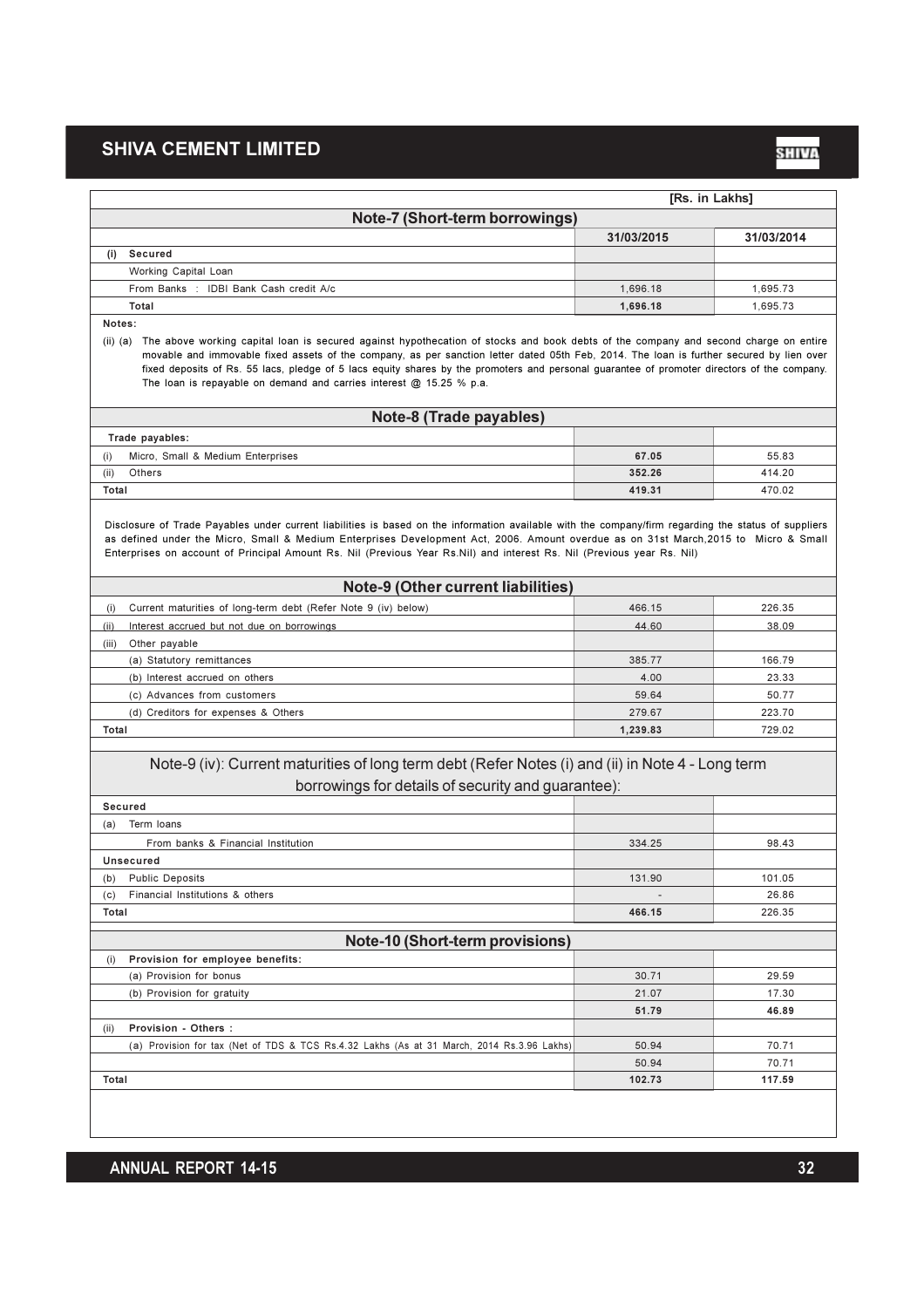|                                 | <b>Note-11 [Tangible Assets]</b>                                                                                                                                                                                                                                                                                                                                                                                                                                                                                                                            |                     |                  |                                   |                    |                            |                    |                    |                    |
|---------------------------------|-------------------------------------------------------------------------------------------------------------------------------------------------------------------------------------------------------------------------------------------------------------------------------------------------------------------------------------------------------------------------------------------------------------------------------------------------------------------------------------------------------------------------------------------------------------|---------------------|------------------|-----------------------------------|--------------------|----------------------------|--------------------|--------------------|--------------------|
|                                 | [Rs. in Lakhs]                                                                                                                                                                                                                                                                                                                                                                                                                                                                                                                                              |                     |                  |                                   |                    |                            |                    |                    |                    |
|                                 | <b>Tabgible Assets</b><br><b>Gross Block</b><br>Accumulated depreciation<br>and impairment                                                                                                                                                                                                                                                                                                                                                                                                                                                                  |                     |                  | <b>Net Block</b>                  |                    |                            |                    |                    |                    |
|                                 |                                                                                                                                                                                                                                                                                                                                                                                                                                                                                                                                                             | As at<br>01/04/2014 | <b>Additions</b> | Asat<br>31/03/2015                | Asat<br>01/04/2014 | Depreciation<br>for theyr. | Asat<br>31/03/2015 | Asat<br>31/03/2015 | Asat<br>31/03/2014 |
|                                 | <b>LEASEHOLD</b>                                                                                                                                                                                                                                                                                                                                                                                                                                                                                                                                            |                     |                  |                                   |                    |                            |                    |                    |                    |
| (a)                             | Land                                                                                                                                                                                                                                                                                                                                                                                                                                                                                                                                                        | 223.06              | 0.00             | 223.06                            | 0.00               | 3.04                       | 3.04               | 220.02             | 223.06             |
| (b)                             | Mines                                                                                                                                                                                                                                                                                                                                                                                                                                                                                                                                                       | 532.79              | 0.00             | 532.79                            | 0.00               | 16.15                      | 16.15              | 516.65             | 532.79             |
| OWNED                           |                                                                                                                                                                                                                                                                                                                                                                                                                                                                                                                                                             |                     |                  |                                   |                    |                            |                    |                    |                    |
| (a)                             | Land                                                                                                                                                                                                                                                                                                                                                                                                                                                                                                                                                        | 5.98                | 0.00             | 5.98                              | 0.00               | 0.00                       | 0.00               | 5.98               | 5.98               |
| (b)                             | <b>Buildings Own use</b>                                                                                                                                                                                                                                                                                                                                                                                                                                                                                                                                    | 1592.52             | 236.75           | 1829.27                           | 377.83             | 64.31                      | 442.14             | 1387.13            | 1214.69            |
|                                 | <b>Internal Road</b>                                                                                                                                                                                                                                                                                                                                                                                                                                                                                                                                        | 3.62                | 0.00             | 3.62                              | 0.76               | 1.34                       | 2.10               | 1.52               | 2.87               |
| (c)                             | Plant and Equipment                                                                                                                                                                                                                                                                                                                                                                                                                                                                                                                                         | 6570.85             | 4520.95          | 11091.80                          | 2625.21            | 231.96                     | 2857.18            | 8234.62            | 3945.64            |
|                                 | <b>Pollution Control Equipment</b><br>Truck\Loader\Tipper                                                                                                                                                                                                                                                                                                                                                                                                                                                                                                   | 191.62<br>111.39    | 0.00<br>5.60     | 191.62<br>116.99                  | 89.53<br>104.92    | 5.19<br>0.35               | 94.72<br>105.27    | 96.89<br>11.71     | 102.08<br>6.47     |
| (d)                             | <b>Furniture and Fixtures</b>                                                                                                                                                                                                                                                                                                                                                                                                                                                                                                                               | 71.13               | 0.30             | 71.44                             | 33.84              | 1.93                       | 35.77              | 35.66              | 37.29              |
| (e)                             | Vehicles                                                                                                                                                                                                                                                                                                                                                                                                                                                                                                                                                    | 42.18               | 4.75             | 46.93                             | 21.98              | 3.06                       | 25.05              | 21.88              | 20.19              |
| (f)                             | Computers                                                                                                                                                                                                                                                                                                                                                                                                                                                                                                                                                   | 48.86               | 4.60             | 53.46                             | 37.61              | 8.72                       | 46.33              | 7.13               | 11.25              |
| (g)                             | Elect.Instln./DG Set                                                                                                                                                                                                                                                                                                                                                                                                                                                                                                                                        | 699.62              | 28.02            | 727.64                            | 189.77             | 26.95                      | 216.72             | 510.92             | 509.85             |
| Total                           |                                                                                                                                                                                                                                                                                                                                                                                                                                                                                                                                                             | 10093.62            | 4800.98          | 14894.60                          | 3481.46            | 363.01                     | 3844.47            | 11050.13           | 6612.15            |
|                                 | Previous year                                                                                                                                                                                                                                                                                                                                                                                                                                                                                                                                               | 10082.79            | 10.82            | 10093.62                          | 3230.88            | 250.59                     | 3481.46            | 6612.15            | 6851.91            |
| (b)                             | respect of certain assets as disclosed in Accounting Policy on Depreciation, Amortisation and Depletion. Accordingly the unamortised carrying<br>value is being depreciated / amortised over the revised/ remaining useful lives.<br>Leasehold lands: The land at Kalunga on which Factory (U-1) has been built was taken on 90 years lease from Industrial Development<br>Corporation of Orissa. The land at Teleghana on which Factory (U-2) has been built was taken on 90 years lease from Orissa Industrial<br>Infrastructure Development Corporation. |                     |                  |                                   |                    |                            |                    |                    |                    |
|                                 |                                                                                                                                                                                                                                                                                                                                                                                                                                                                                                                                                             |                     |                  | Note-12 (Non-current investments) |                    |                            |                    |                    |                    |
|                                 |                                                                                                                                                                                                                                                                                                                                                                                                                                                                                                                                                             |                     |                  |                                   |                    |                            | 31/03/2015         |                    | 31/03/2014         |
|                                 | Non Trade investment (Quoted)                                                                                                                                                                                                                                                                                                                                                                                                                                                                                                                               |                     |                  |                                   |                    |                            |                    |                    |                    |
| (i)                             | Investment in mutual funds                                                                                                                                                                                                                                                                                                                                                                                                                                                                                                                                  |                     |                  |                                   |                    |                            |                    |                    |                    |
|                                 | UTI Master Gain (500)                                                                                                                                                                                                                                                                                                                                                                                                                                                                                                                                       |                     |                  |                                   |                    |                            | 0.07               |                    | 0.07               |
| Total                           |                                                                                                                                                                                                                                                                                                                                                                                                                                                                                                                                                             |                     |                  |                                   |                    |                            | 0.07               |                    | 0.07               |
|                                 | Aggregate market value of listed and quoted investments                                                                                                                                                                                                                                                                                                                                                                                                                                                                                                     |                     |                  |                                   |                    |                            | 0.06               |                    | 0.06               |
|                                 | Note-13 (Long-term loans and advances)                                                                                                                                                                                                                                                                                                                                                                                                                                                                                                                      |                     |                  |                                   |                    |                            |                    |                    |                    |
|                                 | Unsecured, considered good                                                                                                                                                                                                                                                                                                                                                                                                                                                                                                                                  |                     |                  |                                   |                    |                            |                    |                    |                    |
| (i)                             | Capital advances                                                                                                                                                                                                                                                                                                                                                                                                                                                                                                                                            |                     |                  |                                   |                    |                            | 195.56             |                    | 347.21             |
| (ii)                            | Security deposits (Refer Note 13(iv))                                                                                                                                                                                                                                                                                                                                                                                                                                                                                                                       |                     |                  |                                   |                    |                            | 161.91             |                    | 8.51               |
| (iii)<br>MAT credit entitlement |                                                                                                                                                                                                                                                                                                                                                                                                                                                                                                                                                             |                     | 415.99           |                                   | 360.73             |                            |                    |                    |                    |
| G. Total                        |                                                                                                                                                                                                                                                                                                                                                                                                                                                                                                                                                             |                     | 773.46           |                                   | 716.45             |                            |                    |                    |                    |
|                                 | Note: Security Deposits include amounts paid to                                                                                                                                                                                                                                                                                                                                                                                                                                                                                                             |                     |                  |                                   |                    |                            |                    |                    |                    |
|                                 | (v) Director (Refer Note 27.4)                                                                                                                                                                                                                                                                                                                                                                                                                                                                                                                              |                     |                  |                                   |                    |                            | 1.00               |                    | 1.00               |
| Total                           |                                                                                                                                                                                                                                                                                                                                                                                                                                                                                                                                                             |                     |                  |                                   |                    |                            | 1.00               |                    | 1.00               |
|                                 | Note-14 (Other non-current assets)                                                                                                                                                                                                                                                                                                                                                                                                                                                                                                                          |                     |                  |                                   |                    |                            |                    |                    |                    |
| (i)                             | Unamortised expenses : Deferred revenue expenditure                                                                                                                                                                                                                                                                                                                                                                                                                                                                                                         |                     |                  |                                   |                    |                            | 64.97              |                    | 91.07              |
|                                 | Total                                                                                                                                                                                                                                                                                                                                                                                                                                                                                                                                                       |                     |                  |                                   |                    |                            | 64.97              |                    | 91.07              |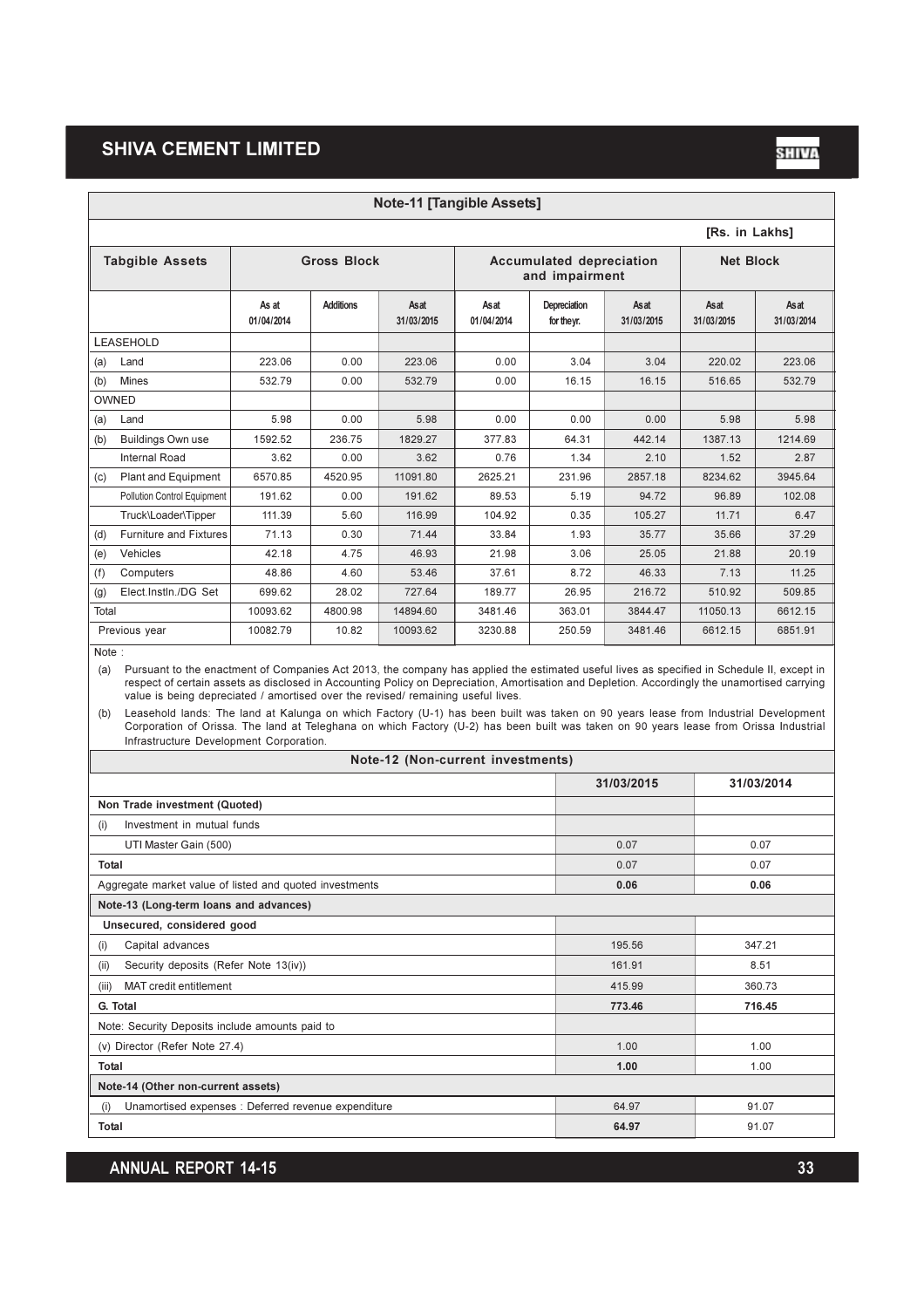| Note-15 (Inventories)<br>(At lower of cost and net realisable value)                                                                                                      |                          |            |  |
|---------------------------------------------------------------------------------------------------------------------------------------------------------------------------|--------------------------|------------|--|
|                                                                                                                                                                           | [Rs. in Lakhs]           |            |  |
|                                                                                                                                                                           | 31/03/2015               | 31/03/2014 |  |
| Raw materials<br>(i)                                                                                                                                                      | 185.82                   | 274.00     |  |
| (ii) Work-in-progress                                                                                                                                                     | 121.33                   | 97.59      |  |
| (iii) Finished goods                                                                                                                                                      | 941.97                   | 1,205.94   |  |
| (iv) Stores and spares (at weighted average cost)                                                                                                                         | 434.58                   | 544.71     |  |
| Total                                                                                                                                                                     | 1,683.70                 | 2,122.24   |  |
| Note: Details of inventory of work-in-progress                                                                                                                            |                          |            |  |
| Clinker                                                                                                                                                                   | 73.55                    | 53.24      |  |
| Raw Mix                                                                                                                                                                   | 36.08                    | 34.45      |  |
| <b>Crushed Lime Stone</b>                                                                                                                                                 | 11.70                    | 9.90       |  |
|                                                                                                                                                                           | 121.33                   | 97.59      |  |
| Note-16 (Trade receivables)                                                                                                                                               |                          |            |  |
| Trade receivables outstanding for a period exceeding six<br>(i)<br>months from the date they were due for payment                                                         |                          |            |  |
| Unsecured, considered good                                                                                                                                                | 67.54                    | 59.14      |  |
| Doubtful                                                                                                                                                                  | 41.40                    | 41.40      |  |
|                                                                                                                                                                           | 108.93                   | 100.53     |  |
| Other Trade receivables (Unsecured, considered good)<br>(ii)                                                                                                              | 1379.88                  | 1,149.49   |  |
| G. Total                                                                                                                                                                  | 1488.81                  | 1,250.02   |  |
| Note-17 (Cash and cash equivalents)                                                                                                                                       |                          |            |  |
| Cash on hand<br>(i)                                                                                                                                                       | 2.03                     | 2.33       |  |
| Balances with banks<br>(ii)                                                                                                                                               |                          |            |  |
| (a) In current accounts                                                                                                                                                   | 8.93                     | 6.14       |  |
| (b) In earmarked accounts*                                                                                                                                                |                          |            |  |
| - Balances in fixed deposit a/c held as margin money or security against borrowings,                                                                                      | 109.89                   | 122.46     |  |
| quarantees and other commitments                                                                                                                                          |                          |            |  |
| Total                                                                                                                                                                     | 120.85                   | 130.93     |  |
| (iii) Fixed deposits with banks includes deposits of Rs.69.56 Lakhs (Previous year Rs. 68.42 Lakhs) with maturity of more than 12 months as on the<br>balance sheet date. |                          |            |  |
| (iv) Fixed Deposit with bank includes accured interest Rs. 23.81 Lacs (Previous Year Rs. 18.05 Lakhs)                                                                     |                          |            |  |
| Note-18 (Short-term loans and advances) : Unsecured, Considered good                                                                                                      |                          |            |  |
| (i) Loans and advances to related parties [Refer Note 18 (vii)]                                                                                                           |                          | 15.00      |  |
| (ii) Security Deposits (others)                                                                                                                                           | 647.85                   | 72.46      |  |
| (iii) Loans and advances to employees                                                                                                                                     | 6.34                     | 4.45       |  |
| (iv) Prepaid expenses                                                                                                                                                     | 8.66                     | 7.38       |  |
| (v) Balances with government authorities                                                                                                                                  | 125.41                   | 104.98     |  |
| (vi) Others *                                                                                                                                                             | 356.43                   | 314.41     |  |
| Total                                                                                                                                                                     | 1,144.69                 | 518.68     |  |
| * Other Advances including cash earmarked for FDR of Rs. 20.00 Lakhs (P.Y. Rs. 9.00 Lakhs) in terms of Companies (Acceptance of Deposits) Rule 2014.                      |                          |            |  |
| Note: Short-term loans and advances include security deposit given to:                                                                                                    |                          |            |  |
| (vii) Private companies in which any director is a director or member. (Refer Note 27.4)                                                                                  | $\overline{\phantom{a}}$ | 15.00      |  |
| Note-19 (Revenue from operations)                                                                                                                                         |                          |            |  |
| Sale of products (Refer Note 19(iii) below)<br>(i)                                                                                                                        | 7533.08                  | 7,211.46   |  |
| Less: Excise duty & Sales Tax<br>(ii)                                                                                                                                     | 908.27                   | 913.36     |  |
| Total                                                                                                                                                                     | 6624.82                  | 6,298.10   |  |
| 19 (iii) Sale of products comprises                                                                                                                                       |                          |            |  |
| Cement                                                                                                                                                                    | 3358.19                  | 2,810.60   |  |
| Clinker                                                                                                                                                                   | 24.71                    | 41.07      |  |
| Self Consumption                                                                                                                                                          | 14.72                    | 15.41      |  |
| Others                                                                                                                                                                    | 4135.46                  | 4,344.38   |  |
| Total-Sale of products                                                                                                                                                    | 7533.08                  | 7,211.46   |  |
|                                                                                                                                                                           |                          |            |  |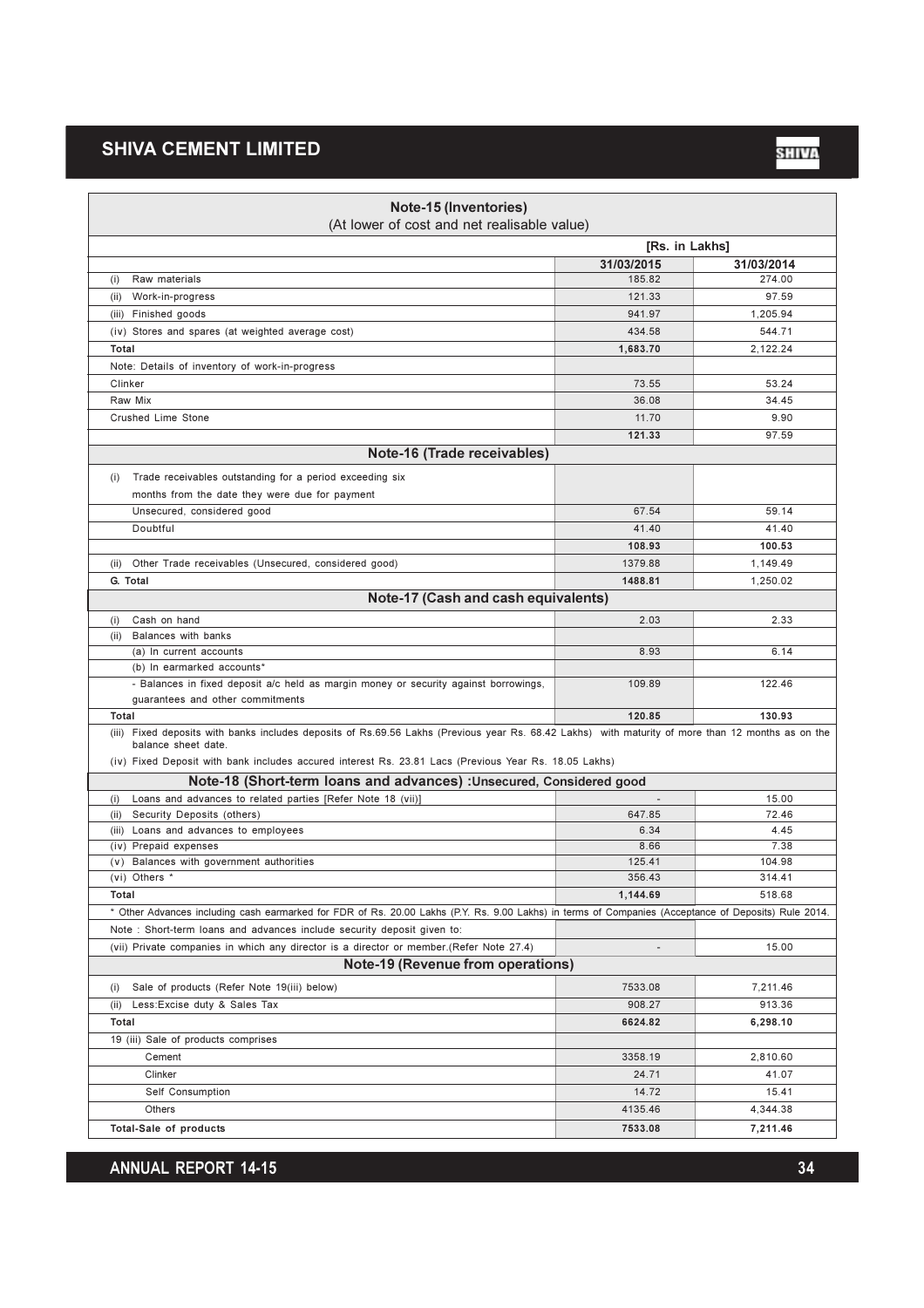|                                                                                          |            | [Rs. in Lakhs] |
|------------------------------------------------------------------------------------------|------------|----------------|
|                                                                                          | 31/03/2015 | 31/03/2014     |
| Note-20 (Other income)                                                                   |            |                |
| Interest income (Refer Note 20 (iv) below)<br>(i)                                        | 22.68      | 18.79          |
| Dividend income : from long-term investments<br>(ii)                                     | 0.01       | 0.01           |
| Other non-operating income (Refer Note 20 (v) below)<br>(iii)                            | 16.94      | 19.99          |
| Total                                                                                    | 39.63      | 38.78          |
| 20 (iv) Interest income comprises:                                                       |            |                |
| Interest from bank on deposits                                                           | 22.68      | 18.79          |
| <b>Total-interest income</b>                                                             | 22.68      | 18.79          |
| (v) Other non-operating income comprises:                                                |            |                |
| <b>Tipper Rent</b>                                                                       | 12.00      | 12.00          |
| Rental income                                                                            | 2.40       | 2.40           |
| Misc. income                                                                             | 2.54       | 5.59           |
| Total-Other non-operating income                                                         | 16.94      | 19.99          |
| Note 21.a (Cost of materials)                                                            |            |                |
| Opening stock                                                                            | 264.31     | 449.03         |
| Add: Purchases (Net)                                                                     | 3949.05    | 5,017.42       |
|                                                                                          | 4213.86    | 5,466.45       |
| Less: Closing stock                                                                      | 165.46     | 264.81         |
| Cost of material                                                                         | 4048.40    | 5,201.64       |
| <b>Material comprises:</b>                                                               |            |                |
| Limestone                                                                                | 230.68     | 175.08         |
| Clay                                                                                     | 1.79       | 1.27           |
| Additives                                                                                | 6.36       | 1.79           |
| Gypsum / Fly Ash                                                                         | 119.47     | 105.29         |
| Slag                                                                                     | 117.84     | 167.44         |
| Packing Materials                                                                        | 153.18     | 122.68         |
| Coal                                                                                     | 721.69     | 405.35         |
| Clinker                                                                                  |            | 1552.71        |
| Others                                                                                   | 2697.50    | 2,670.02       |
| Total                                                                                    | 4048.40    | 5,201.64       |
| Note.21.b. (Changes in inventories of finished goods, work-in-progress & stock in trade) |            |                |
| Inventories at the end of the year:                                                      |            |                |
| Finished goods                                                                           | 941.97     | 1,205.94       |
| Work-in-progress                                                                         | 121.33     | 97.59          |
| Inventories at the begining of the year:                                                 | 1063.30    | 1,303.53       |
| Finished goods                                                                           | 1205.94    | 137.63         |
| Work-in-progress                                                                         | 97.59      | 233.65         |
|                                                                                          | 1303.53    | 371.28         |
| Net (increase)/decrease                                                                  | 240.23     | $-932.25$      |
| Note-22 (Employee benefits expense)                                                      |            |                |
| Salaries and wages                                                                       | 264.46     | 229.75         |
| Gratuity                                                                                 | 30.11      | 12.50          |
| Contributions to provident and other funds                                               | 26.75      | 25.94          |
| Staff welfare expenses                                                                   | 2.18       | 2.53           |
| Total                                                                                    | 323.49     | 270.72         |
|                                                                                          |            |                |
| Note-23 (Finance costs)                                                                  |            |                |
| Interest paid to Bank                                                                    | 259.58     | 235.36         |
| Interest on Term Loan                                                                    | 18.99      | 18.80          |
| Interest to Others                                                                       | 58.98      | 85.54          |
| Total                                                                                    | 337.55     | 339.70         |

**SHIVA**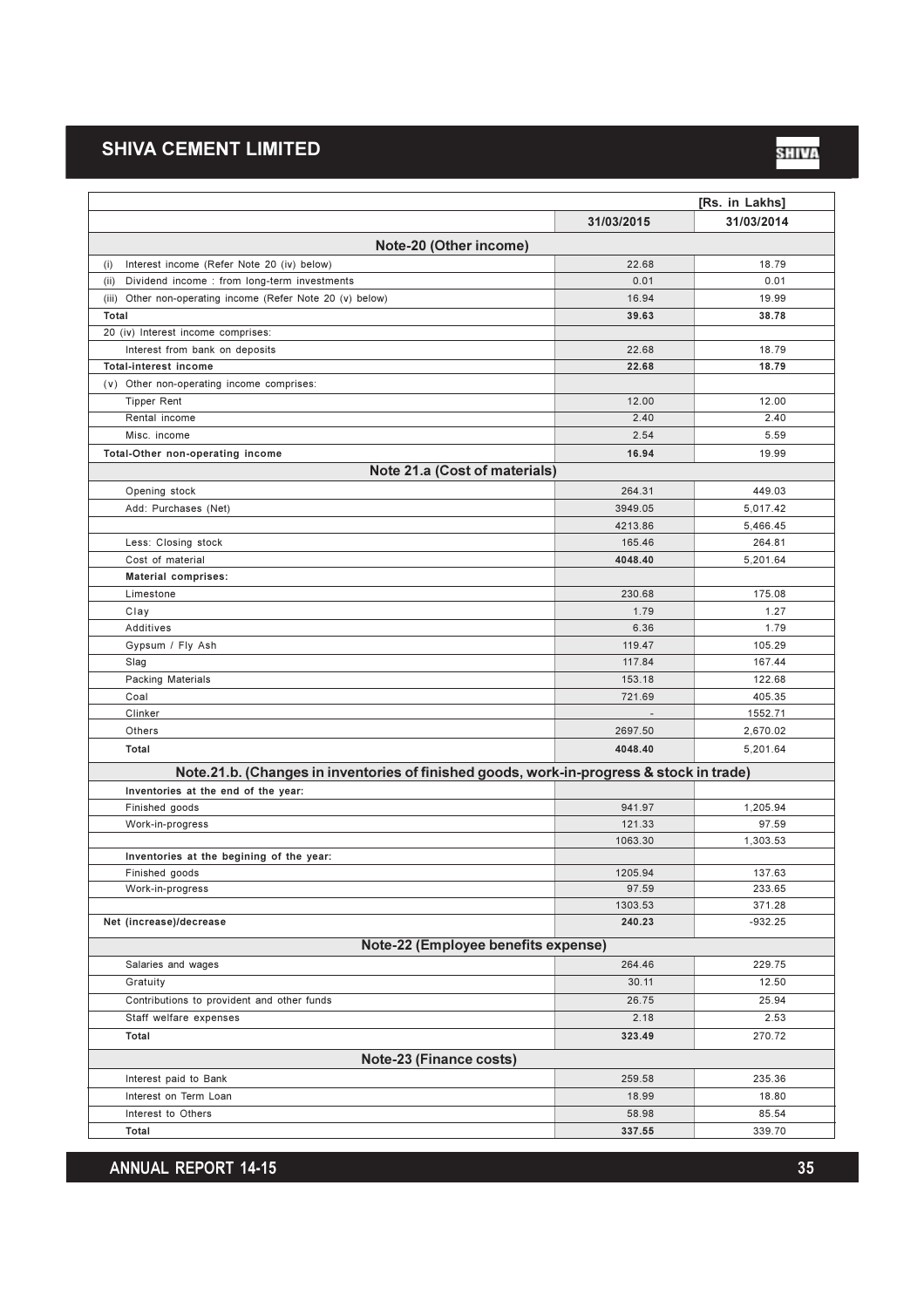|                                                                                              |              | [Rs. in Lakhs] |  |
|----------------------------------------------------------------------------------------------|--------------|----------------|--|
|                                                                                              | 31/03/2015   | 31/03/2014     |  |
| Note-24 (Other expenses)                                                                     |              |                |  |
| 24 (i) MANUFACTURING & OTHER DIRECT EXPENSES                                                 |              |                |  |
| Power and fuel                                                                               | 477.59       | 448.10         |  |
| Stores & Spares Consumed                                                                     | 55.72        | 54.50          |  |
| Labour Charges                                                                               | 71.00        | 65.40          |  |
| Repairs & Maintenance                                                                        | 31.13        | 30.52          |  |
| 24 (ii) ADMINISTRATIVE & OTHER EXPENSES                                                      |              |                |  |
| Rent including lease rentals                                                                 | 2.64         | 2.64           |  |
| Repairs and maintenance - Vehicle                                                            | 21.95        | 16.74          |  |
| Insurance                                                                                    | 3.66         | 3.77           |  |
| Travelling and conveyance                                                                    | 23.69        | 18.17          |  |
| Freight Forwarding and Distributions                                                         | 118.51       | 50.83          |  |
| Sales commission & Discount                                                                  | 148.36       | 29.17          |  |
| Cost/Stock Audit Fees & Expenses                                                             |              | 0.42           |  |
| Other Administrative Expenses                                                                | 91.62        | 73.11          |  |
| Payments to auditors (Refer Note 24 (i) below)                                               | 2.09         | 2.49           |  |
| Total                                                                                        | 1048         | 795.85         |  |
| 24 (iii) Payments to the auditors comprises                                                  |              |                |  |
| As auditors - statutory audit                                                                | 1.40         | 1.40           |  |
| <b>Tax Audit Fees</b>                                                                        | 0.30         | 0.30           |  |
| Income Tax Returns                                                                           | 0.25         | 0.25           |  |
| Certification Work & Others                                                                  | 0.14         | 0.54           |  |
| Total                                                                                        | 2.09         | 2.49           |  |
| <b>Note-25 (Disclosures under Accounting Standards)</b>                                      |              |                |  |
| Earnings per share                                                                           |              |                |  |
| <b>Basic</b>                                                                                 |              |                |  |
| Net profit/(loss) for the year from continuing operations                                    | 250.48       | 250.13         |  |
| Less: Preference dividend and tax thereon                                                    |              |                |  |
| Net profit for the year attributable to the equity shareholders                              | 250.48       | 250.13         |  |
| Weighted average number of equity shares                                                     | 18,70,00,000 | 18,70,00,000   |  |
| Face value per share                                                                         | 2.00         | 2.00           |  |
| Earnings per share from continuing operations - Basic                                        | 0.13         | 0.13           |  |
| Diluted                                                                                      |              |                |  |
| Net profit/(loss) for the year from continuing operations                                    | 250.48       | 250.13         |  |
| Less: Preference dividend and tax thereon                                                    |              |                |  |
| Net Profit/(loss) for the year attributable to equity shareholders from continuing operation | 250.48       | 250.13         |  |
| Weighted average number of equity shares for Basic EPS                                       | 18,70,00,000 | 18,70,00,000   |  |
| Add: Effect of warrants, ESOPs and Convertible bonds which are dilutive                      |              |                |  |
| Weighted average number of equity shares - for diluted EPS                                   | 18,70,00,000 | 18,70,00,000   |  |
| Face value per share                                                                         | 2.00         | 2.00           |  |
| Earnings per share, from continuing operations - Diluted                                     | 0.13         | 0.13           |  |

# ANNUAL REPORT 14-15 36

**SHIVA**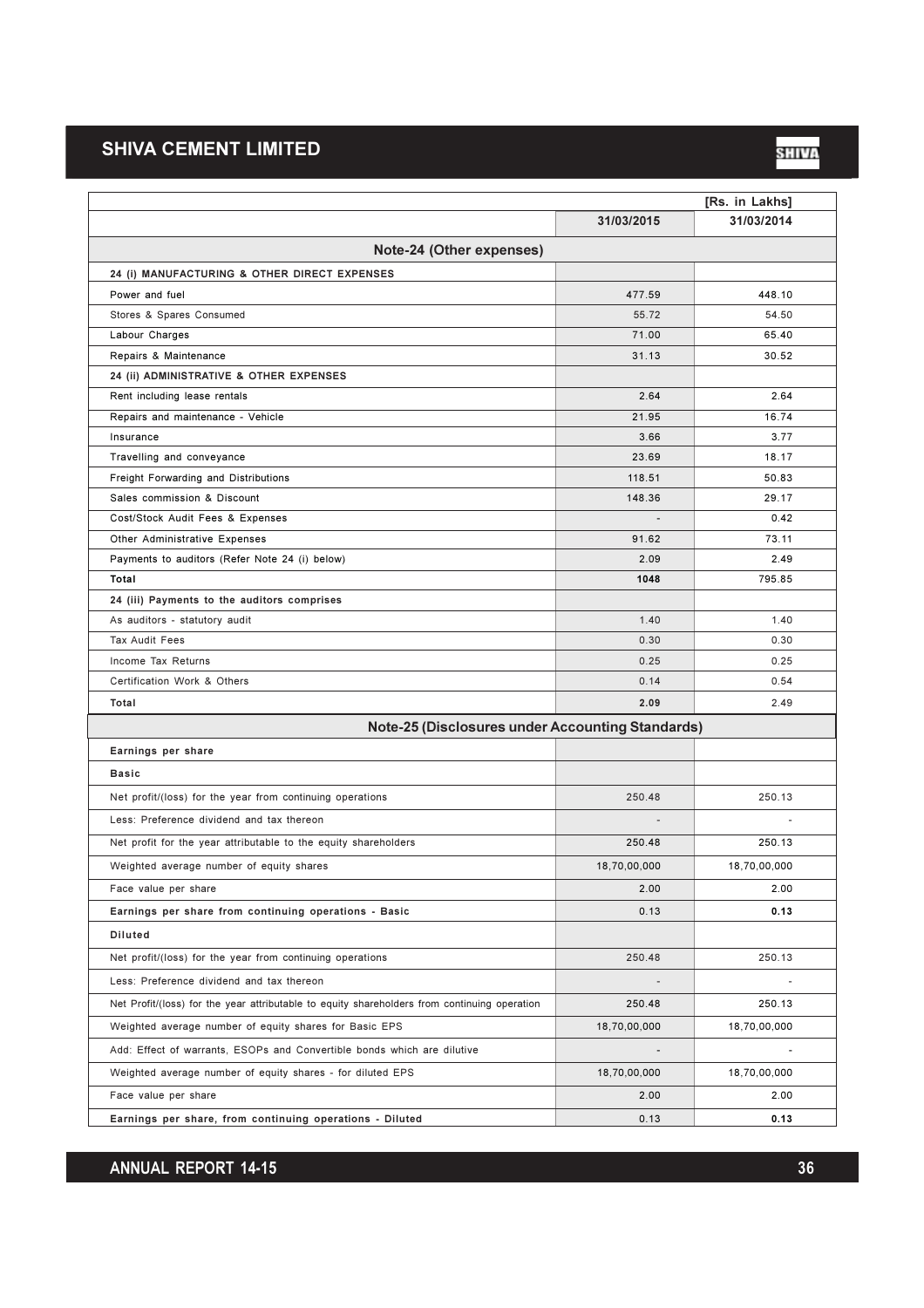| Note-26 (Disclosures under Accounting Standards)                                   |                          |                          |
|------------------------------------------------------------------------------------|--------------------------|--------------------------|
|                                                                                    |                          | [Rs. in Lakhs]           |
|                                                                                    | 31/03/2015               | 31/03/2014               |
| 27<br>Deferred tax (liability) / asset                                             |                          |                          |
| Tax effect of items constituting deferred tax liability                            |                          |                          |
| On difference between book balance and tax balance of fixed assets                 | (1139.52)                | (1, 107.40)              |
| Tax effect of items constituting deferred tax liability                            | (1139.52)                | (1, 107.40)              |
| Tax effect of items constituting deferred tax assets                               |                          |                          |
| Provision for compensated absences, gratuity and other employee benefits           | 36.86                    | 30.84                    |
| Unabsorbed depreciation carried forward                                            | 372.43                   | 372.54                   |
| Tax effect of items constituting deferred tax assets                               | 409.29                   | 403.39                   |
| Net deferred tax (liability) / asset                                               | (730.23)                 | (704.01)                 |
| Note: 27 Employee Benefits<br>Following information are based on report of Actuary |                          |                          |
| Particulars                                                                        | <b>Gratuity Funded</b>   | <b>Gratuity Funded</b>   |
| <b>Economic Assumptions</b>                                                        |                          |                          |
| Discount rate                                                                      | 8.00%                    | 8.25%                    |
| Expected return on plan assets                                                     | $\overline{\phantom{a}}$ | $\blacksquare$           |
| Mortality                                                                          |                          |                          |
| Future salary increase                                                             | 5.00%                    | 5.00%                    |
| Change in present value of obligation                                              |                          |                          |
| Present value of obligation at beginning of the year                               | 95.08                    | 88.64                    |
| Interest cost                                                                      | 8.35                     | 8.27                     |
| Current service cost                                                               | 5.80                     | 4.72                     |
| Past service cost                                                                  | $\overline{\phantom{a}}$ |                          |
| Benefits Paid                                                                      | (11.58)                  | (6.06)                   |
| Actuarial (gain) / loss on obligation                                              | 15.96                    | (0.49)                   |
| Present value of obligation at end of the year                                     | 113.61                   | 95.08                    |
| Change in fair value of plan assets                                                |                          |                          |
| Plan assets at the beginning of the year                                           |                          |                          |
| Expected return in plan assets                                                     |                          |                          |
| Actual Company contribution                                                        | 11.58                    | 6.06                     |
| Actuarial (gain) / loss on obligation                                              |                          |                          |
| Benefits Paid                                                                      | (11.58)                  | (6.06)                   |
| Plan assets at the end of year                                                     |                          |                          |
| Actual return on plan assets                                                       |                          | $\overline{\phantom{a}}$ |
| Reconciliation of fair value of plan assets and obligations                        |                          |                          |
| Fair value of plan assets                                                          | $\overline{\phantom{a}}$ | $\overline{\phantom{a}}$ |
| Present value of obligation                                                        | 113.61                   | 95.08                    |
| Liability recognized in balance sheet                                              | 113.61                   | 95.08                    |
| Break-up of Expenses:-                                                             |                          |                          |
| Current service cost                                                               | 5.80                     | 5.80                     |
| Interest cost                                                                      | 8.35                     | 8.27                     |
| Expected return on plan assets                                                     | $\overline{\phantom{a}}$ | $\overline{\phantom{a}}$ |
| Benefits paid                                                                      | $\overline{\phantom{a}}$ | $\overline{\phantom{a}}$ |
| Past Service Cost                                                                  | $\overline{\phantom{a}}$ | $\overline{\phantom{a}}$ |
| Actuarial (gain) / loss on obligation                                              | 15.96                    | (0.49)                   |
| Net debit / (credit) to Statement of Profit & Loss                                 | 30.11                    | 12.50                    |
|                                                                                    |                          |                          |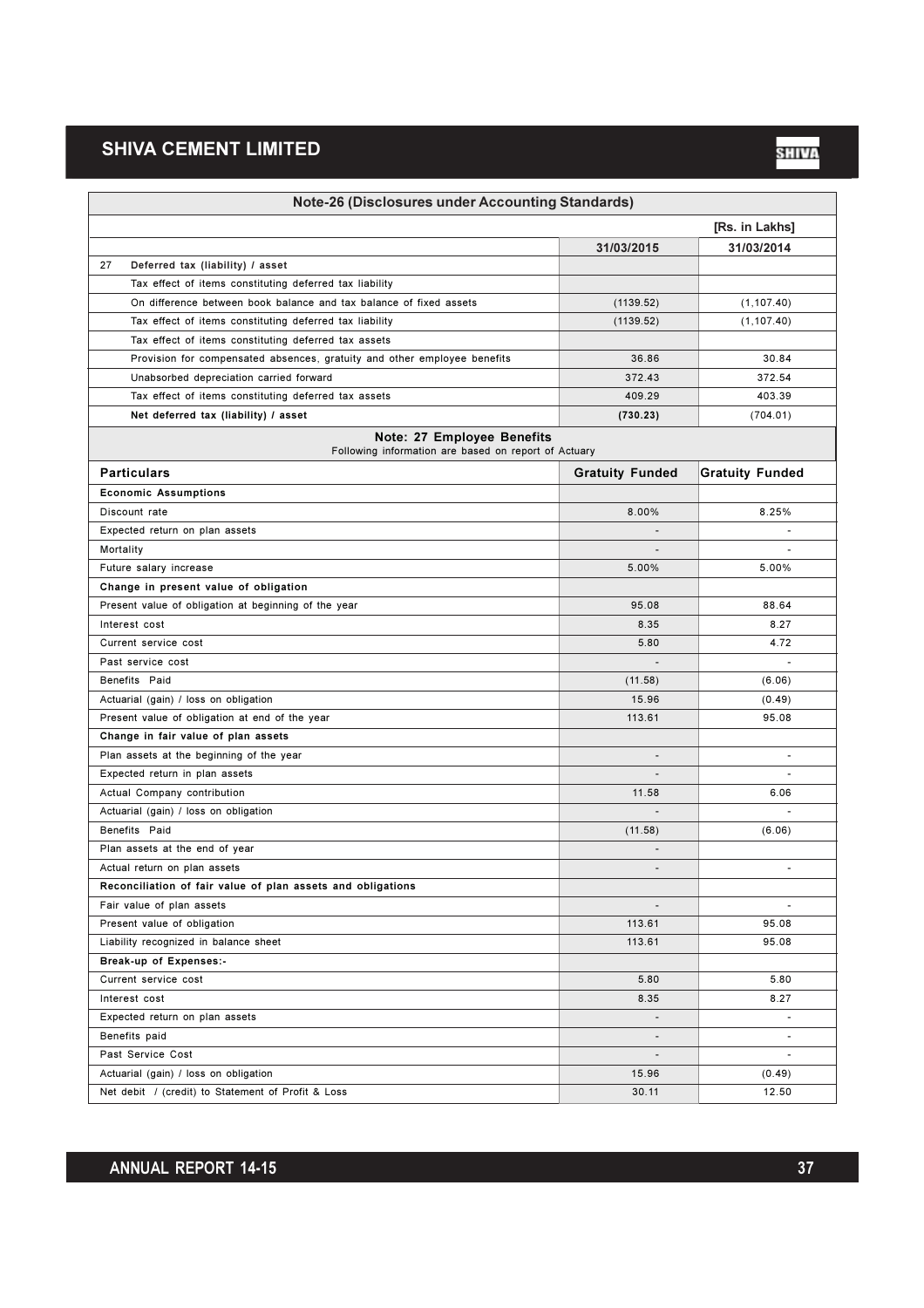# SHIVA

|       | Note-28 (Additional information to the financial statements) |                                                                                                                               |            |                              |                          |                              |
|-------|--------------------------------------------------------------|-------------------------------------------------------------------------------------------------------------------------------|------------|------------------------------|--------------------------|------------------------------|
|       |                                                              |                                                                                                                               | 31/03/2015 |                              |                          | 31/03/2014                   |
|       | <b>Particulars</b>                                           | Period                                                                                                                        | Demand     | Paid under<br><b>Protest</b> | Demand                   | Paid under<br><b>Protest</b> |
|       | 27.1 Contingent liabilities not provided for                 |                                                                                                                               |            |                              |                          |                              |
| (i)   | Orissa Sales Tax                                             |                                                                                                                               |            |                              |                          |                              |
|       |                                                              | 1995-96                                                                                                                       | 47.25      | 8.00                         | 47.25                    | 8.00                         |
|       |                                                              | 1992-93 to 1995-96                                                                                                            | 9.99       | 4.35                         | 9.99                     | 4.35                         |
|       |                                                              | 1998-99                                                                                                                       | 1.89       | 1.00                         | 1.89                     | 1.00                         |
|       |                                                              | 2003-04                                                                                                                       | 57.84      | 27.50                        | 57.84                    | 27.50                        |
|       |                                                              | 2004-05                                                                                                                       | 69.71      | 8.00                         | 69.71                    | 8.00                         |
|       |                                                              | June'03 to Sept'03                                                                                                            | 1.44       | $\overline{\phantom{a}}$     | 1.44                     |                              |
|       | <b>Central Sales Tax</b>                                     |                                                                                                                               |            |                              |                          |                              |
|       |                                                              | 1995-96                                                                                                                       | 8.69       | $\overline{\phantom{a}}$     | 8.69                     |                              |
|       |                                                              | 1998-99                                                                                                                       | 0.27       | 0.08                         | 0.27                     | 0.08                         |
|       |                                                              | 2003-04                                                                                                                       | 3.01       | 1.30                         | 3.01                     | 1.30                         |
|       | <b>Entry Tax</b>                                             |                                                                                                                               |            |                              |                          |                              |
|       |                                                              | 1999-2000                                                                                                                     | 0.58       | 0.20                         | 0.58                     | 0.20                         |
|       |                                                              | 2001-02                                                                                                                       | 4.20       | 2.60                         | 4.20                     | 2.60                         |
|       |                                                              | 2002-03                                                                                                                       | 1.48       | 0.40                         | 1.48                     | 0.40                         |
|       |                                                              | 2003-04                                                                                                                       | 1.60       | 1.20                         | 1.60                     | 1.20                         |
|       |                                                              | 2004-05                                                                                                                       | 1.27       | 0.35                         | 1.27                     | 0.35                         |
|       |                                                              | 2008-11                                                                                                                       | 2.95       | 0.23                         | 2.95                     | 0.23                         |
|       | Income Tax (TDS)                                             |                                                                                                                               |            |                              |                          |                              |
|       |                                                              | 2008-12                                                                                                                       |            |                              | 307.11                   | 5.25                         |
|       |                                                              | Total                                                                                                                         | 231.75     | 59.92                        | 519.26                   | 60.46                        |
|       |                                                              |                                                                                                                               |            |                              | 31/03/2015               | 31/03/2014                   |
| (ii)  |                                                              | Bank guarantees issued by the bank on behalf of the company                                                                   |            |                              | 8.66                     | 40.19                        |
|       |                                                              |                                                                                                                               |            |                              |                          |                              |
| (iii) | Commitments :                                                |                                                                                                                               |            |                              | 31/03/2015               | 31/03/2014                   |
|       |                                                              | Estimated amount of contracts remaning to be executed on capital acoount and not provided for                                 |            |                              |                          |                              |
|       | Tangible Assets                                              |                                                                                                                               |            |                              | 124.40                   | 147.50                       |
|       | Intengible Assets                                            |                                                                                                                               |            |                              | $\overline{\phantom{a}}$ | $\overline{\phantom{a}}$     |
|       |                                                              |                                                                                                                               |            |                              |                          |                              |
|       | <b>Investor Protection) Guidelines, 2000</b>                 | 28.2 Disclosure required in terms of Clause 13.5A of chapter XIII on Guidelines for preferential issues, SEBI (Disclosure and |            |                              |                          |                              |
|       | Particulars                                                  |                                                                                                                               |            |                              | 31/03/2015               | 31/03/2014                   |
|       | Total Amount received from issue of warrants                 |                                                                                                                               |            |                              |                          | $\blacksquare$               |
|       | Purpose for which the money received has been utilized :     |                                                                                                                               |            |                              |                          |                              |
|       | Capital Expenditue                                           |                                                                                                                               |            |                              | $\overline{a}$           | $\overline{\phantom{a}}$     |
|       | <b>Working Capital</b>                                       |                                                                                                                               |            |                              | $\overline{\phantom{a}}$ | $\overline{a}$               |
|       | Total                                                        |                                                                                                                               |            |                              | $\blacksquare$           | $\blacksquare$               |
|       | 28.3 Expenditure in foreign currency                         |                                                                                                                               |            |                              |                          |                              |
|       | <b>Other Matters</b>                                         |                                                                                                                               |            |                              |                          | $\overline{a}$               |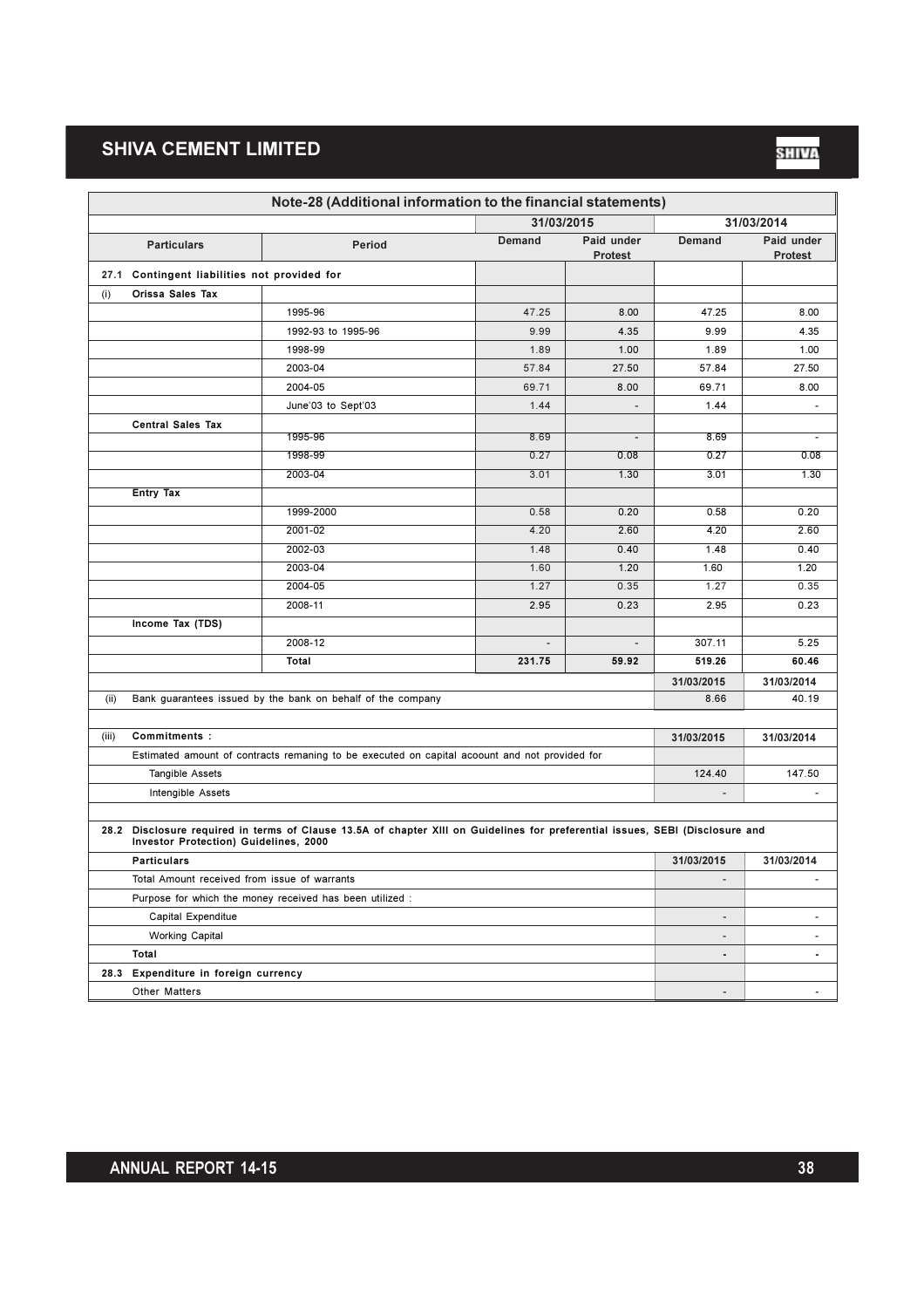| 28.4 Related party transaction                                             |                                                                                         |
|----------------------------------------------------------------------------|-----------------------------------------------------------------------------------------|
| Details of related parties:                                                |                                                                                         |
| Description of relationship                                                | Names of related parties                                                                |
| Associates                                                                 | Shivom Minerals Ltd.                                                                    |
| Key Management Personnel (KMP)                                             | Mr. R.P. Gupta                                                                          |
|                                                                            | Mr. Akash Gupta                                                                         |
| Relatives of KMP                                                           | Smt Anubha Bhoir (Daughter of Managing Director)                                        |
|                                                                            | Smt Shilpi Agarwal (Daughter of Managing Director)                                      |
|                                                                            | Master Raghav Gupta (Son of Executive Director)                                         |
|                                                                            | Master Rachit Gupta (Grandson of Managing Director)                                     |
|                                                                            | Sri Jatin Bhoir (Husband of Daughter of Managing Director)                              |
| Company in which KMP / Relatives of KMP can exercise significant influence | Unicon Merchants (p) Ltd. In which Mr. R.P. Gupta and<br>Mr. Akash Gupta are directors. |
|                                                                            |                                                                                         |

 $\mathbf{I}$ 

Note: Related parties have been identified by the Management.

Details of related party transactions during the year ended 31 March, 2015 and balances outstanding As at 31 March, 2015:

|                                                          |                          |                          | [Rs. in Lakhs]                    |              |
|----------------------------------------------------------|--------------------------|--------------------------|-----------------------------------|--------------|
| Item                                                     | <b>Associates</b>        | <b>KMP</b>               | <b>Relatives of</b><br><b>KMP</b> | <b>Total</b> |
| Purchase of goods                                        | 6.93                     | $\overline{\phantom{a}}$ |                                   | 6.93         |
| Purchase of Fixed Assets                                 | 16.85                    | $\overline{\phantom{a}}$ | $\overline{\phantom{0}}$          | 16.85        |
|                                                          |                          |                          | $\overline{\phantom{0}}$          |              |
| Sale of goods                                            | 1,853.44                 | $\overline{\phantom{a}}$ | $\overline{\phantom{a}}$          | 1,853.44     |
|                                                          | (2, 571.13)              | $\overline{\phantom{a}}$ | $\overline{\phantom{a}}$          | (2, 571.13)  |
| Rendering of services                                    | 16.18                    | $\overline{\phantom{a}}$ | $\overline{\phantom{0}}$          | 16.18        |
|                                                          | (1.44)                   |                          |                                   | (1.44)       |
| Receiving of services                                    | 82.93                    | 0.24                     | $\overline{a}$                    | 83.17        |
|                                                          | (82.48)                  | 0.24                     |                                   | (82.72)      |
| Net loans & advances / deposits received                 |                          |                          |                                   |              |
|                                                          | (539.00)                 | $\blacksquare$           |                                   | (539.00)     |
| Net loans & advances / deposits repaid                   | 539.00                   | $\overline{\phantom{a}}$ | Ĭ.                                | 539.00       |
|                                                          |                          | $\blacksquare$           |                                   |              |
| Interest Paid<br>Payment made to key management personal |                          | $\blacksquare$           | 1.72                              | 1.72         |
|                                                          | $\overline{\phantom{a}}$ |                          | (0.88)                            | (0.88)       |
|                                                          | $\overline{\phantom{a}}$ | 26.42                    | $\overline{\phantom{a}}$          | 26.42        |
|                                                          |                          | (31.59)                  |                                   | (31.59)      |
| Balances outstanding at the end of the year              |                          |                          |                                   |              |
| Loans and advances (Dr)                                  | $\overline{a}$           | $\sim$                   | $\overline{a}$                    |              |
|                                                          |                          |                          |                                   |              |
| Security Deposits paid                                   |                          | 1.00                     |                                   | 1.00         |
|                                                          | (15.00)                  | (1.00)                   |                                   | (16.00)      |
| Unsecured loans (Cr)                                     |                          | $\overline{\phantom{a}}$ | $\overline{a}$                    |              |
|                                                          | (329.00)                 |                          |                                   | (329.00)     |
| Security Deposits received                               |                          | $\blacksquare$           | $\overline{\phantom{0}}$          |              |
|                                                          | (210.00)                 | $\overline{\phantom{a}}$ |                                   | (210.00)     |
| Others Payables                                          | 0.47                     |                          | 2.34                              | 2.81         |
|                                                          | (3.32)                   | (0.02)                   | (1.35)                            | (4.69)       |
| Borrowings (public deposits)                             |                          |                          | 15.73                             | 15.73        |
|                                                          |                          |                          | (7.82)                            | (7.82)       |
| Note: Figures in bracket relates to the previous year    |                          |                          |                                   |              |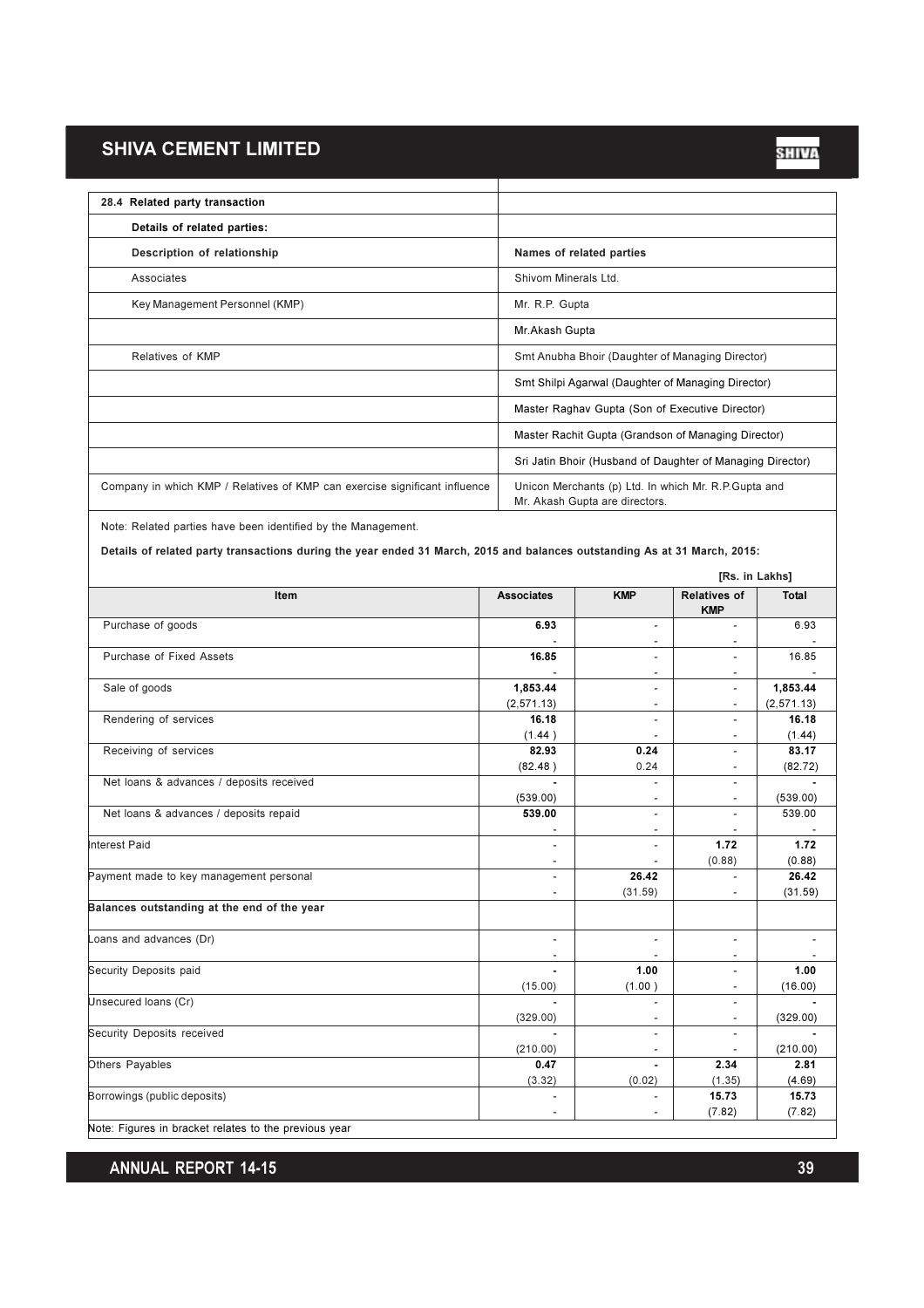- 28.5 Balances of parties are subject confirmation & reconciliation and consequential adjustment, if any.
- 28.6 Self consumption of cement by the company for its expansion project and testing work has been provided at estimated cost as determined by the management.
- 28.7 Sales of products (Note No. 19) includes raw materials like slag, coal etc.
- 28.8 Value of imports on C.I.F basis is Nil ( P.Y Import of Capital goods Rs. Nil)
- 28.9 Number of Employees who were in receipt of or entitled to receive emoluments including benefits aggregating to Rs.60.00 Lakhs or more per annum if employed for full year or Rs.5.00 Lakhs per month or more if employed for part of the year - NONE. (Previous year - None)
- 28.10 Sales of products includes traded goods in raw materials like slag, coal etc.
- 28.11 MAT credit entitlement of Rs. 415.98 Lakhs (Previous year Rs. 360.72 Lakhs) is treated as an asset which shall be adjusted against future income tax liability in coming years.

### 28.12 Remuneration to Directors

| <b>Particulars</b>             | 3/31/2015<br>Rs. in Lakhs | 3/31/2014<br>Rs. in Lakhs |
|--------------------------------|---------------------------|---------------------------|
| Salary, Bonus & Allowances     | 26.42                     | 31.59                     |
| Contribution to provident fund | 0.24                      | 2.64                      |

28.13 The previous year figures have been re-worked, re-arranged, re-grouped, and re-classified, wherever considered necessary to conform to the current year figures.

| As per our report of even date        |                                             |
|---------------------------------------|---------------------------------------------|
| For Tibrewal Chand & Co.              | For and on behalf of the Board of Directors |
| <b>Chartered Accountants</b>          | Sd/-                                        |
| Firm Regn. No: 311047E                | R P Gupta, MD                               |
| Sd/-                                  | DIN No.: 01325989                           |
| <b>CA RATIRAJ TIBREWAL</b><br>Partner | Akash Gupta, ED                             |
| Membership No. 062000                 | DIN No.: 01326005                           |
|                                       | Debendra Nayak, Company Secretary           |
| Rourkela - 769 004                    |                                             |

The 29<sup>th</sup> day of May, 2015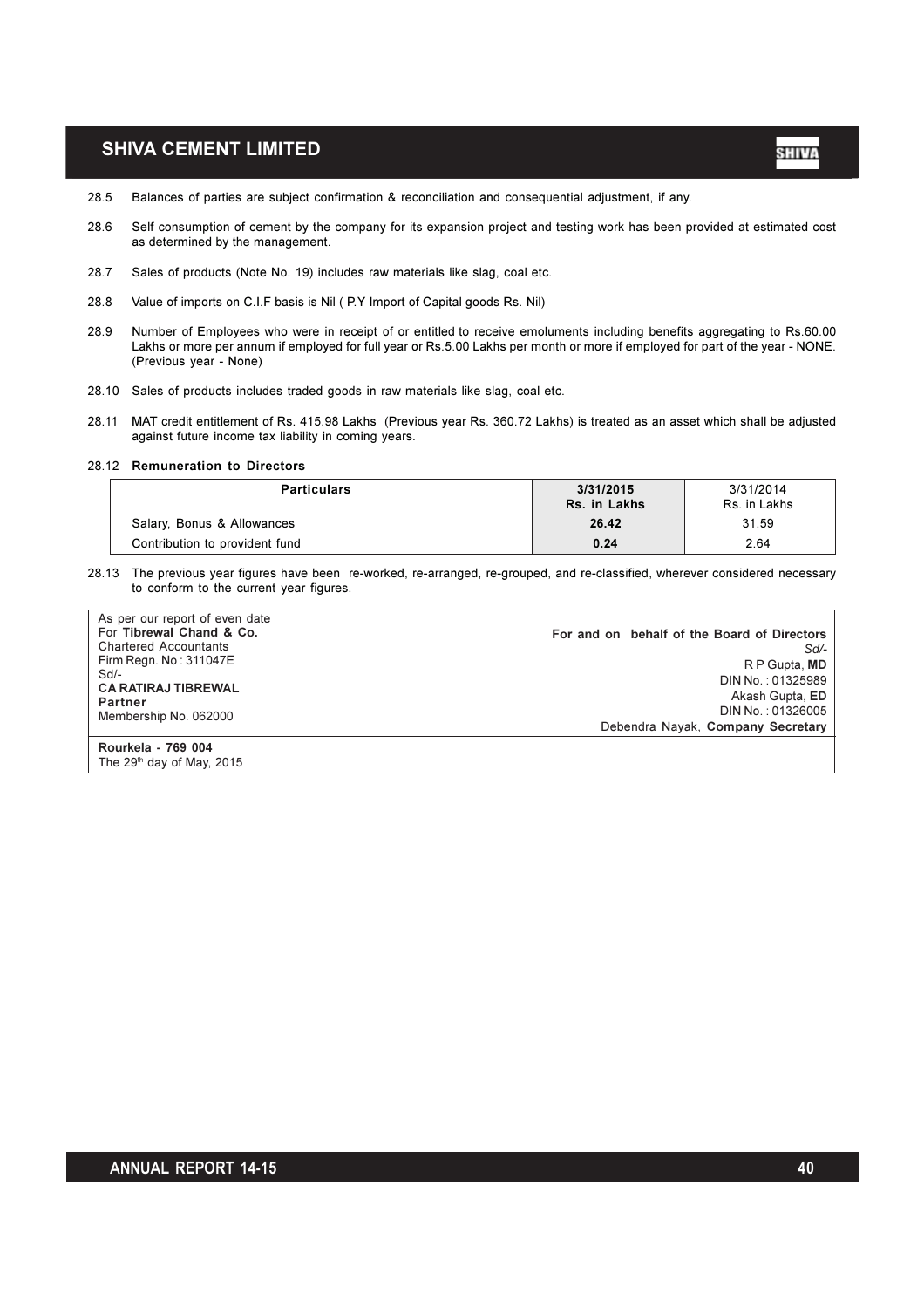**CSR Activities** 

d.

್ಡಲ



Jal Chhatra at Kutra

Hockey Tournamnet

**WILLIAM**